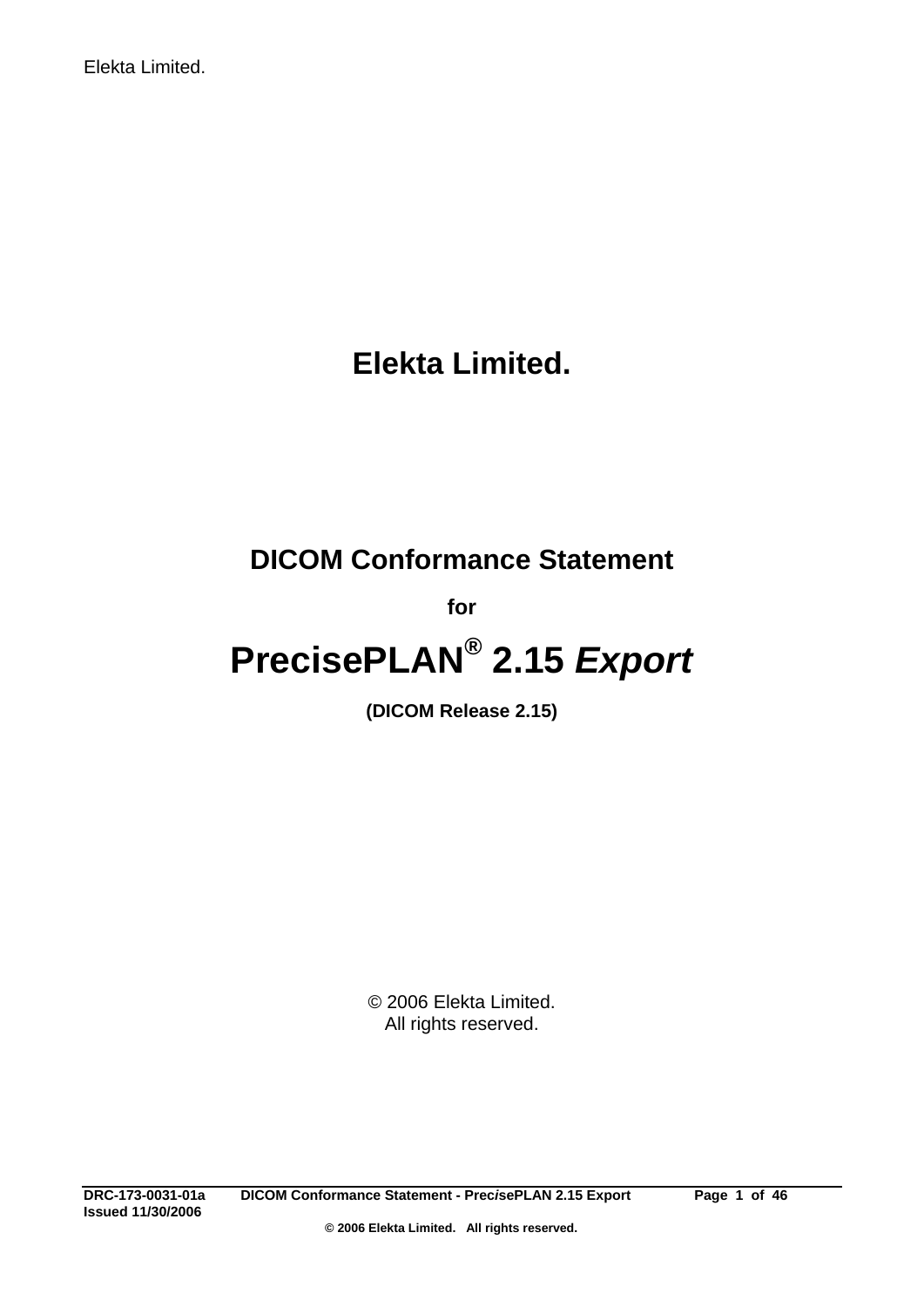Issued By (Distributor):

 Elekta Limited. Linac House Fleming Way **CRAWLEY**  West Sussex RH10 9RR United Kingdom

> Tel: +44 (0)1293 544422 Fax: +44 (0)1293 654321 <http://www.elekta.com/>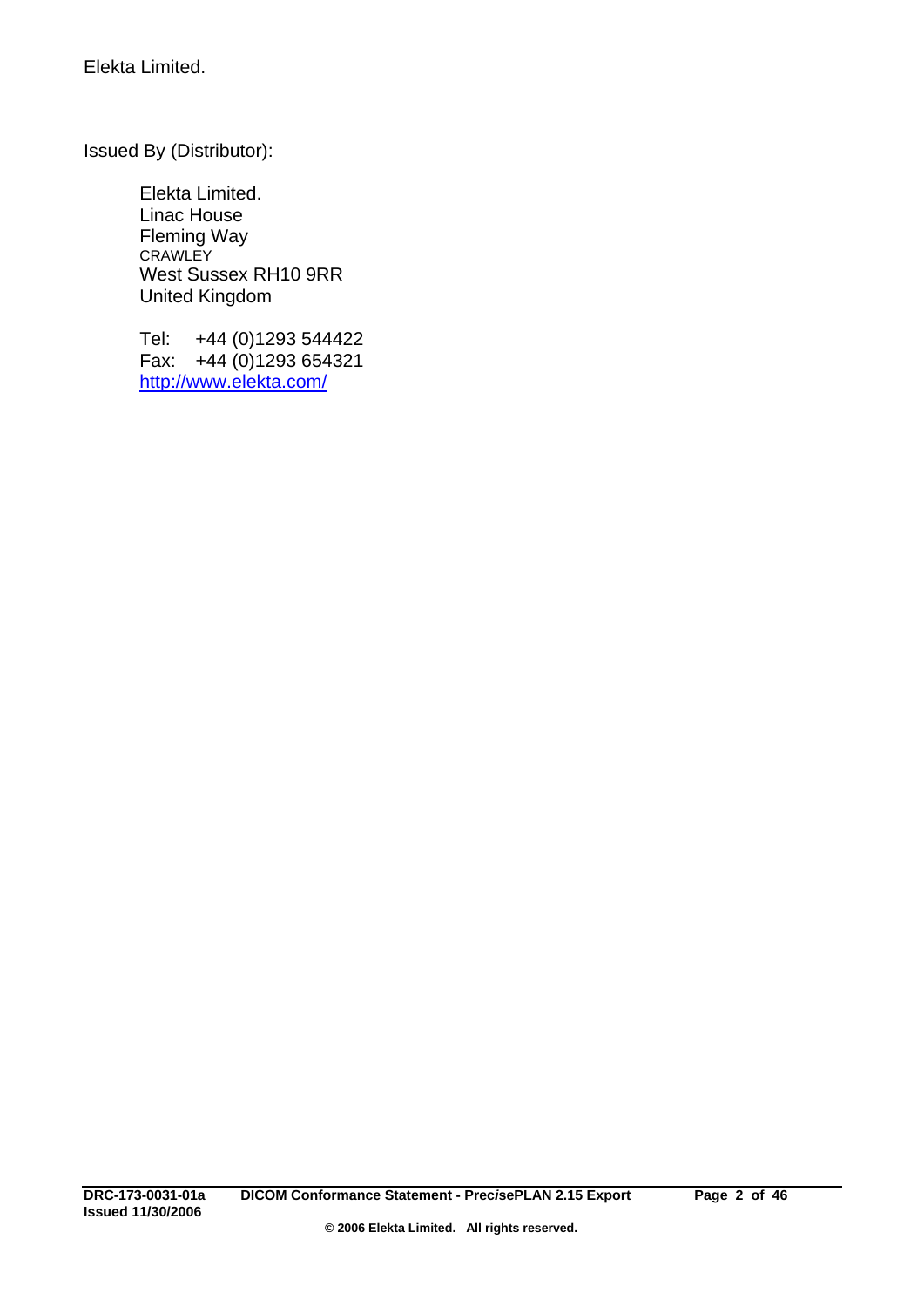# <span id="page-2-0"></span>**Contents**

| 1.1 |                                                                                 |  |  |  |  |  |
|-----|---------------------------------------------------------------------------------|--|--|--|--|--|
| 1.2 |                                                                                 |  |  |  |  |  |
| 1.3 |                                                                                 |  |  |  |  |  |
| 1.4 |                                                                                 |  |  |  |  |  |
| 1.5 |                                                                                 |  |  |  |  |  |
| 1.6 |                                                                                 |  |  |  |  |  |
|     |                                                                                 |  |  |  |  |  |
| 2.1 |                                                                                 |  |  |  |  |  |
| 2.2 |                                                                                 |  |  |  |  |  |
| 2.3 |                                                                                 |  |  |  |  |  |
|     |                                                                                 |  |  |  |  |  |
|     | 3.1                                                                             |  |  |  |  |  |
|     | 3.1.1                                                                           |  |  |  |  |  |
|     |                                                                                 |  |  |  |  |  |
|     |                                                                                 |  |  |  |  |  |
|     |                                                                                 |  |  |  |  |  |
|     |                                                                                 |  |  |  |  |  |
|     | 3.1.2                                                                           |  |  |  |  |  |
|     | 3.1.3                                                                           |  |  |  |  |  |
|     |                                                                                 |  |  |  |  |  |
|     |                                                                                 |  |  |  |  |  |
|     |                                                                                 |  |  |  |  |  |
|     |                                                                                 |  |  |  |  |  |
|     |                                                                                 |  |  |  |  |  |
|     |                                                                                 |  |  |  |  |  |
|     |                                                                                 |  |  |  |  |  |
|     |                                                                                 |  |  |  |  |  |
|     |                                                                                 |  |  |  |  |  |
|     |                                                                                 |  |  |  |  |  |
| 4.  |                                                                                 |  |  |  |  |  |
| 4.1 |                                                                                 |  |  |  |  |  |
| 4.2 |                                                                                 |  |  |  |  |  |
| 4.3 |                                                                                 |  |  |  |  |  |
|     |                                                                                 |  |  |  |  |  |
| 5.  |                                                                                 |  |  |  |  |  |
| 6.  |                                                                                 |  |  |  |  |  |
| 6.1 |                                                                                 |  |  |  |  |  |
|     | 6.1.1                                                                           |  |  |  |  |  |
|     | 6.1.2                                                                           |  |  |  |  |  |
| 6.2 |                                                                                 |  |  |  |  |  |
|     | 6.2.1                                                                           |  |  |  |  |  |
|     | 6.2.2                                                                           |  |  |  |  |  |
|     |                                                                                 |  |  |  |  |  |
|     | APPLIED RT PLAN IOD AND MAPPING TO PREC/SEPLAN DATABASE 17<br><b>APPENDIX A</b> |  |  |  |  |  |
| A.1 |                                                                                 |  |  |  |  |  |
|     |                                                                                 |  |  |  |  |  |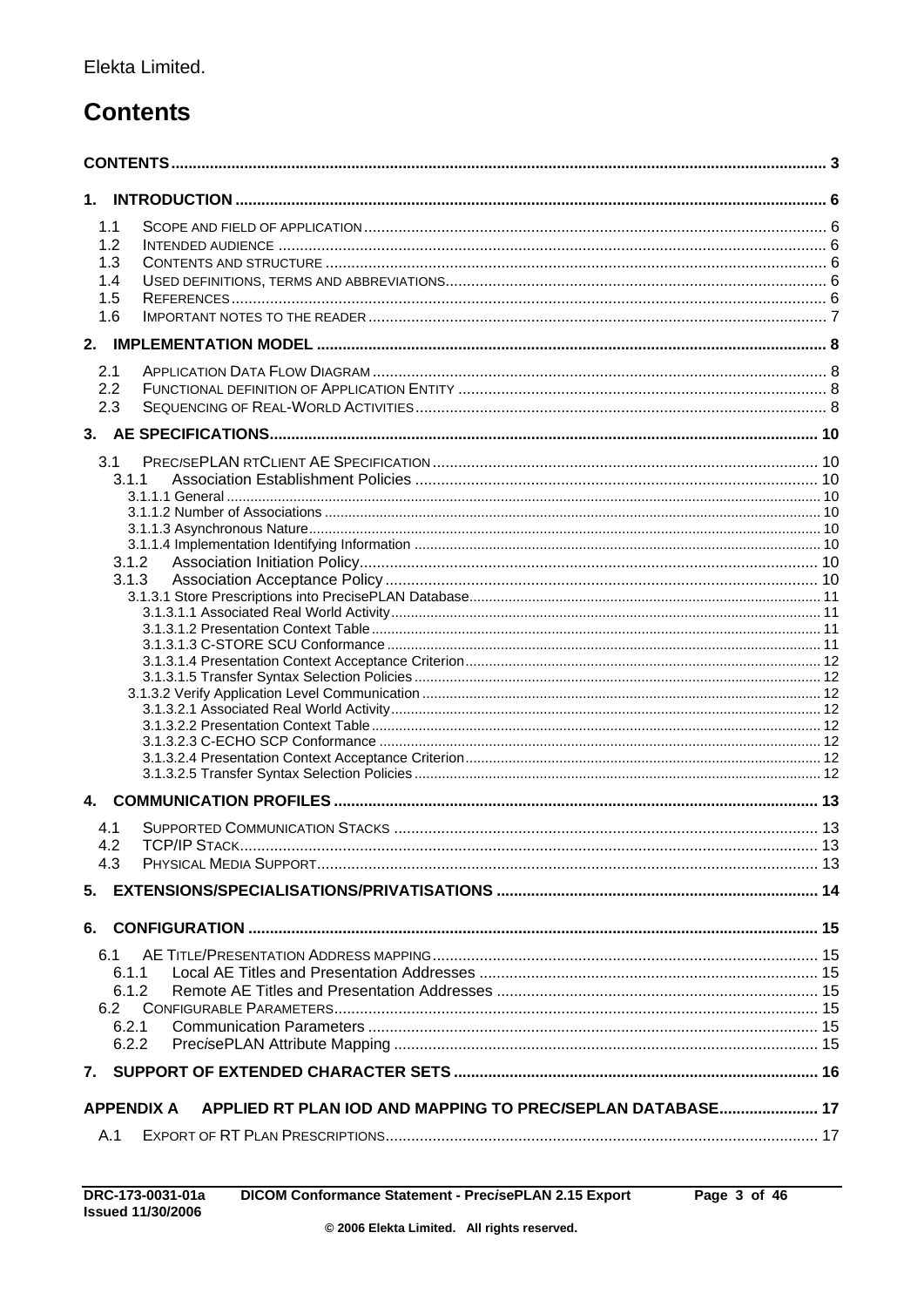|  | APPENDIX B APPLIED SC IMAGE IOD AND MAPPING TO PREC/SEPLAN DATABASE  27     |  |
|--|-----------------------------------------------------------------------------|--|
|  |                                                                             |  |
|  | APPENDIX C APPLIED RTDOSE IMAGE IOD AND MAPPING TO PREC/SEPLAN DATABASE  31 |  |
|  |                                                                             |  |
|  | APPENDIX D APPLIED RTSTRUCT IOD AND MAPPING TO PREC/SEPLAN DATABASE 36      |  |
|  |                                                                             |  |
|  | APPENDIX E APPLIED CT IMAGE IOD AND MAPPING TO PREC/SEPLAN DATABASE 41      |  |
|  |                                                                             |  |
|  |                                                                             |  |
|  |                                                                             |  |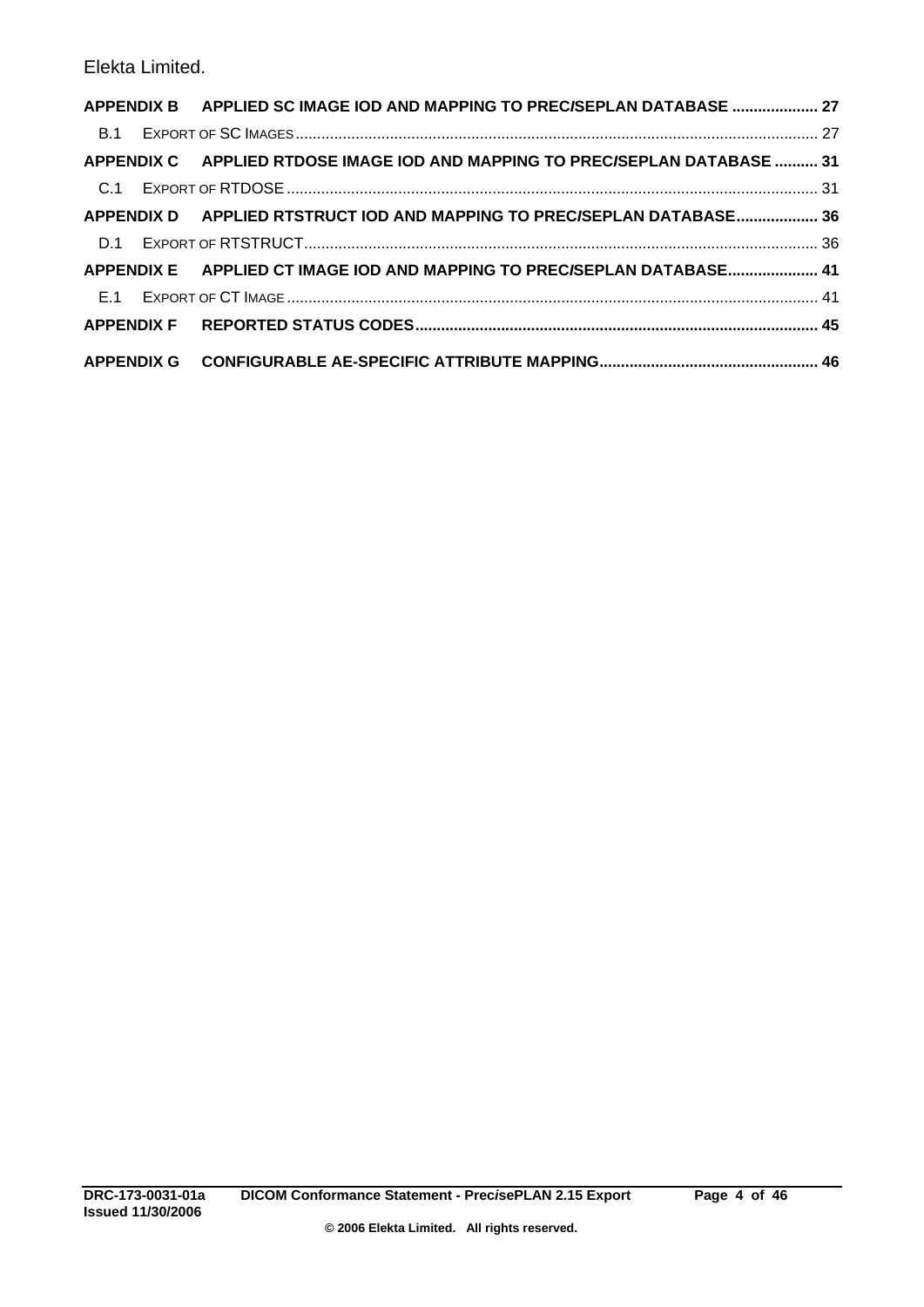# **List of Tables**

| Table 1  |                                                                                |  |
|----------|--------------------------------------------------------------------------------|--|
| Table 2  |                                                                                |  |
| Table 3  | Proposed Presentation Contexts for PrecisePLAN Prescription Objects Storage 11 |  |
| Table 4  |                                                                                |  |
| Table 5  |                                                                                |  |
| Table 6  |                                                                                |  |
| Table 7  |                                                                                |  |
| Table 8  |                                                                                |  |
| Table 9  |                                                                                |  |
| Table 10 |                                                                                |  |
| Table 11 |                                                                                |  |
| Table 12 |                                                                                |  |
| Table 13 |                                                                                |  |
| Table 14 |                                                                                |  |
| Table 15 |                                                                                |  |
| Table 16 |                                                                                |  |
| Table 17 |                                                                                |  |
| Table 18 |                                                                                |  |
| Table 19 |                                                                                |  |
| Table 20 |                                                                                |  |
| Table 21 |                                                                                |  |
| Table 22 |                                                                                |  |
| Table 23 |                                                                                |  |
| Table 24 |                                                                                |  |
| Table 25 |                                                                                |  |
| Table 26 |                                                                                |  |
| Table 27 |                                                                                |  |
| Table 28 |                                                                                |  |
| Table 29 |                                                                                |  |
| Table 30 |                                                                                |  |
| Table 31 |                                                                                |  |
| Table 32 |                                                                                |  |
| Table 33 |                                                                                |  |
| Table 34 |                                                                                |  |
| Table 35 |                                                                                |  |
| Table 36 |                                                                                |  |
| Table 37 |                                                                                |  |
| Table 38 |                                                                                |  |
| Table 39 |                                                                                |  |
| Table 40 |                                                                                |  |
| Table 41 |                                                                                |  |
| Table 42 |                                                                                |  |
| Table 43 |                                                                                |  |
| Table 44 |                                                                                |  |
| Table 45 |                                                                                |  |
| Table 46 |                                                                                |  |
| Table 47 |                                                                                |  |
| Table 48 |                                                                                |  |
| Table 49 |                                                                                |  |
| Table 50 |                                                                                |  |
| Table 51 |                                                                                |  |
| Table 52 |                                                                                |  |
| Table 53 |                                                                                |  |
| Table 54 |                                                                                |  |
| Table 55 |                                                                                |  |
| Table 56 |                                                                                |  |
| Table 57 |                                                                                |  |
| Table 58 |                                                                                |  |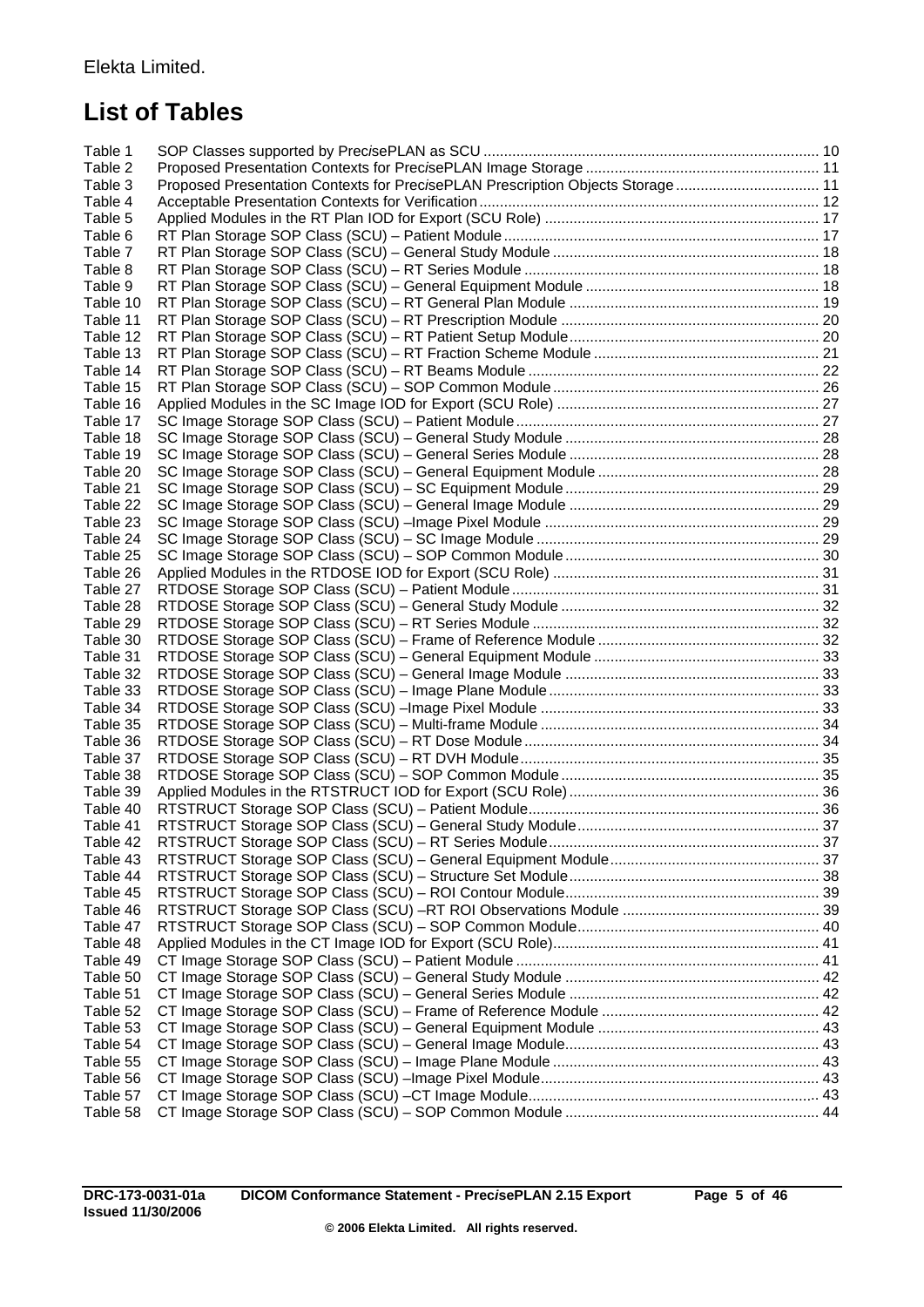# <span id="page-5-0"></span>**1. Introduction**

This chapter provides general information about the purpose, scope and contents of this Conformance Statement.

## **1.1 Scope and field of application**

The scope of this DICOM Conformance Statement is to facilitate data exchange with equipment of Elekta Limited. This document specifies the compliance to the DICOM standard. It contains a short description of the applications involved and provides technical information about the data exchange capabilities of the equipment. The main elements describing these capabilities are the supported DICOM Service Object Pair (SOP) Classes, Roles, Information Object Definitions (IOD) and Transfer Syntax's.

The field of application is the integration of the Elekta Limited equipment into an environment of medical devices.

This Conformance Statement should be read in conjunction with the DICOM standard and its addenda.

## **1.2 Intended audience**

This Conformance Statement is intended for:

- (Potential) customers,
- System integrators of medical equipment,
- Marketing staff interested in system functionality,
- Software designers implementing DICOM interfaces

It is assumed that the reader is familiar with the DICOM standard.

## **1.3 Contents and structure**

The DICOM Conformance Statement is contained in chapter [2](#page-7-1) through [7](#page-15-1) and follows the contents and structuring requirements of DICOM PS 3.2-2001 Additionally, the Appendices following chapter [7](#page-15-1) specify the details of the applied IODs, handling of SCP-specific status codes and extended configuration details.

## **1.4 Used definitions, terms and abbreviations**

- DICOM definitions, terms and abbreviations are used throughout this Conformance Statement. For a description of these, see DICOM PS 3 2001.
- The word Elekta in this document refers to Elekta Limited.
- The word Prec*i*sePLAN in this document refers to the Elekta Limited Prec*i*sePLAN Treatment Planning System Product Release 2.15.

## **1.5 References**

[DICOM PS 3 2001]

The Digital Imaging and Communications in Medicine (DICOM) standard: DICOM PS 3.X (X refers to the part 1 - 13) and Supplements. National Electrical Manufacturers Association (NEMA) Publication Sales 1300 N. 17th Street, Suite 1752 Rosslyn, VA 22209, United States of America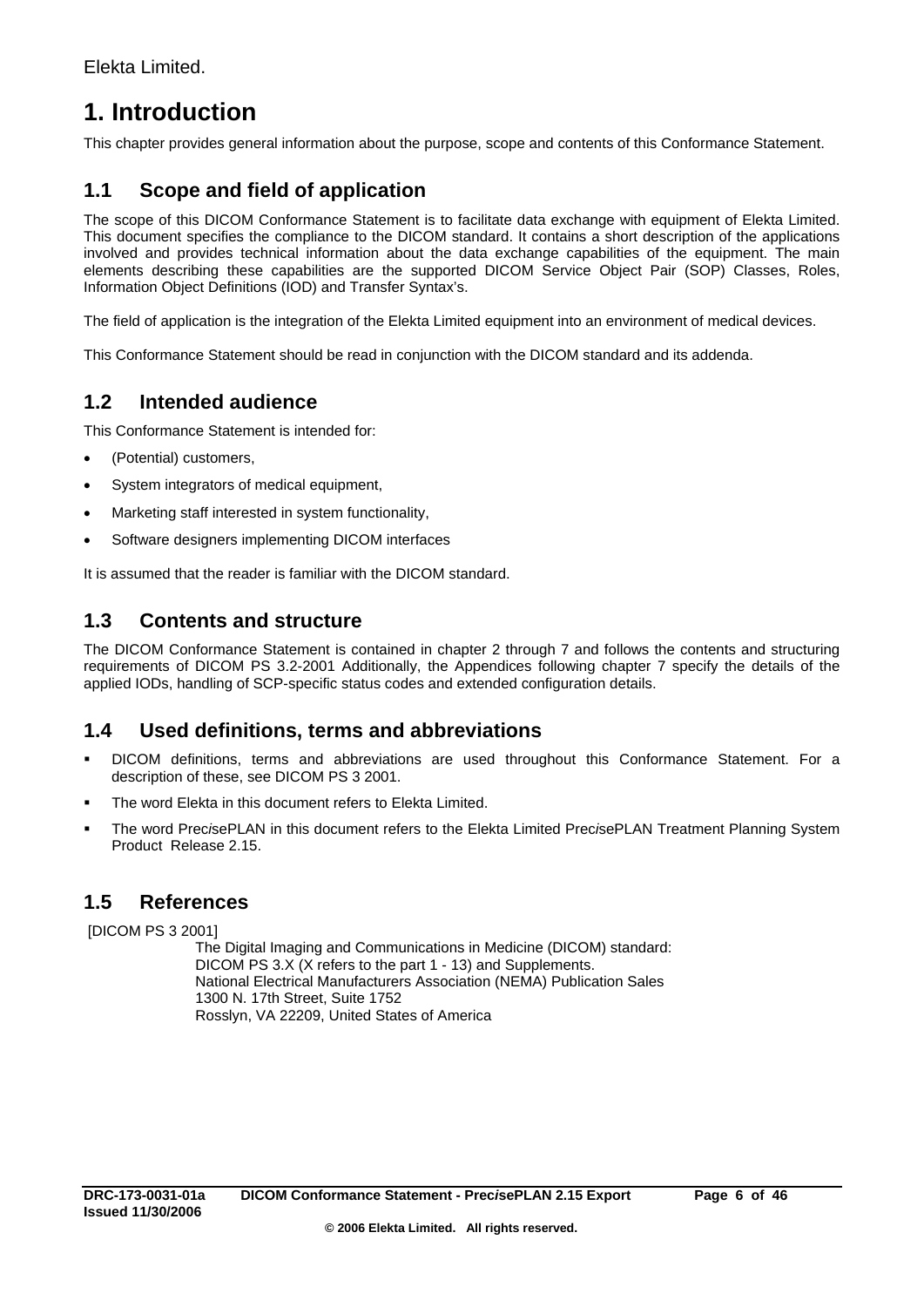## <span id="page-6-0"></span>**1.6 Important notes to the reader**

This Conformance Statement by itself does not guarantee successful interoperability of Elekta equipment with non-Elekta equipment. The user (or user's agent) should be aware of the following issues:

#### • Scope

The goal of DICOM is to facilitate inter-connectivity rather than interoperability. Interoperability refers to the ability of application functions, distributed over two or more systems, to work successfully together. The integration of medical devices into a networked environment may require application functions that are not specified within the scope of DICOM. Consequently, using only the information provided by this Conformance Statement does not guarantee interoperability of Elekta equipment with non-Elekta equipment. It is the user's responsibility to analyse thoroughly the application requirements and to specify a solution that integrates Elekta equipment with non-Elekta equipment.

#### • Validation

Elekta equipment has been carefully tested to assure that the actual implementation of the DICOM interface corresponds with this Conformance Statement. Where Elekta equipment is to be linked to non-Elekta equipment, the first step is to compare the relevant Conformance Statements. If the Conformance Statements indicate that successful information exchange should be possible, additional validation tests will be necessary to ensure the functionality, performance, accuracy and stability of prescription and prescription related data. Prospective users may contact Elekta for up-to-date information regarding available validation status and any known compatibility issues with specific  $3<sup>rd</sup>$  party vendors. Ultimately, however, it is the responsibility of the user (or user's agent) to specify an appropriate test suite and to carry out additional validation tests on combinations of equipment used within the users environment. In particular integrators should not assume that the Elekta equipment would always be able to detect all forms of invalid data originating from  $3<sup>rd</sup>$  party equipment.

#### New versions of the DICOM Standard

The DICOM Standard will evolve in future to meet the user's growing requirements and to incorporate new features and technologies. Elekta is actively involved in this evolution and plans to adapt its equipment to future versions of the DICOM Standard. In order to do so, Elekta reserves the right to make changes to its products or to discontinue its delivery. The user should ensure that any non-Elekta provider linking to Elekta equipment also adapts to future versions of the DICOM Standard. If not, the incorporation of DICOM enhancements into Elekta equipment may lead to loss of connectivity and/or incompatibility.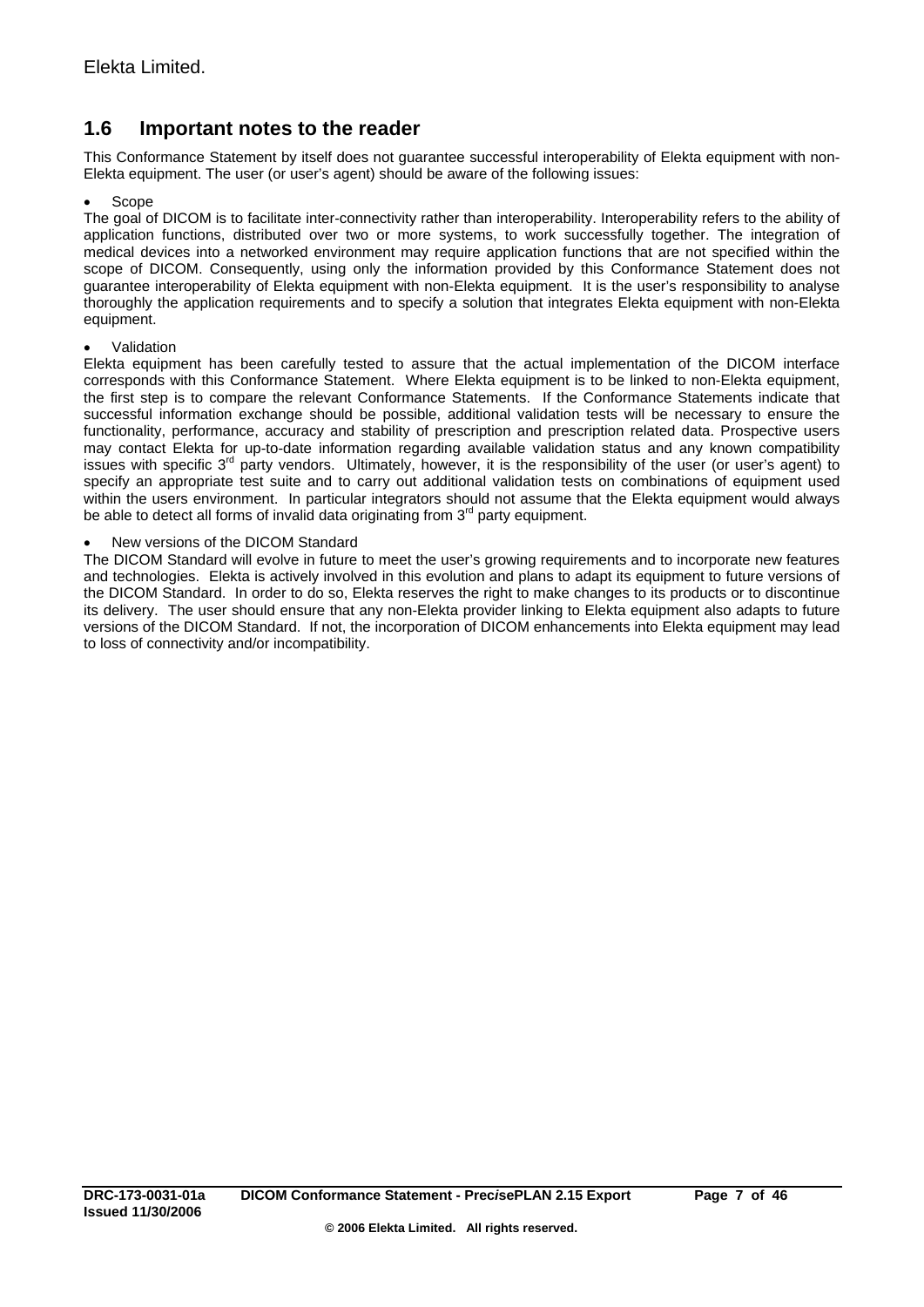# <span id="page-7-1"></span><span id="page-7-0"></span>**2. Implementation Model**

The DICOM Export within Prec*i*sePLAN is a DICOM Client (SCU) for the purpose of exporting Prec*i*sePLAN objects to external medical equipment. It provides the following features:

- Sending RT Plans to a remote database, often a Linear Accelerator or its patient management system.
- □ Sending CT images to a remote database.
- Sending DRR images (as RTIMAGE, CRIMAGE or SCIMAGE) to a viewing and portal imaging system.
- □ Sending RT Structure Set to a viewing, simulation, or similar system.
- □ Sending RT Dose to a Validation or similar system.

# **2.1 Application Data Flow Diagram**

The Prec*i*sePLAN DICOM Export behaves as a single Application Entity (AE). The related Implementation Model is shown in Figure 1 below.

# **2.2 Functional definition of Application Entity**

The Prec*i*sePLAN Application Entity acts as a Service Class User (SCU) of Verification and Storage Service Classes. The Application Entity is active only during an export from Prec*i*sePLAN.

## **2.3 Sequencing of Real-World Activities**

The user initiates the activity from the operator console by selecting one or more objects to be exported.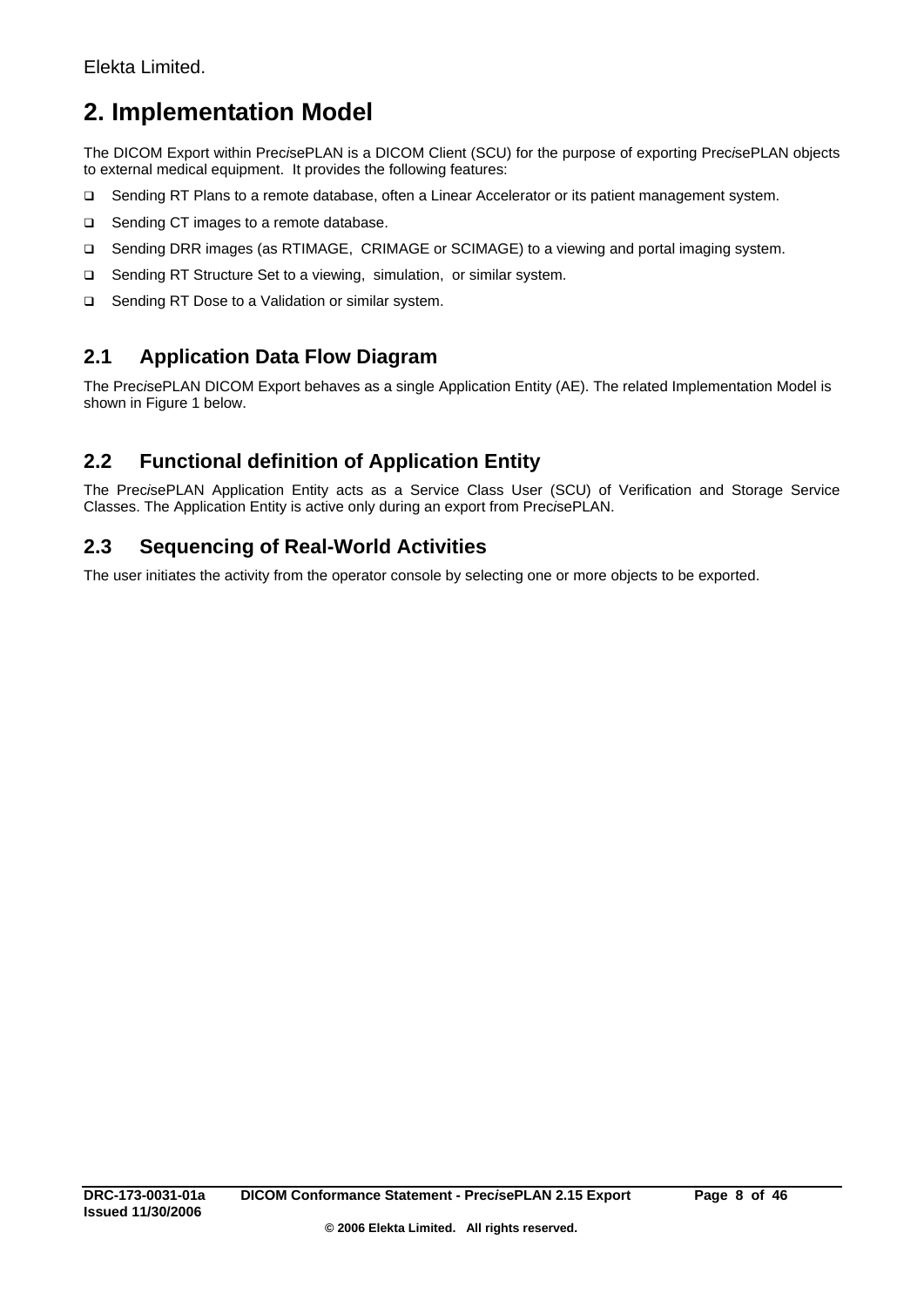

## **Figure 1 Prec***i***sePLAN DICOM Export Implementation Model**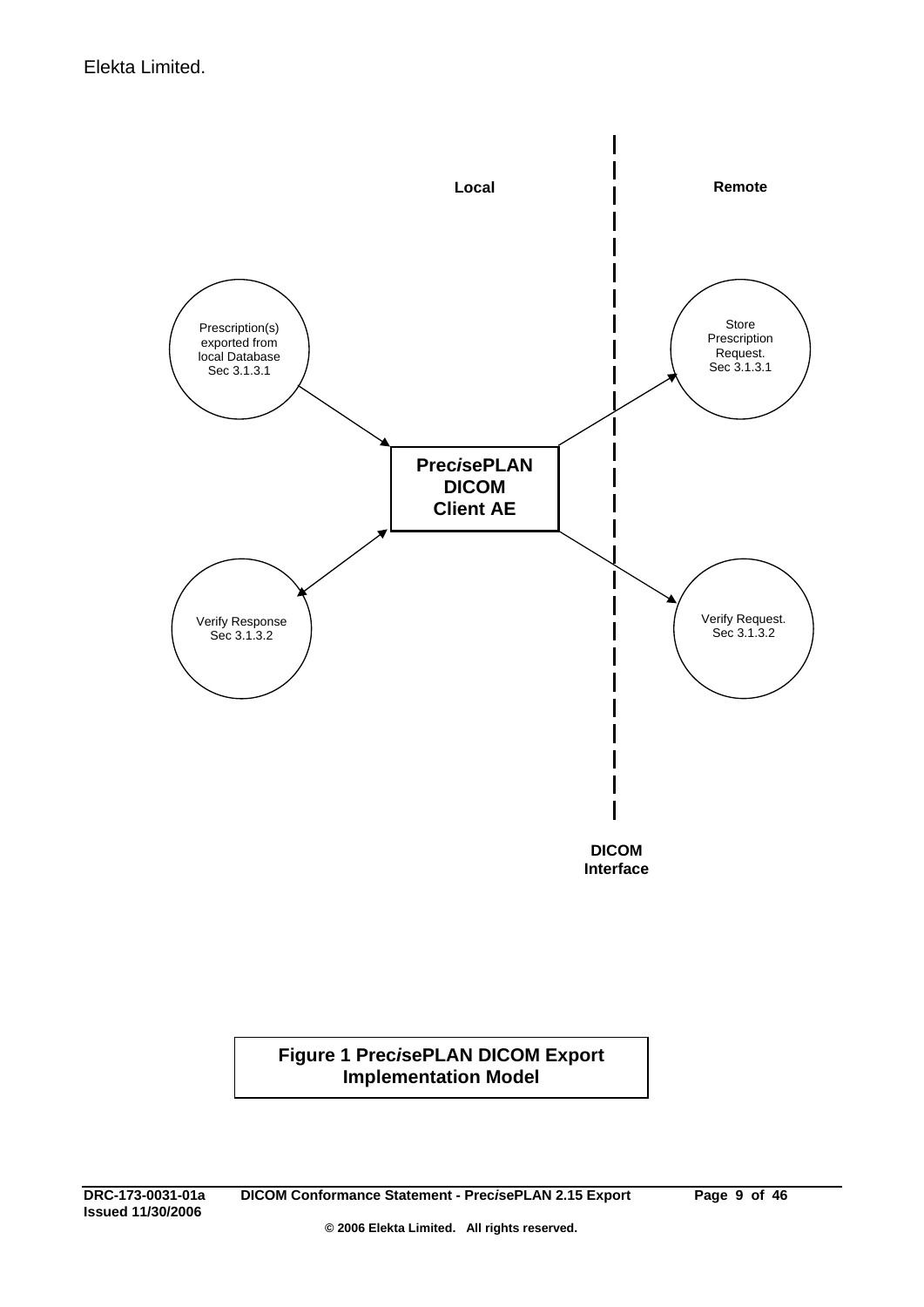# <span id="page-9-0"></span>**3. AE Specifications**

# **3.1 Prec***i***sePLAN Export AE Specification**

PrecisePLAN Client Application Entity provides Standard Conformance to the following DICOM V3.0 SOP classes as an SCU:

#### **Table 1 SOP Classes supported by Prec***i***sePLAN as SCU**

| <b>SOP Class Name</b>    | UID                           |
|--------------------------|-------------------------------|
| CR Image Storage         | 1.2.840.10008.5.1.4.1.1.1     |
| CT Image Storage         | 1.2.840.10008.5.1.4.1.1.2     |
| SC Image Storage         | 1.2.840.10008.5.1.4.1.1.7     |
| RT Image Storage         | 1.2.840.10008.5.1.4.1.1.481.1 |
| RT Dose Storage          | 1.2.840.10008.5.1.4.1.1.481.2 |
| RT Structure Set Storage | 1.2.840.10008.5.1.4.1.1.481.3 |
| RT Plan Storage          | 1.2.840.10008.5.1.4.1.1.481.5 |
| Verification             | 1.2.840.10008.1.1             |

## **3.1.1 Association Establishment Policies**

#### **3.1.1.1 General**

The maximum PDU size for Prec*i*sePLAN is configurable from a minimum of 4 kbytes to a maximum of 64kbytes. The default value is 64 kbytes.

#### **3.1.1.2 Number of Associations**

Prec*i*sePLAN supports one active association at a time as a Service Class User.

#### **3.1.1.3 Asynchronous Nature**

Prec*i*sePLAN does not support asynchronous operations and will not perform asynchronous window negotiation.

#### **3.1.1.4 Implementation Identifying Information**

Implementation Class UID: 2.16.840.1.114090.1.0.2.0<br>Implementation Version Name: rtClient 2.1 Implementation Version Name:

### **3.1.2 Association Initiation Policy**

Prec*i*sePLAN initiates associations under the control of the operator for the purpose of

- Exporting prescriptions or related objects from the Prec*i*sePLAN system to a Linac or other similar system (Sec [3.1.3.1 below](#page-10-1))
- Verify the application level communication from Prec*i*sePLAN to another system (Sec [3.1.3.2 below\)](#page-11-1)

### **3.1.3 Association Acceptance Policy**

Prec*i*sePLAN client does not accept associations.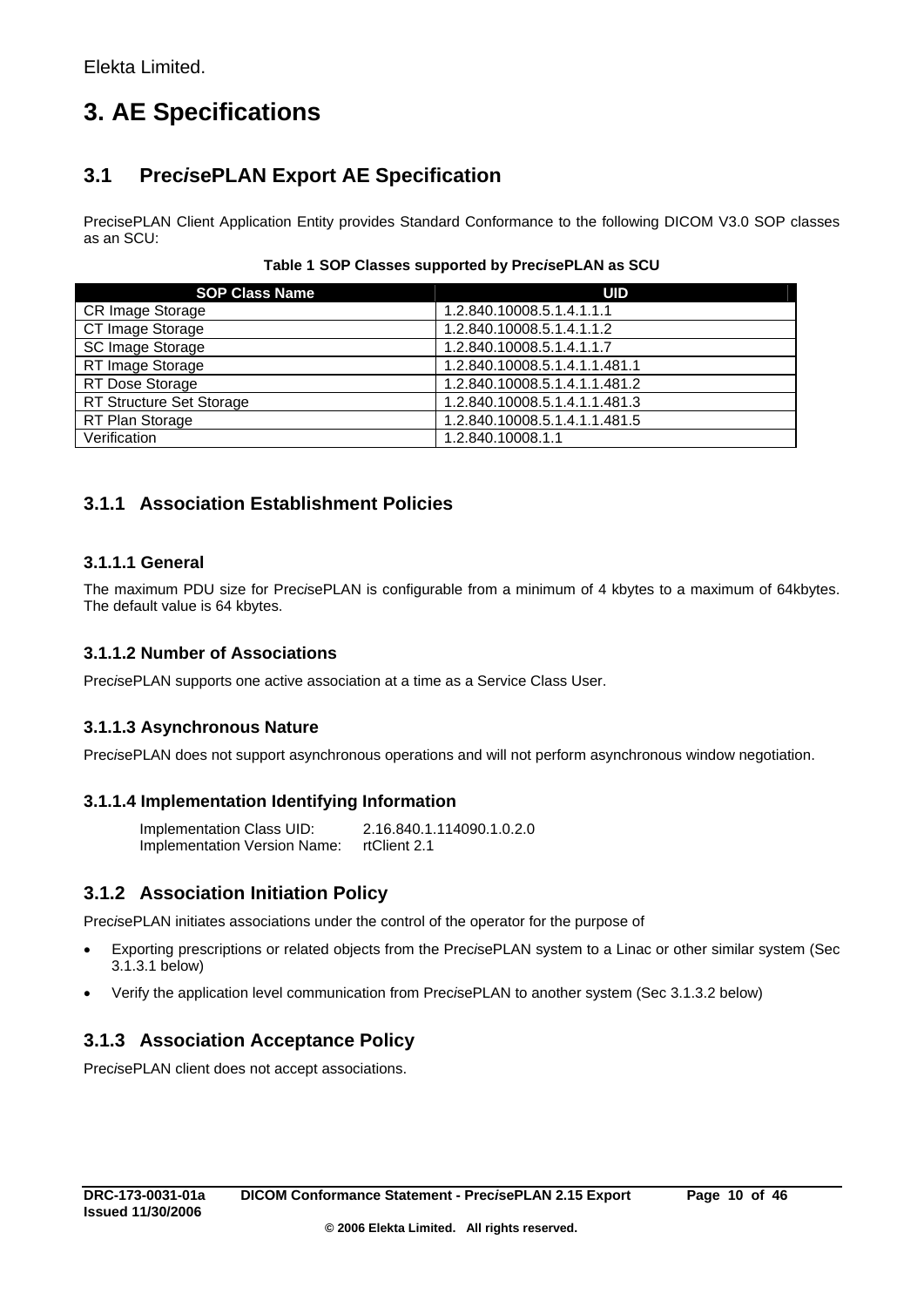### <span id="page-10-1"></span><span id="page-10-0"></span>**3.1.3.1 Store Prescriptions into PrecisePLAN Database**

#### **3.1.3.1.1 Associated Real World Activity**

Prec*i*sePLAN requests associations with remote systems that it wishes to send prescriptions for storage into the remote database.

#### **3.1.3.1.2 Presentation Context Table**

Prec*i*sePLAN proposes following presentation contexts, listed in the order of preference.

| <b>Presentation Context Table</b> |                               |                                  |                     |      |      |  |  |
|-----------------------------------|-------------------------------|----------------------------------|---------------------|------|------|--|--|
|                                   | <b>Abstract Syntax</b>        | <b>Transfer Syntax</b>           | Role                | Ext. |      |  |  |
| Name<br>UID                       |                               | Name List                        | <b>UID List</b>     |      | Neg. |  |  |
|                                   |                               | Explicit VR Big Endian           | 1.2.840.10008.1.2.2 |      |      |  |  |
| CR Image<br>Storage               | 1.2.840.10008.5.1.4.1.1.1     | <b>Explicit VR Little Endian</b> | 1.2.840.10008.1.2.1 | SCU  | None |  |  |
|                                   |                               | Implicit VR Little Endian        | 1.2.840.10008.1.2   |      |      |  |  |
|                                   |                               | Explicit VR Big Endian           | 1.2.840.10008.1.2.2 |      |      |  |  |
| CT Image<br>Storage               | 1.2.840.10008.5.1.4.1.1.2     | <b>Explicit VR Little Endian</b> | 1.2.840.10008.1.2.1 | SCU  | None |  |  |
|                                   |                               | Implicit VR Little Endian        | 1.2.840.10008.1.2   |      |      |  |  |
|                                   |                               | Explicit VR Big Endian           | 1.2.840.10008.1.2.2 |      |      |  |  |
| MR Image<br>Storage               | 1.2.840.10008.5.1.4.1.1.4     | <b>Explicit VR Little Endian</b> | 1.2.840.10008.1.2.1 | SCU  | None |  |  |
|                                   |                               | Implicit VR Little Endian        | 1.2.840.10008.1.2   |      |      |  |  |
|                                   |                               | Explicit VR Big Endian           | 1.2.840.10008.1.2.2 |      |      |  |  |
| SC Image<br>Storage               | 1.2.840.10008.5.1.4.1.1.7     | <b>Explicit VR Little Endian</b> | 1.2.840.10008.1.2.1 | SCU  | None |  |  |
|                                   |                               | Implicit VR Little Endian        | 1.2.840.10008.1.2   |      |      |  |  |
|                                   |                               | Explicit VR Big Endian           | 1.2.840.10008.1.2.2 |      |      |  |  |
| RT Image                          | 1.2.840.10008.5.1.4.1.1.481.1 | <b>Explicit VR Little Endian</b> | 1.2.840.10008.1.2.1 | SCU  | None |  |  |
| Storage                           |                               | Implicit VR Little Endian        | 1.2.840.10008.1.2   |      |      |  |  |

#### **Table 2 Proposed Presentation Contexts for Prec***i***sePLAN Image Storage**

#### **Table 3 Proposed Presentation Contexts for Prec***i***sePLAN Prescription Objects Storage**

| <b>Presentation Context Table</b> |                               |                                                |                     |      |      |  |  |
|-----------------------------------|-------------------------------|------------------------------------------------|---------------------|------|------|--|--|
|                                   | <b>Abstract Syntax</b>        | <b>Transfer Syntax</b>                         |                     | Role | Ext. |  |  |
| Name                              | <b>UID</b>                    | Name List                                      | <b>UID List</b>     |      | Neg. |  |  |
| RT Dose                           |                               | Explicit VR Big Endian                         | 1.2.840.10008.1.2.2 |      |      |  |  |
| Storage                           | 1.2.840.10008.5.1.4.1.1.481.2 | <b>Explicit VR Little Endian</b>               | 1.2.840.10008.1.2.1 | SCU  | None |  |  |
|                                   |                               | Implicit VR Little Endian<br>1.2.840.10008.1.2 |                     |      |      |  |  |
| <b>RT Struct</b>                  | 1.2.840.10008.5.1.4.1.1.481.3 | Explicit VR Big Endian                         | 1.2.840.10008.1.2.2 |      |      |  |  |
| Storage                           |                               | <b>Explicit VR Little Endian</b>               | 1.2.840.10008.1.2.1 | SCU  | None |  |  |
|                                   |                               | Implicit VR Little Endian                      | 1.2.840.10008.1.2   |      |      |  |  |
| RT Plan                           |                               | Explicit VR Big Endian                         | 1.2.840.10008.1.2.2 |      |      |  |  |
| Storage                           | 1.2.840.10008.5.1.4.1.1.481.5 | <b>Explicit VR Little Endian</b>               | 1.2.840.10008.1.2.1 | SCU  | None |  |  |
|                                   |                               | Implicit VR Little Endian                      | 1.2.840.10008.1.2   |      |      |  |  |

#### **3.1.3.1.3 C-STORE SCU Conformance**

Prec*i*sePLAN provides standard conformance for Storage as an SCU.

The Prec*i*sePLAN system performs a Conformance Level 0 for Storage, i.e., not all DICOM Type 1 and 2 attributes received earlier by another module may have been stored for re-export. Also, a subset of the stored attributes may be exported. The attributes handled and their mapping is listed in the Appendices.

The Prec*i*sePLAN operator determines the duration of storage of the originating prescription data in the local database.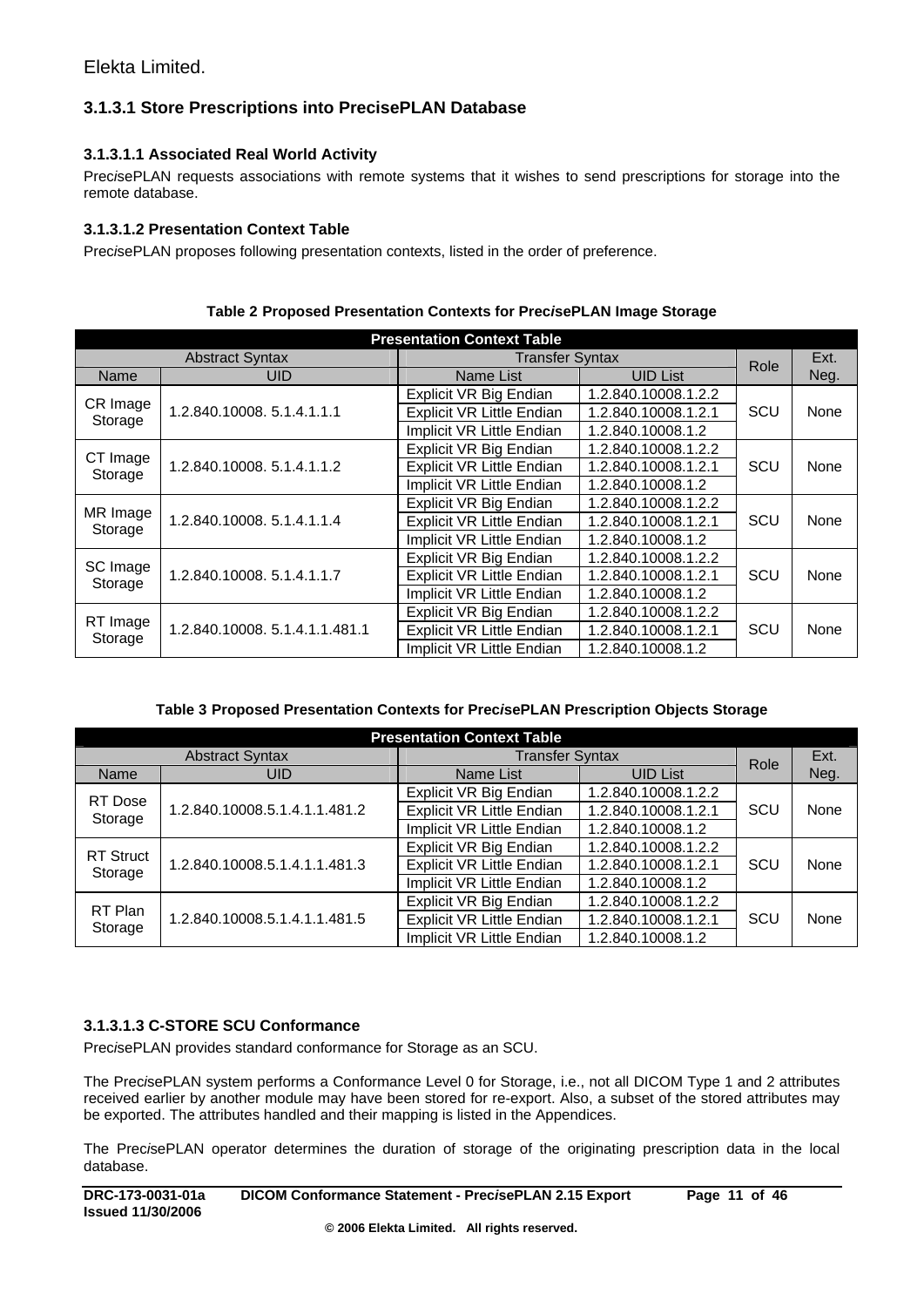#### <span id="page-11-0"></span>**3.1.3.1.4 Presentation Context Acceptance Criterion**

Not applicable.

#### **3.1.3.1.5 Transfer Syntax Selection Policies**

Not applicable.

### <span id="page-11-1"></span>**3.1.3.2 Verify Application Level Communication**

#### **3.1.3.2.1 Associated Real World Activity**

Prec*isePLAN requests associations from remote systems to verify the application level communication using the C-*ECHO command.

#### **3.1.3.2.2 Presentation Context Table**

All of the presentation contexts shown in [Table 4](#page-11-2) [below](#page-11-2) are offered:

#### **Table 4 Acceptable Presentation Contexts for Verification**

<span id="page-11-2"></span>

| <b>Presentation Context Table</b> |                        |                           |                     |             |      |  |  |  |
|-----------------------------------|------------------------|---------------------------|---------------------|-------------|------|--|--|--|
|                                   | <b>Abstract Syntax</b> | <b>Transfer Syntax</b>    | Role                | Extended    |      |  |  |  |
| Name                              | UID                    | Name List                 |                     | Negotiation |      |  |  |  |
| Verification                      | 1.2.840.10008.1.1      | Implicit VR Little Endian | 1.2.840.10008.1.2   | SCU         | None |  |  |  |
|                                   |                        | Explicit VR Little Endian | 1.2.840.10008.1.2.1 | SCU         | None |  |  |  |
|                                   |                        | Explicit VR Big Endian    | 1.2.840.10008.1.2.2 | SCU         | None |  |  |  |

#### **3.1.3.2.3 C-ECHO SCP Conformance**

Prec*i*sePLAN provides standard conformance for Verification as an SCU.

#### **3.1.3.2.4 Presentation Context Acceptance Criterion**

Not applicable.

#### **3.1.3.2.5 Transfer Syntax Selection Policies**

Not applicable.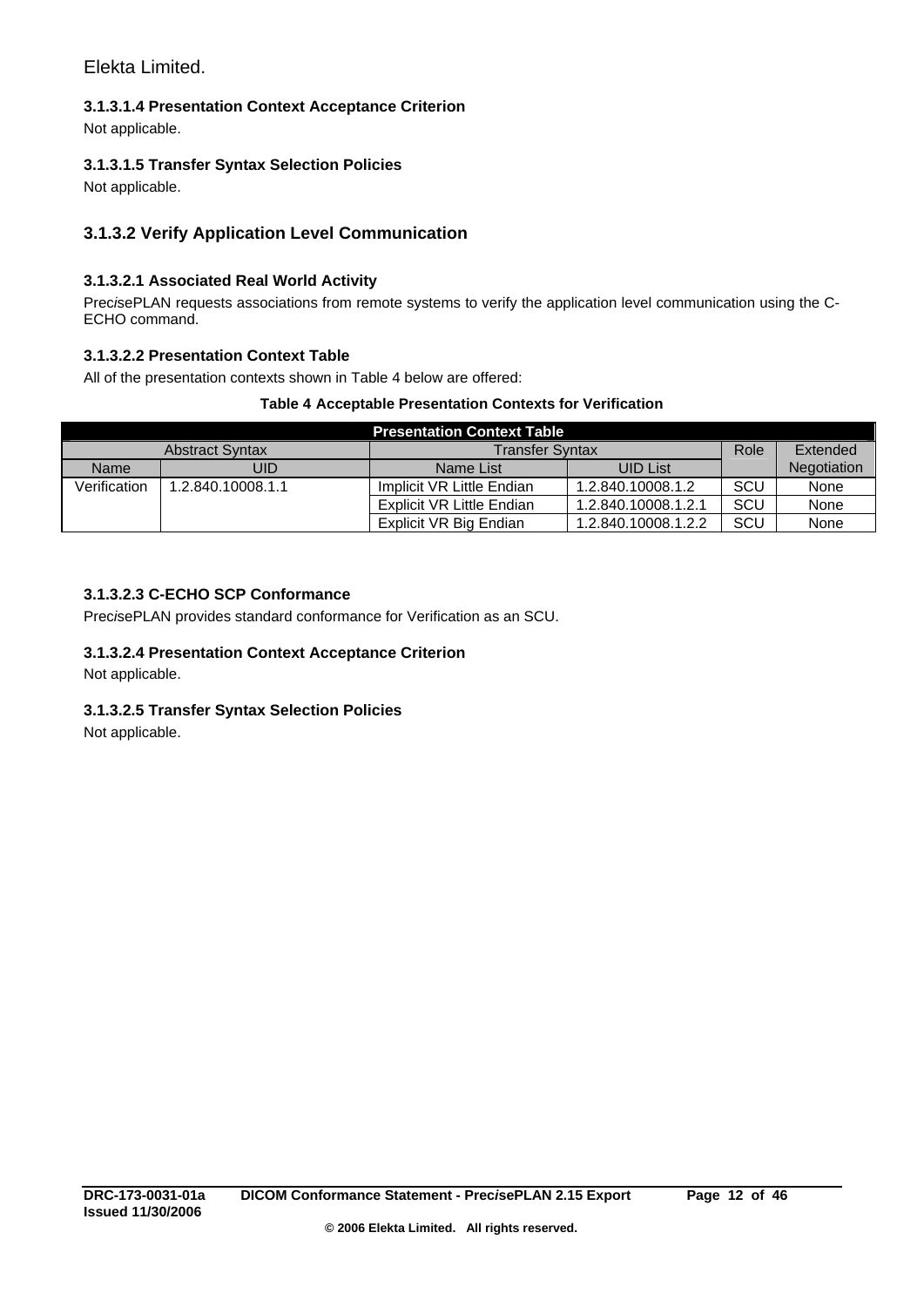# <span id="page-12-0"></span>**4. Communication Profiles**

# **4.1 Supported Communication Stacks**

Prec*i*sePLAN application provides DICOM V3.0 TCP/IP Network Communication Support as defined in Part 8 of the DICOM Standard.

# **4.2 TCP/IP Stack**

Prec*i*sePLAN inherits its TCP/IP stack from the Linux operating system upon which it executes.

# **4.3 Physical Media Support**

Prec*i*sePLAN supports Ethernet ISO.8802-3.

On Elekta supplied hardware platforms the connection type provided is 100/10BASE-T (RJ45 twisted pair).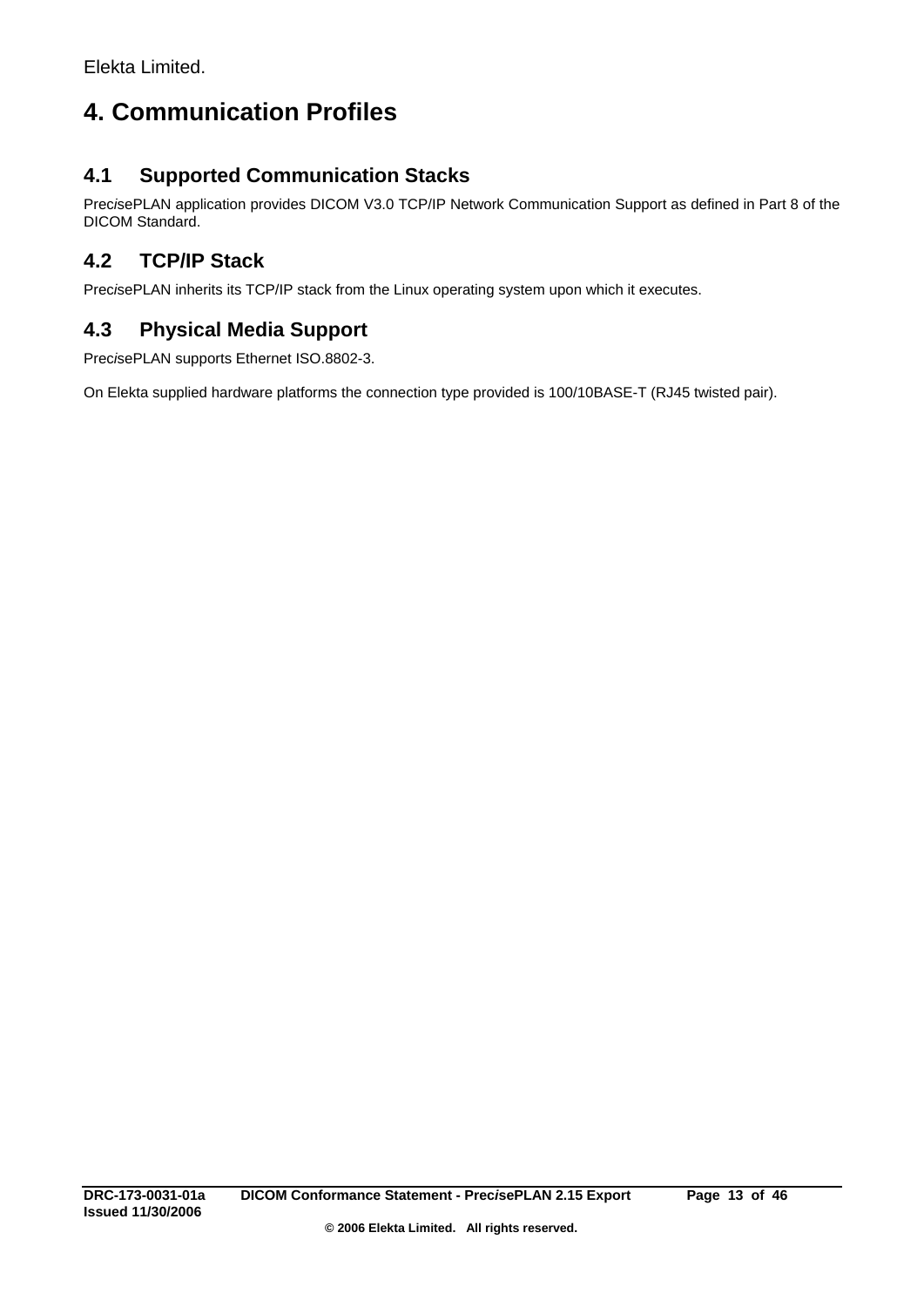# <span id="page-13-0"></span>**5. Extensions/Specialisations/Privatisations**

Not applicable.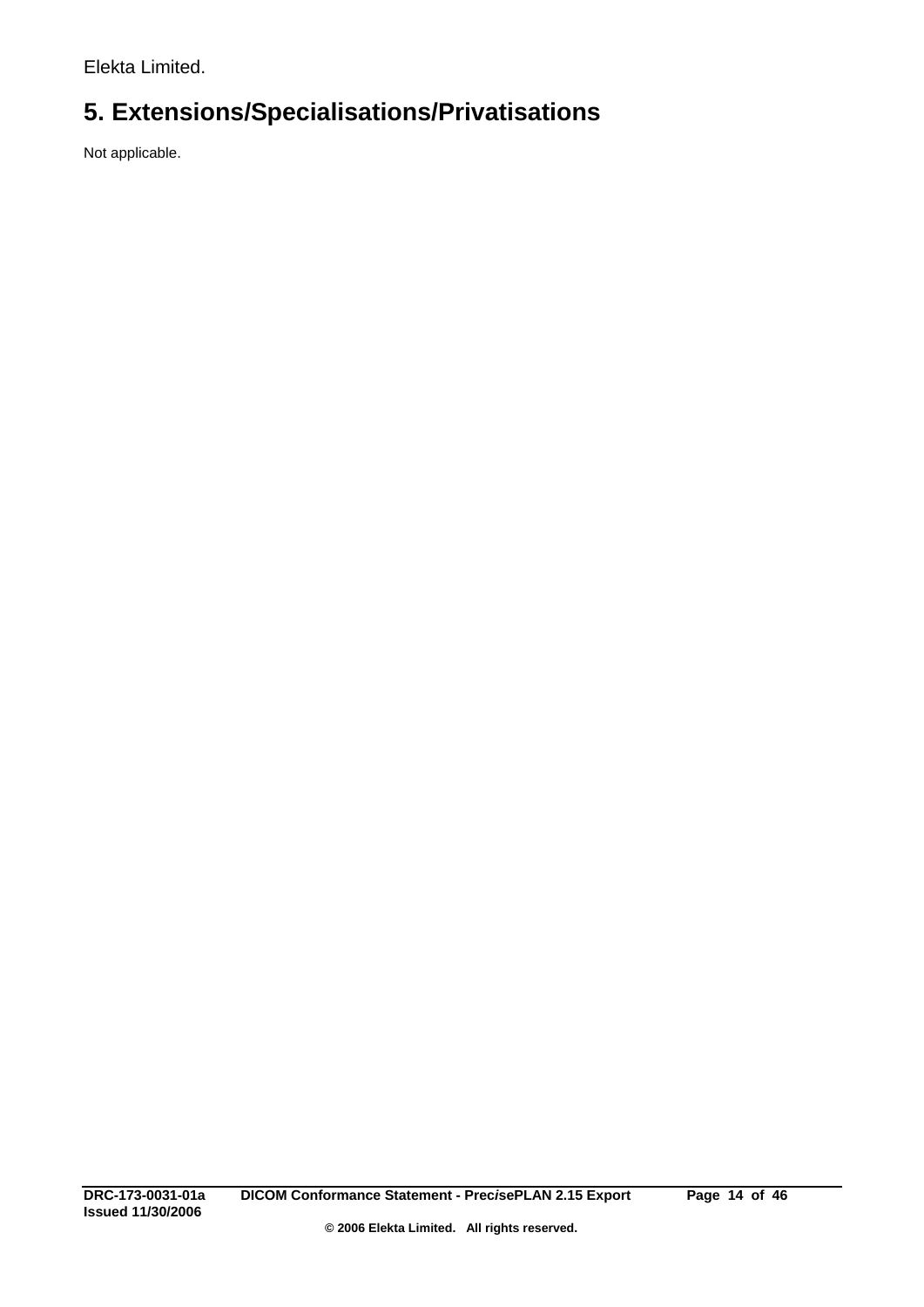# <span id="page-14-0"></span>**6. Configuration**

Prec*i*sePLAN DICOM configuration is maintained through a special utility. The configuration changes are intended to be performed by Elekta service engineers or by Customer engineers with reference to the User Documentation.

## **6.1 AE Title/Presentation Address mapping**

These changes are effective immediately after being committed.

## **6.1.1 Local AE Titles and Presentation Addresses**

The local Application Entity Title is derived from the workstation hostname, which is configurable.

### **6.1.2 Remote AE Titles and Presentation Addresses**

The remote AE Title and IP address are configurable as per the requirement of the remote SCP.

## **6.2 Configurable Parameters**

#### **6.2.1 Communication Parameters**

- Maximum PDU size is configurable.
- DICOM Upper Layer Timeouts are configurable.

## **6.2.2 Prec***i***sePLAN Attribute Mapping**

• The mapping of certain Prec*i*sePLAN Prescription parameters to the RT Plan IOD can be disabled through configuration setting (see Appendix F).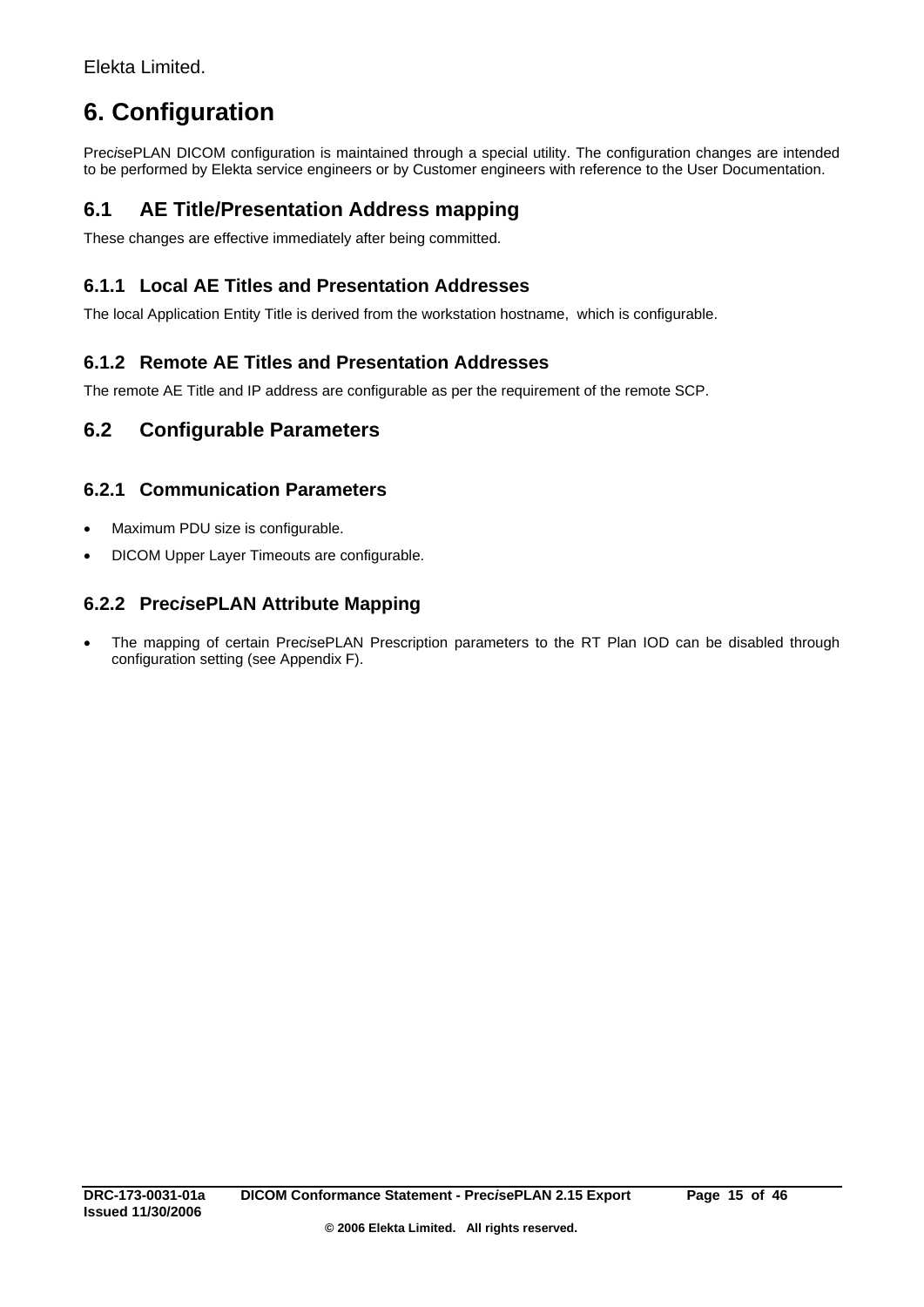# <span id="page-15-1"></span><span id="page-15-0"></span>**7. Support of Extended Character Sets**

None.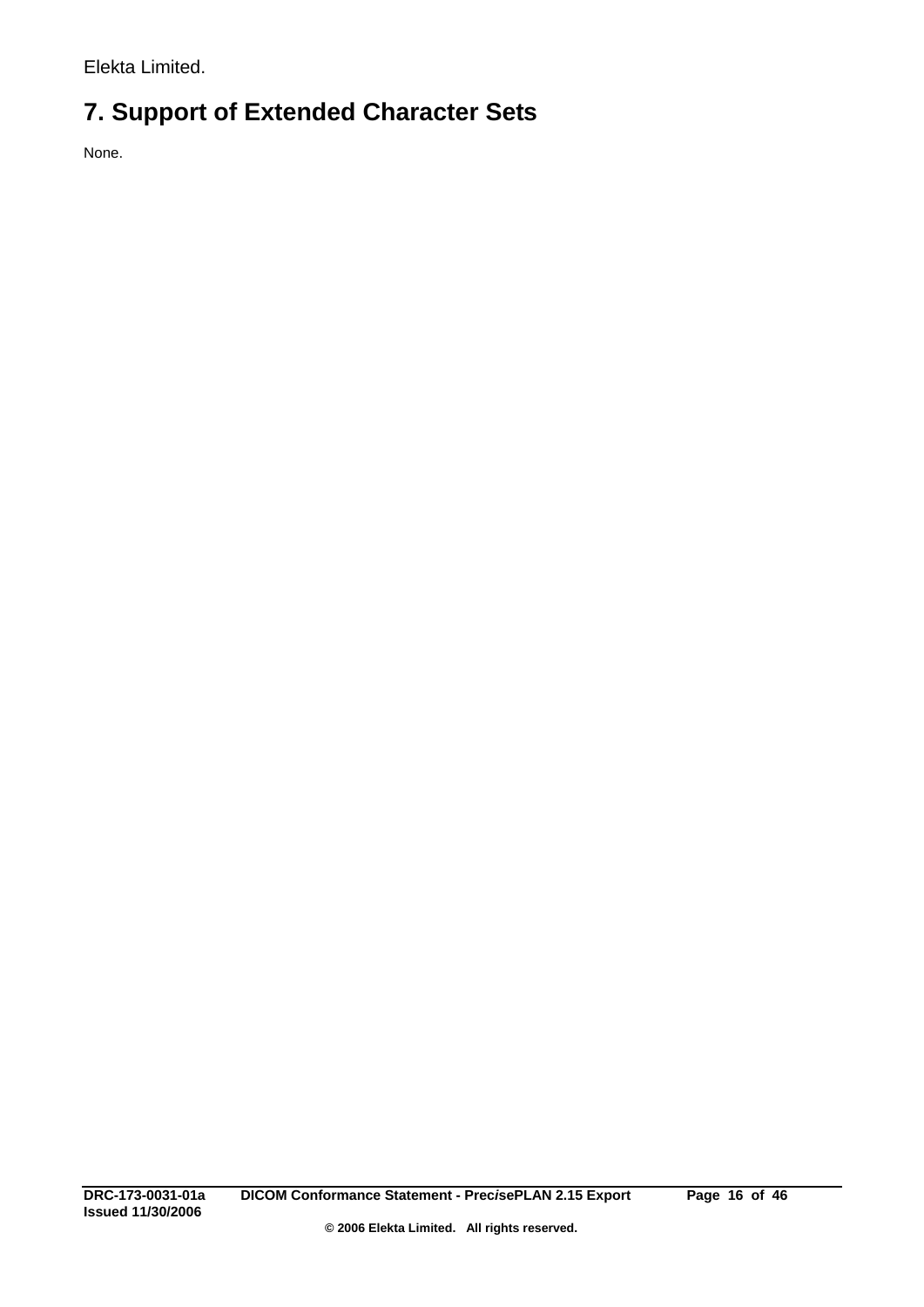# <span id="page-16-0"></span>**APPENDIX A Applied RT Plan IOD and Mapping to Prec***i***sePLAN Database**

# **A.1 Export of RT Plan Prescriptions**

The modules selected from the RT Plan IOD of DICOM for prescription export are given in [Table 5](#page-16-1) [below](#page-16-1). If a module is not listed, none of the attributes in that module is sent by Prec*i*sePLAN.

<span id="page-16-1"></span>

| 13.             | <b>Module</b>             | <b>Usage</b> |
|-----------------|---------------------------|--------------|
| Patient         | Patient                   | м            |
| Study           | <b>General Study</b>      | Μ            |
| Series          | <b>RT</b> Series          | М            |
| Equipment       | <b>General Equipment</b>  | М            |
| Plan            | RT General Plan           | М            |
|                 | <b>RT</b> Prescription    |              |
|                 | <b>RT Fraction Scheme</b> |              |
| <b>RT</b> Beams |                           | C.           |
|                 | SOP Common                | М            |

#### **Table 5 Applied Modules in the RT Plan IOD for Export (SCU Role)**

[Table 6](#page-16-2) to [Table 15](#page-25-1) specify, for each of the applied modules above, the attributes sent by Prec*i*sePLAN, further details of mapping onto the Prec*i*sePLAN database, and any attribute specific constraints applicable to their use. Attributes that are never sent by Prec*i*sePLAN are shown shaded.

Note that Prec*i*sePLAN configuration settings may determine whether certain attributes are included in the sent message (see Appendix G).

<span id="page-16-2"></span>

| <b>Attribute Name</b>              | Tag          | VR, VM          | <b>DICOM</b>   | <b>Notes/Constraints</b>                     |
|------------------------------------|--------------|-----------------|----------------|----------------------------------------------|
|                                    |              |                 | Type           |                                              |
| <b>Patients Name</b>               | (0010, 0010) | <b>PN1</b>      | 2              | The patients name in PrecisePLAN.            |
| Patient ID                         | (0010, 0020) | LO <sub>1</sub> | 2              | The patients id number in PrecisePLAN        |
| Patient's Birth Date               | (0010, 0030) | DA <sub>1</sub> | 2              | Birth date, time and Gender from original CT |
| Patient's Birth Time               | (0010, 0032) | TM <sub>1</sub> | 3              | input or as modified in Workflow Manager.    |
| <b>Patients Sex</b>                | (0010, 0040) | CS <sub>1</sub> | $\mathfrak{p}$ | Not sent to Elekta Precise Desktop.          |
| <b>Other Patient IDs</b>           | (0010, 1000) | $LO 1-N$        | 3              | Patient file name                            |
| <b>Referenced Patient Sequence</b> | (0008, 1120) | SQ <sub>1</sub> | 3              |                                              |
| >Referenced SOP Class UID          | (0008, 1150) | UI <sub>1</sub> | 1 <sup>C</sup> |                                              |
| >Referenced SOP<br>Instance        | (0008, 1155) | UI <sub>1</sub> | 1 <sup>C</sup> |                                              |
| <b>UID</b>                         |              |                 |                | Never sent                                   |
| <b>Other Patient Names</b>         | (0010, 1001) | <b>PN 1-N</b>   | 3              |                                              |
| <b>Ethnic Group</b>                | (0010, 2160) | SH <sub>1</sub> | 3              |                                              |
| <b>Patient Comments</b>            | (0010, 4000) | LT <sub>1</sub> | 3              |                                              |

#### **Table 6 RT Plan Storage SOP Class (SCU) – Patient Module**

#### **Note I Handling of Empty Patient Identification Attributes**

The Patient ID (0010, 0020) and Patient Name (0010, 0010) attributes of the Patient Module are specified by DICOM as Type 2 and so may legally have zero length. Prec*i*sePLAN always sends a value in Patient Name, and Patient ID. Prec*i*sePLAN always has a patient name but can have no patient Id. In this situation the patient name will also be sent as the patient Id when an ID is required. In RTOG mode all patient module entries are sent empty except the patient name and patient id which is sent with the RTOG Protocol and Subject Id.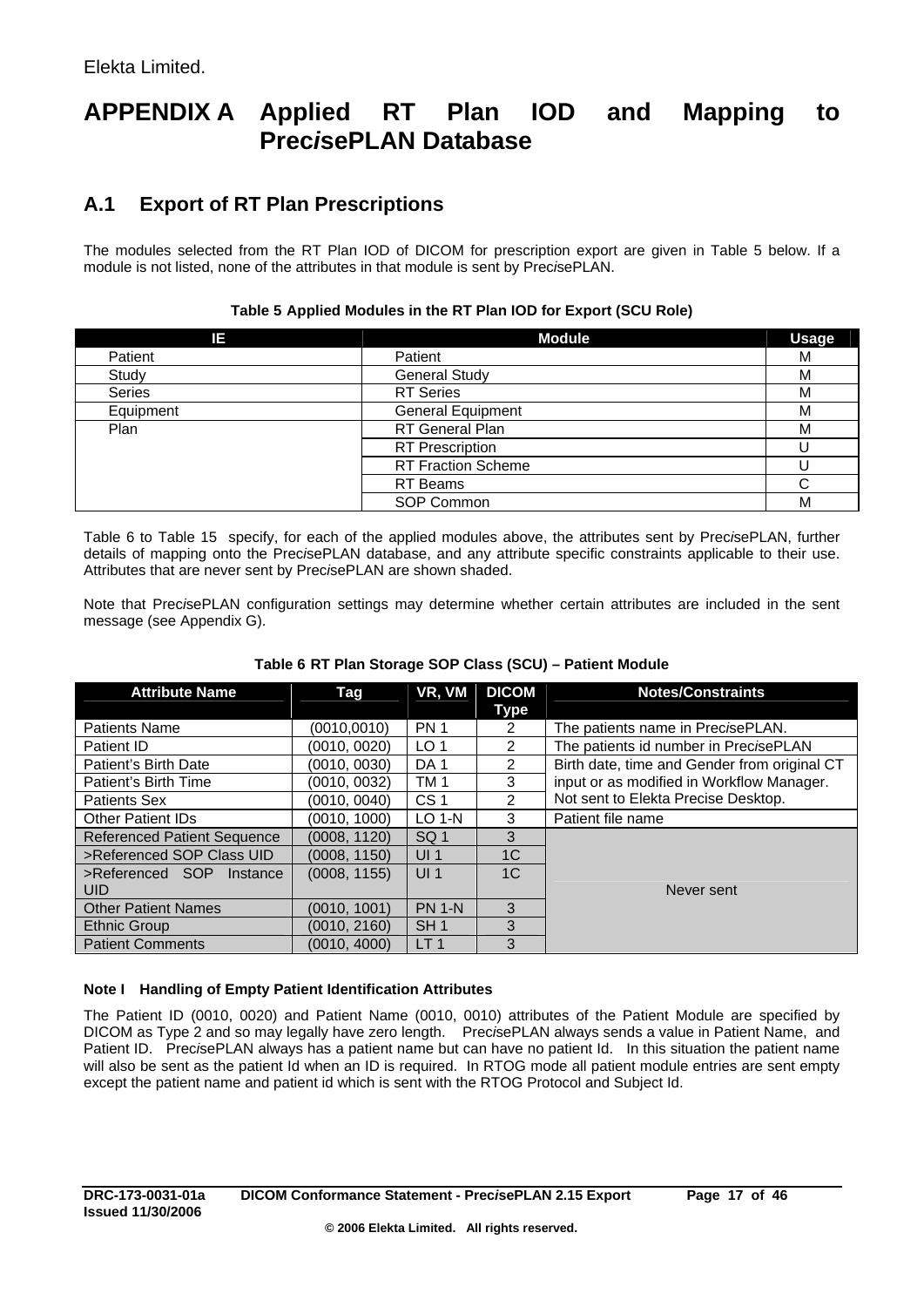<span id="page-17-0"></span>

| <b>Attribute Name</b>                  | Tag          | VR, VM          | <b>DICOM</b><br>Type | <b>Notes/Constraints</b>                                 |
|----------------------------------------|--------------|-----------------|----------------------|----------------------------------------------------------|
| Study Instance UID                     | (0020, 000D) | UI <sub>1</sub> |                      |                                                          |
| Study Date                             | (0008, 0020) | DA <sub>1</sub> | 2                    | Date plan was last saved.                                |
| <b>Study Time</b>                      | (0008, 0030) | TM <sub>1</sub> | $\overline{2}$       | Time plan was last saved.                                |
| <b>Referring Physicians Name</b>       | (0008, 0090) | PN <sub>1</sub> | $\mathcal{P}$        | First Doctors name in Workflow Manager or<br>sent blank. |
| Study ID                               | (0020.0010)  | SH <sub>1</sub> | 2                    |                                                          |
| <b>Accession Number</b>                | (0008, 0050) | SH <sub>1</sub> | 2                    | Sent blank.                                              |
| <b>Study Description</b>               | (0008, 1030) | LO <sub>1</sub> | 3                    |                                                          |
| Physician(s) of Record                 | (0008, 1048) | <b>PN 1-N</b>   | 3                    |                                                          |
| Name of Physician(s) Reading           | (0008, 1060) | <b>PN 1-N</b>   | 3                    |                                                          |
| Study                                  |              |                 |                      | Never sent                                               |
| <b>Referenced Study Sequence</b>       | (0008, 1110) | SQ <sub>1</sub> | 3                    |                                                          |
| >Referenced SOP Class UID              | (0008, 1150) | UI <sub>1</sub> | 1 <sup>C</sup>       |                                                          |
| >Referenced SOP Instance<br><b>UID</b> | (0008, 1155) | UI <sub>1</sub> | 1 <sub>C</sub>       |                                                          |

#### **Table 7 RT Plan Storage SOP Class (SCU) – General Study Module**

#### **Table 8 RT Plan Storage SOP Class (SCU) – RT Series Module**

| <b>Attribute Name</b>             | Taq          | VR, VM          | <b>DICOM</b> | <b>Notes/Constraints</b> |
|-----------------------------------|--------------|-----------------|--------------|--------------------------|
|                                   |              |                 | Type         |                          |
| Modality                          | (0008, 0060) | CS <sub>1</sub> |              | "RTPLAN"                 |
| Series Instance UID               | (0020, 000E) | UI <sub>1</sub> |              |                          |
| Series Number                     | (0020, 0011) | IS <sub>1</sub> | ົ            |                          |
| <b>Series Description</b>         | (0008, 103E) | LO <sub>1</sub> | 3            | Plan description         |
| <b>Referenced Study Component</b> | (0008, 1111) | SQ <sub>1</sub> | 3            |                          |
| Sequence                          |              |                 |              |                          |
| >Referenced SOP Class UID         | (0008, 1150) | UI <sub>1</sub> | 1C           | Never sent               |
| >Referenced SOP Instance          | (0008, 1155) | UI <sub>1</sub> | 1C           |                          |
| UID                               |              |                 |              |                          |

#### **Table 9 RT Plan Storage SOP Class (SCU) – General Equipment Module**

| <b>Attribute Name</b>         | Tag          | VR, VM          | <b>DICOM</b><br>Type | <b>Notes/Constraints</b>                        |
|-------------------------------|--------------|-----------------|----------------------|-------------------------------------------------|
| Manufacturer                  | (0008, 0070) | LO <sub>1</sub> | $\overline{2}$       | Always "Elekta"                                 |
| <b>Institution Name</b>       | (0008, 0080) | LO <sub>1</sub> | 3                    | Never sent                                      |
| <b>Institution Address</b>    | (0008, 0081) | ST <sub>1</sub> | 3                    |                                                 |
| <b>Station Name</b>           | (0008, 1010) | SH <sub>1</sub> | 3                    | The PrecisePLAN hostname.                       |
| Institutional Department Name | (0008, 1040) | LO <sub>1</sub> | 3                    | Never sent                                      |
| Manufacturer's Model Name     | (0008, 1090) | LO <sub>1</sub> | 3                    | The host product name is sent:<br>"PrecisePLAN" |
| Device Serial Number          | (0018, 1000) | LO <sub>1</sub> | 3                    | CPU number of host system                       |
| Software Version              | (0018, 1020) | $LO 1-N$        | 3                    | Build identification of DicomRT software        |
| <b>Spatial Resolution</b>     | (0018, 1050) | DS <sub>1</sub> | 3                    |                                                 |
| Date of Last Calibration      | (0018, 1200) | <b>DA 1-N</b>   | 3                    | Never sent                                      |
| Time of Last Calibration      | (0018, 1201) | <b>TM 1-N</b>   | 3                    |                                                 |
| <b>Pixel Padding Value</b>    | (0028, 0120) | US <sub>1</sub> | 3                    |                                                 |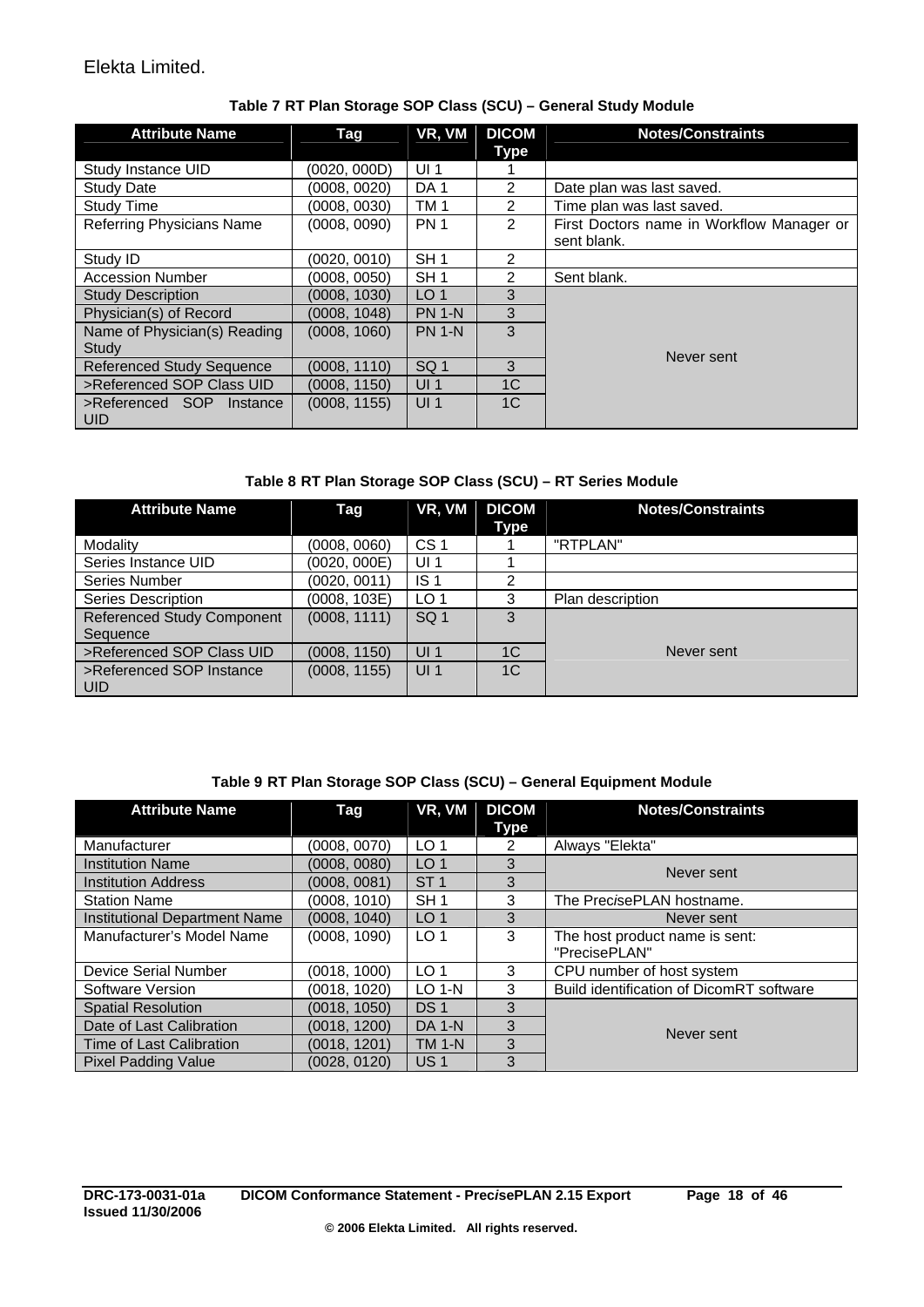#### **Table 10 RT Plan Storage SOP Class (SCU) – RT General Plan Module**

<span id="page-18-0"></span>

| <b>Attribute Name</b>                       | Tag          | VR, VM          | <b>DICOM</b>   | <b>Notes/Constraints</b>                                                                                                      |
|---------------------------------------------|--------------|-----------------|----------------|-------------------------------------------------------------------------------------------------------------------------------|
| RT Plan Label                               | (300A, 0002) | SH1             | <b>Type</b>    | Plan number                                                                                                                   |
| RT Plan Name                                |              | LO <sub>1</sub> | $\overline{3}$ |                                                                                                                               |
|                                             | (300A, 0003) |                 |                | Plan description                                                                                                              |
| <b>RT Plan Description</b>                  | (300A, 0004) | ST <sub>1</sub> | 3              | Never sent                                                                                                                    |
| <b>Operators Name</b>                       | (0008, 1070) | <b>PN 1-N</b>   | $\overline{2}$ | The logged in username running<br>PrecisePLAN                                                                                 |
| RT Plan Date                                | (300A, 0006) | DA <sub>1</sub> | $\overline{2}$ | Date plan was last saved.                                                                                                     |
| RT Plan Time                                | (300A, 0007) | TM <sub>1</sub> | $\overline{2}$ | Time plan was last saved.                                                                                                     |
| <b>Treatment Protocols</b>                  | (300A, 0009) | $LO$ 1-N        | 3              |                                                                                                                               |
| <b>Treatment Intent</b>                     | (300A, 000A) | CS <sub>1</sub> | 3              | Never sent                                                                                                                    |
| <b>Treatment Sites</b>                      | (300A, 000B) | <b>LO 1-N</b>   | 3              |                                                                                                                               |
| RT Plan Geometry                            | (300A, 000C) | CS <sub>1</sub> | 1              | "PATIENT"                                                                                                                     |
| <b>Referenced Structure Set</b><br>Sequence | (300C, 0060) | SQ <sub>1</sub> | 1C             | Always sent even if a structure set is not<br>included in the export. (The Structure Set<br>may be exported separately later) |
| >Referenced SOP Class UID                   | (0008, 1150) | UI <sub>1</sub> | 1C             |                                                                                                                               |
| >Referenced SOP Instance<br>UID             | (0008, 1155) | UI <sub>1</sub> | 1 <sup>C</sup> |                                                                                                                               |
| Referenced Dose Sequence                    | (300C, 0080) | SQ <sub>1</sub> | 3              | Sent if RTDOSE is exported.                                                                                                   |
| >Referenced SOP Class UID                   | (0008, 1150) | UI <sub>1</sub> | 1 <sub>C</sub> | One cross reference for each exported                                                                                         |
| >Referenced SOP Instance<br><b>UID</b>      | (0008, 1155) | UI <sub>1</sub> | 1 <sub>C</sub> | RTDOSE object.                                                                                                                |
| <b>Referenced RT Plan</b><br>Sequence       | (300C, 0002) | SQ <sub>1</sub> | $\overline{3}$ |                                                                                                                               |
| >Referenced SOP Class UID                   | (0008, 1150) | UI <sub>1</sub> | 1C             |                                                                                                                               |
| >Referenced SOP Instance<br>UID             | (0008, 1155) | UI1             | 1C             | Never sent                                                                                                                    |
| >RT Plan Relationship                       | (300A, 0055) | CS <sub>1</sub> | 1C             |                                                                                                                               |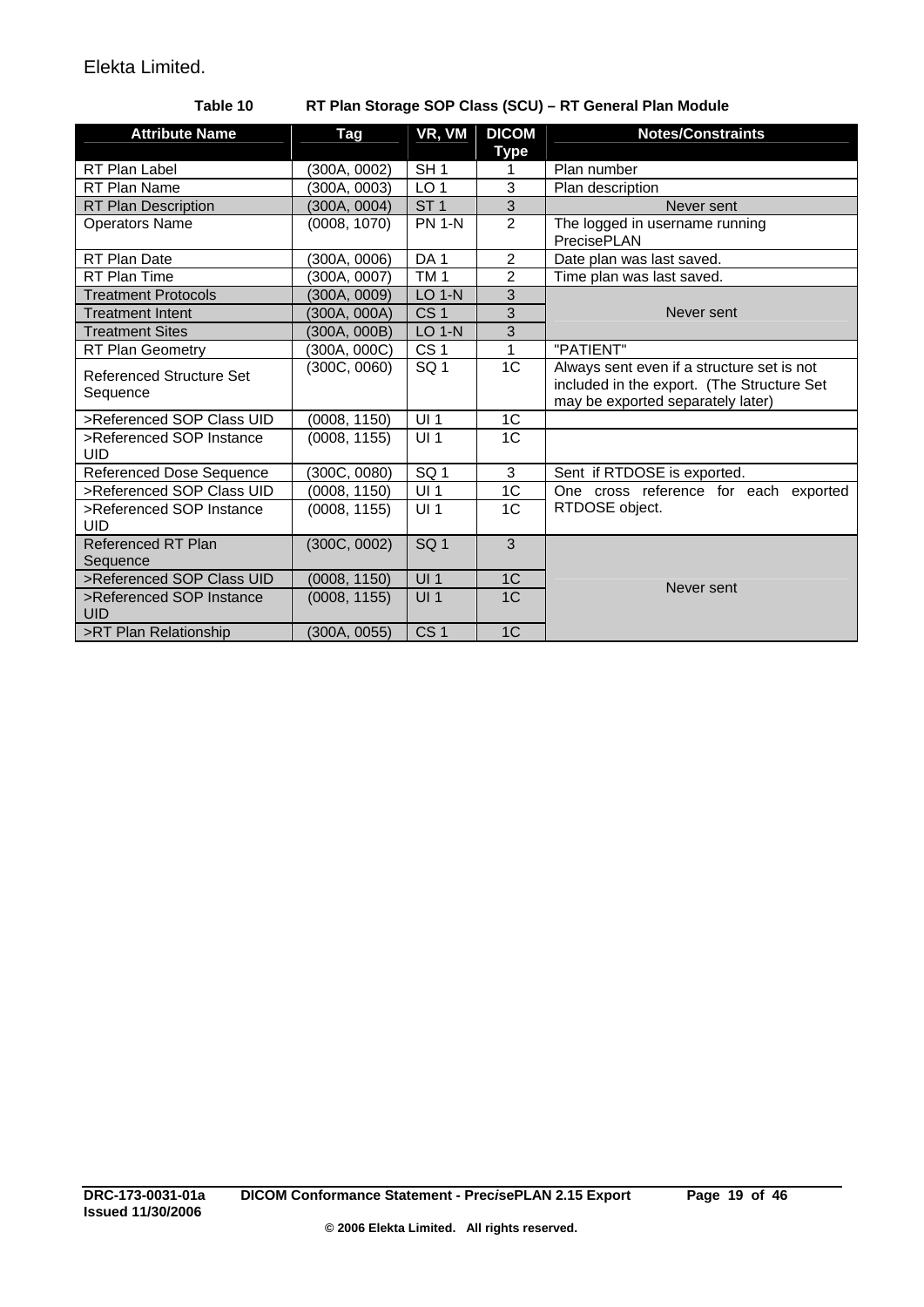<span id="page-19-0"></span>

| <b>Attribute Name</b>                             | <b>Tag</b>   | VR, VM            | <b>DICOM</b><br><b>Type</b> | <b>Notes/Constraints</b>                                                                                                                                     |
|---------------------------------------------------|--------------|-------------------|-----------------------------|--------------------------------------------------------------------------------------------------------------------------------------------------------------|
| <b>Prescription Description</b>                   | (300A, 000E) | ST <sub>1</sub>   | $\ensuremath{\mathsf{3}}$   | Never sent                                                                                                                                                   |
| Dose Reference Sequence                           | (300A, 0010) | SQ <sub>1</sub>   | $\overline{3}$              | Created for each Prec <i>i</i> sePLAN Calculation<br>point.                                                                                                  |
| >Dose Reference Number                            | (300A, 0012) | $\overline{1S}$ 1 | $\overline{1C}$             | Sequential number starting from 1                                                                                                                            |
| >Dose Reference Structure<br><b>Type</b>          | (300A, 0014) | CS <sub>1</sub>   | 1 <sub>C</sub>              | Always "COORDINATES"                                                                                                                                         |
| >Dose Reference Description                       | (300A, 0016) | LO <sub>1</sub>   | $\overline{3}$              | The label of the PrecisePLAN calculation<br>point.                                                                                                           |
| >Referenced ROI Number                            | (3006, 0084) | IS <sub>1</sub>   | 1 <sub>C</sub>              | Never sent                                                                                                                                                   |
| >Dose Reference Point<br>Coordinates              | (300A, 0018) | DS <sub>3</sub>   | 1 <sub>C</sub>              | Patient coordinates of the calculation point.                                                                                                                |
| >Nominal Prior Dose                               | (300A, 001A) | DS <sub>1</sub>   | 3                           | Never sent                                                                                                                                                   |
| >Dose Reference Type                              | (300A, 0020) | CS <sub>1</sub>   | 1 <sup>C</sup>              | Either 'TARGET' or 'ORGAN AT RISK'<br>depending on whether the PrecisePLAN<br>calculation point label ends with /t or /T to<br>define the point as a target. |
| >Constraint Weight                                | (300A, 0021) | DS <sub>1</sub>   | 3                           | Never sent                                                                                                                                                   |
| >Delivery Warning Dose                            | (300A, 0022) | DS <sub>1</sub>   | 3                           | Calculation point Max Dose.                                                                                                                                  |
| >Delivery Maximum Dose                            | (300A, 0023) | DS <sub>1</sub>   | 3                           | Never sent                                                                                                                                                   |
| >Target Minimum Dose                              | (300A, 0025) | DS <sub>1</sub>   | 3                           |                                                                                                                                                              |
| >Target Prescription Dose                         | (300A, 0026) | DS <sub>1</sub>   | 3                           | Calculation point Max Dose (if Dose                                                                                                                          |
| >Target Maximum Dose                              | (300A, 0027) | DS <sub>1</sub>   | $\overline{3}$              | Reference Type is 'TARGET')                                                                                                                                  |
| >Target Underdose Volume<br>Fraction              | (300A, 0028) | DS <sub>1</sub>   | 3                           |                                                                                                                                                              |
| >Organ at Risk Full-volume<br>Dose                | (300A, 002A) | DS <sub>1</sub>   | 3                           | Never sent                                                                                                                                                   |
| >Organ at Risk Limit Dose                         | (300A, 002B) | DS <sub>1</sub>   | $\mathfrak{S}$              |                                                                                                                                                              |
| >Organ at Risk Maximum<br>Dose                    | (300A, 002C) | DS <sub>1</sub>   | 3                           | Calculation point Max Dose (if Dose<br>Reference Type is 'ORGAN_AT_RISK')                                                                                    |
| >Organ at Risk Overdose<br><b>Volume Fraction</b> | (300A, 002D) | DS <sub>1</sub>   | $\overline{3}$              | Never sent                                                                                                                                                   |

**Table 11 RT Plan Storage SOP Class (SCU) – RT Prescription Module** 

**Table 12 RT Plan Storage SOP Class (SCU) – RT Patient Setup Module** 

| <b>Attribute Name</b>         | <b>Tag</b>   | VR, VM          | <b>DICOM</b> |                                               |
|-------------------------------|--------------|-----------------|--------------|-----------------------------------------------|
|                               |              |                 | <b>Type</b>  | <b>Notes/Constraints</b>                      |
| <b>Patient Setup Sequence</b> | (300A, 0180) | SQ 1            |              | One Patient Setup is sent for each beam.      |
| >Patient Setup Number         | (300A, 0182) | IS <sub>1</sub> |              | Referenced beam number                        |
| >Patient Position             | (0018, 5100) | CS <sub>1</sub> | 1C           |                                               |
| >Fixation Device Sequence     | (300A, 0190) | SQ 1            | 3            | Sent if SBF used and not Precise Desktop      |
|                               |              |                 |              | Validation. (If Precise Desktop validation is |
|                               |              |                 |              | selected the SBF coordinates are included in  |
|                               |              |                 |              | the Beam Description).                        |
| >>Fixation Device Type        | (300A, 0192) | CS <sub>1</sub> | 1C           | "BODYFRAME" if used.                          |
| >>Fixation Device Label       | (300A, 0194) | SH <sub>1</sub> | 2C           | "SBF" if used.                                |
| >>Fixation Device Description | (300A, 0196) | ST <sub>1</sub> | 3            | The coordinates in SBF space of the beam      |
|                               |              |                 |              | isocenter if SBF used.                        |
| >Table Top Vertical Setup     | (300A, 01D2) | DS <sub>1</sub> | 3            | Sent if a Point of Origin is defined by the   |
| Displacement                  |              |                 |              | user                                          |
| >Table Top Longitudinal       | (300A, 01D4) | DS <sub>1</sub> | 3            | Sent if a Point of Origin is defined by the   |
| Setup Displacement            |              |                 |              | user                                          |
| >Table Top Lateral Setup      | (300A, 01D6) | DS <sub>1</sub> | 3            | Sent if a Point of Origin is defined by the   |
| Displacement                  |              |                 |              | user                                          |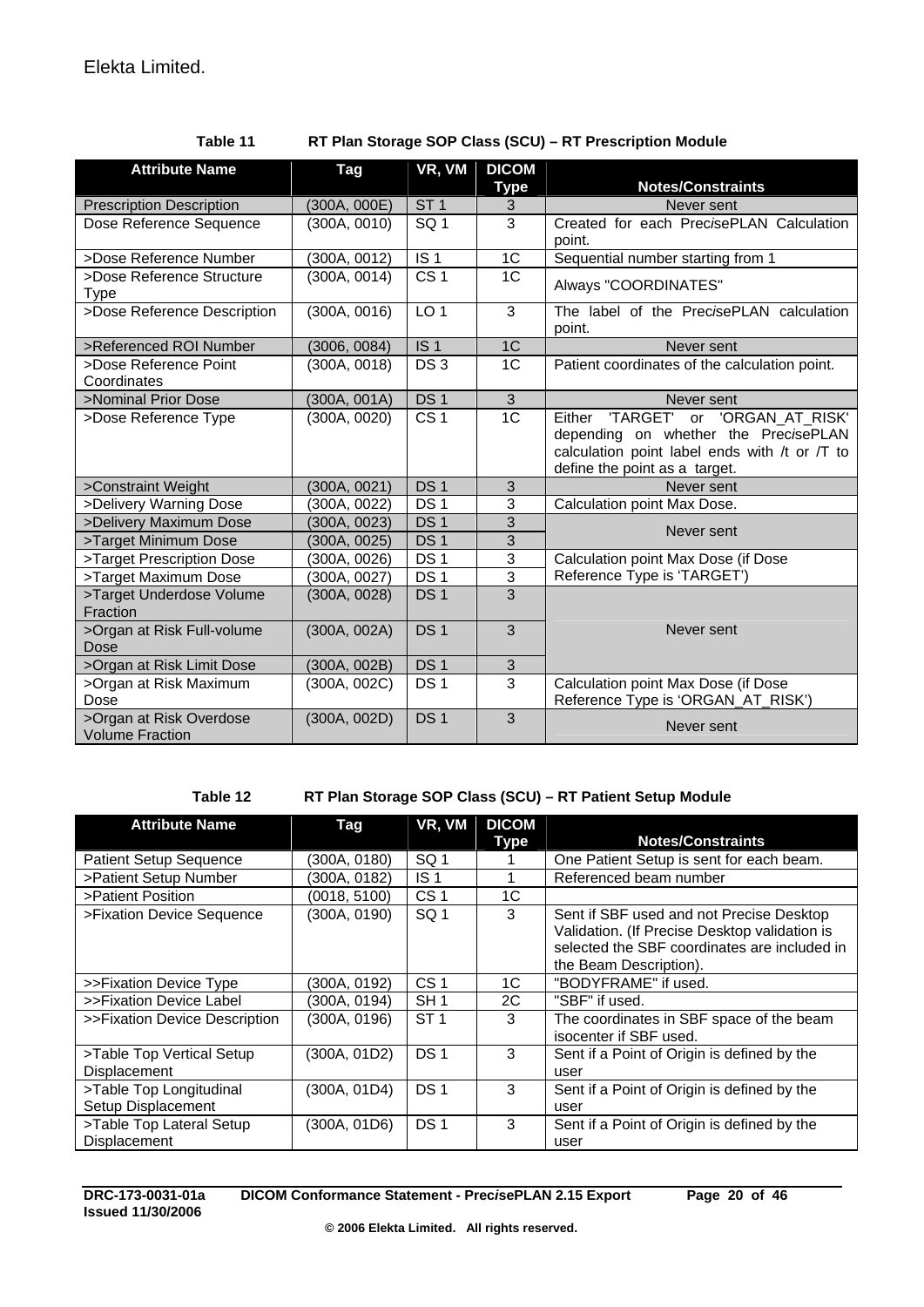<span id="page-20-0"></span>

| <b>Attribute Name</b>                                   | Tag          | VR, VM            | <b>DICOM</b>   | <b>Notes/Constraints</b>                                          |
|---------------------------------------------------------|--------------|-------------------|----------------|-------------------------------------------------------------------|
|                                                         |              |                   | <b>Type</b>    |                                                                   |
| <b>Fraction Group Sequence</b>                          | (300A, 0070) | SQ <sub>1</sub>   | 1              | Used to create Fractions for new Phase                            |
| >Fraction Group Number                                  | (300A, 0071) | IS <sub>1</sub>   | 1              | Sequentially allocated beginning at 1.                            |
| >Referenced Patient Setup                               | (300C, 006A) | IS <sub>1</sub>   | 3              |                                                                   |
| Number                                                  |              |                   |                |                                                                   |
| >Referenced Dose Sequence                               | (300C, 0080) | SQ <sub>1</sub>   | $\mathfrak{B}$ |                                                                   |
| >>Referenced SOP Class UID                              | (0008, 1150) | UI1               | 1C             |                                                                   |
| >>Referenced SOP Instance<br><b>UID</b>                 | (0008, 1155) | UI1               | 1 <sup>C</sup> |                                                                   |
| >Referenced Dose Reference<br>Sequence                  | (300C, 0050) | SQ <sub>1</sub>   | 3              |                                                                   |
| >>Referenced Dose<br>Reference Number                   | (300C, 0051) | IS <sub>1</sub>   | 1C             |                                                                   |
| >>Constraint Weight                                     | (300A, 0021) | DS <sub>1</sub>   | 3              |                                                                   |
| >>Delivery Warning Dose                                 | (300A, 0022) | DS <sub>1</sub>   | 3              |                                                                   |
| >>Delivery Maximum Dose                                 | (300A, 0023) | DS <sub>1</sub>   | 3              | Never sent                                                        |
| >>Target Minimum Dose                                   | (300A, 0025) | DS <sub>1</sub>   | 3              |                                                                   |
| >>Target Prescription Dose                              | (300A, 0026) | DS <sub>1</sub>   | 3              |                                                                   |
| >>Target Maximum Dose                                   | (300A, 0027) | DS <sub>1</sub>   | 3              |                                                                   |
| >>Target Underdose Volume<br>Fraction                   | (300A, 0028) | DS <sub>1</sub>   | 3              |                                                                   |
| >>Organ at Risk Full-volume<br>Dose                     | (300A, 002A) | DS <sub>1</sub>   | 3              |                                                                   |
| >>Organ at Risk Limit Dose                              | (300A, 002B) | DS <sub>1</sub>   | 3              |                                                                   |
| >>Organ at Risk Maximum<br>Dose                         | (300A, 002C) | DS <sub>1</sub>   | 3              |                                                                   |
| >>Organ at Risk Overdose<br><b>Volume Fraction</b>      | (300A, 002D) | DS <sub>1</sub>   | 3              |                                                                   |
| >Number of Fractions<br>Planned                         | (300A, 0078) | IS <sub>1</sub>   | $\overline{2}$ | Number of Treatments prescribed for this<br><b>Fraction Group</b> |
| >Number of Fractions Per Day                            | (300A, 0079) | IS <sub>1</sub>   | $\mathfrak{S}$ |                                                                   |
| >Repeat Fraction Cycle<br>Length                        | (300A, 007A) | IS <sub>1</sub>   | 3              | Never sent                                                        |
| >Fraction Pattern                                       | (300A, 007B) | LT <sub>1</sub>   | $\mathfrak{S}$ |                                                                   |
| >Number of Beams                                        | (300A, 0080) | IS <sub>1</sub>   | 1              | Number of Beams in Fraction                                       |
| >Referenced Beam Sequence                               | (300C, 0004) | SQ <sub>1</sub>   | 1C             |                                                                   |
| >>Referenced Beam Number                                | (300C, 0006) | $\overline{1S}$ 1 | 1C             |                                                                   |
| >>Beam Dose Specification<br>Point                      | (300A, 0082) | DS3               | 3              | Location of the Beam Weight Point                                 |
| >>Beam Dose                                             | (300A, 0084) | DS <sub>1</sub>   | 3              | Prescribed beam dose                                              |
| >>Beam Meterset                                         | (300A, 0086) | DS <sub>1</sub>   | $\overline{3}$ | Total MU for this beam (open + wedged)                            |
| >Number of Brachy<br><b>Application Setups</b>          | (300A, 00A0) | IS <sub>1</sub>   | $\mathbf{1}$   | Always zero.                                                      |
| >Referenced Brachy<br><b>Application Setup Sequence</b> | (300C, 000A) | SQ <sub>1</sub>   | 1C             |                                                                   |
| >>Referenced Brachy<br><b>Application Setup Number</b>  | (300C, 000C) | IS <sub>1</sub>   | 1C             |                                                                   |
| >>Brachy Application Setup<br>Dose Specification Point  | (300A, 00A2) | DS <sub>3</sub>   | 3              | Never sent                                                        |
| >>Brachy Application Setup<br>Dose                      | (300A, 00A4) | DS <sub>1</sub>   | 3              |                                                                   |

### **Table 13 RT Plan Storage SOP Class (SCU) – RT Fraction Scheme Module**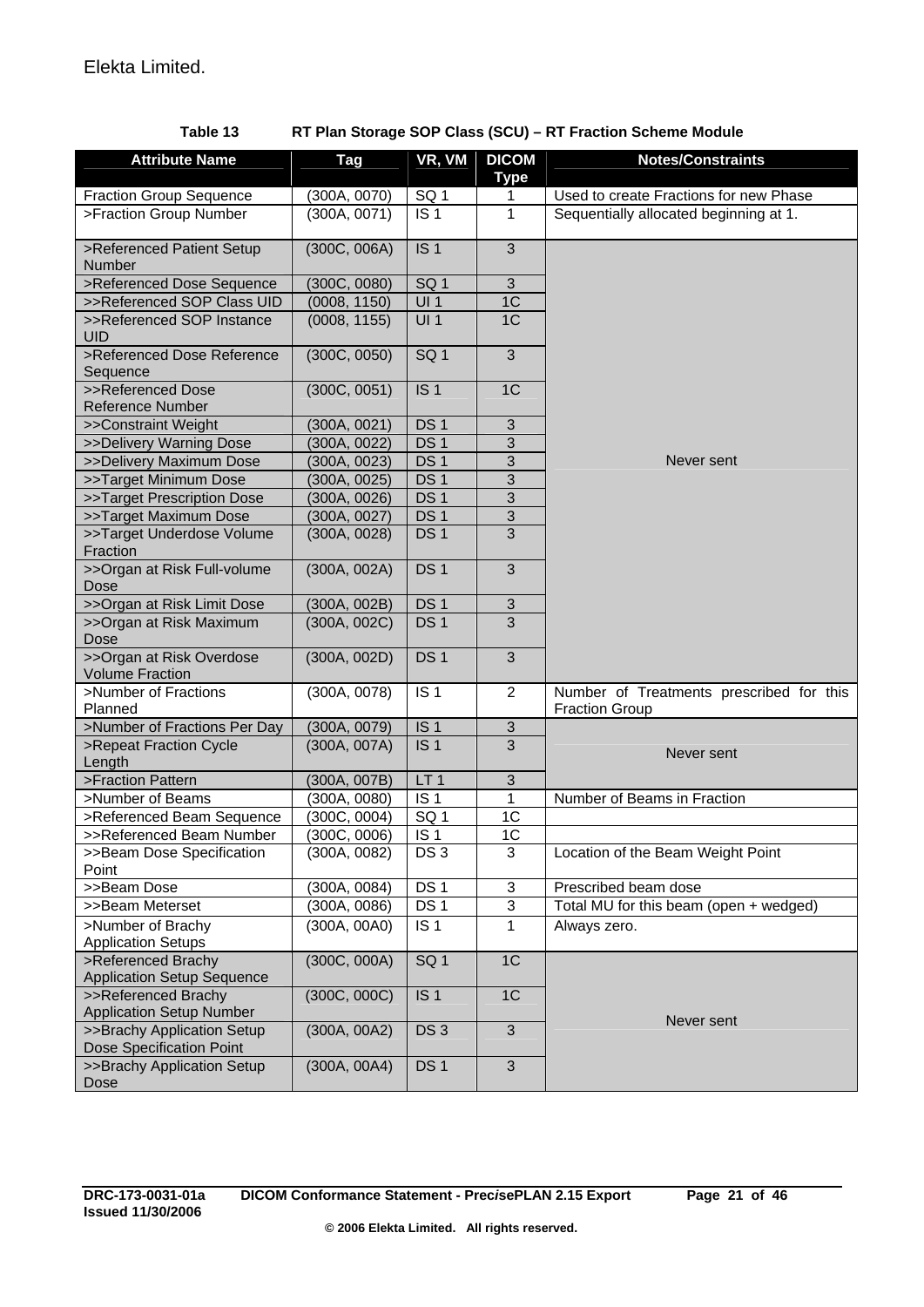<span id="page-21-0"></span>

| <b>Attribute Name</b>                               | Tag          | VR,<br><b>VM</b>         | <b>DICOM</b><br><b>Type</b> | <b>Notes/Constraints</b>                                                                                                                                                     |
|-----------------------------------------------------|--------------|--------------------------|-----------------------------|------------------------------------------------------------------------------------------------------------------------------------------------------------------------------|
| <b>Beam Sequence</b>                                | (300A, 00B0) | SG <sub>1</sub>          | 1                           |                                                                                                                                                                              |
| >Beam Number                                        | (300A, 00C0) | IS <sub>1</sub>          | $\mathbf{1}$                |                                                                                                                                                                              |
| >Beam Name                                          | (300A, 00C2) | LO <sub>1</sub>          | $\overline{3}$              |                                                                                                                                                                              |
| >Beam Description                                   | (300A, 00C3) | ST <sub>1</sub>          | 3                           | Same as beam name unless Precise<br>Desktop Validation is configured AND the<br>SBF is used in which case the coordinates<br>in SBF space of the beam isocenter are<br>sent. |
| >Beam Type                                          | (300A, 00C4) | CS <sub>1</sub>          | 1                           |                                                                                                                                                                              |
| >Radiation Type                                     | (300A, 00C6) | CS <sub>1</sub>          | $\overline{2}$              | "PHOTON" or "ELECTRON" only                                                                                                                                                  |
| >Treatment Machine Name                             | (300A, 00B2) | $\overline{\text{SH }1}$ | 2                           | As configured by the user in MACHINE<br>configuration.                                                                                                                       |
| >Manufacturer                                       | (0008, 0070) | LO <sub>1</sub>          | $\overline{3}$              | Always "Elekta"                                                                                                                                                              |
| >Institution Name                                   | (0008, 0080) | LO <sub>1</sub>          | 3                           |                                                                                                                                                                              |
| >Institution Address                                | (0008, 0081) | ST <sub>1</sub>          | 3                           | Never sent                                                                                                                                                                   |
| >Institutional Department<br>Name                   | (0008, 1040) | LO <sub>1</sub>          | 3                           |                                                                                                                                                                              |
| >Manufacturers Model<br>Name                        | (0008, 1090) | LO <sub>1</sub>          | 3                           | The host product name: "PrecisePLAN",                                                                                                                                        |
| >Device Serial Number                               | (0018, 1000) | LO <sub>1</sub>          | 3                           | As configured by the user in MACHINE<br>configuration. Not sent if configured as<br>blank.                                                                                   |
| >Primary Dosimeter Unit                             | (300A, 00B3) | CS <sub>1</sub>          | 3                           | Always "MU".                                                                                                                                                                 |
| >Referenced Tolerance<br><b>Table Number</b>        | (300C, 00A0) | IS <sub>1</sub>          | 3                           | Never sent                                                                                                                                                                   |
| >Source-Axis Distance                               | (300A, 00B4) | DS <sub>1</sub>          | 3                           |                                                                                                                                                                              |
| >Beam Limiting Device<br>Sequence                   | (300A, 00B6) | SQ <sub>1</sub>          | 1                           |                                                                                                                                                                              |
| >>RT Beam Limiting Device<br><b>Type</b>            | (300A, 00B8) | $\overline{CS}$ 1        | $\mathbf{1}$                |                                                                                                                                                                              |
| >>Source to Beam Limiting<br><b>Device Distance</b> | (300A, 00BA) | DS <sub>1</sub>          | 3                           | Sent if BLD is MLC                                                                                                                                                           |
| >>Number of Leaf/Jaw Pairs                          | (300A, 00BC) | $\overline{1S}$ 1        | $\mathbf{1}$                |                                                                                                                                                                              |
| >>Leaf Position Boundaries                          | (300A, 00BE) | DS 3-N                   | 2C                          | Sent if BLD is MLC                                                                                                                                                           |
| >Referenced Patient Setup<br>Number                 | (300C, 006A) | IS <sub>1</sub>          | 3                           | Sent for each selected active beam.                                                                                                                                          |

### **Table 14 RT Plan Storage SOP Class (SCU) – RT Beams Module**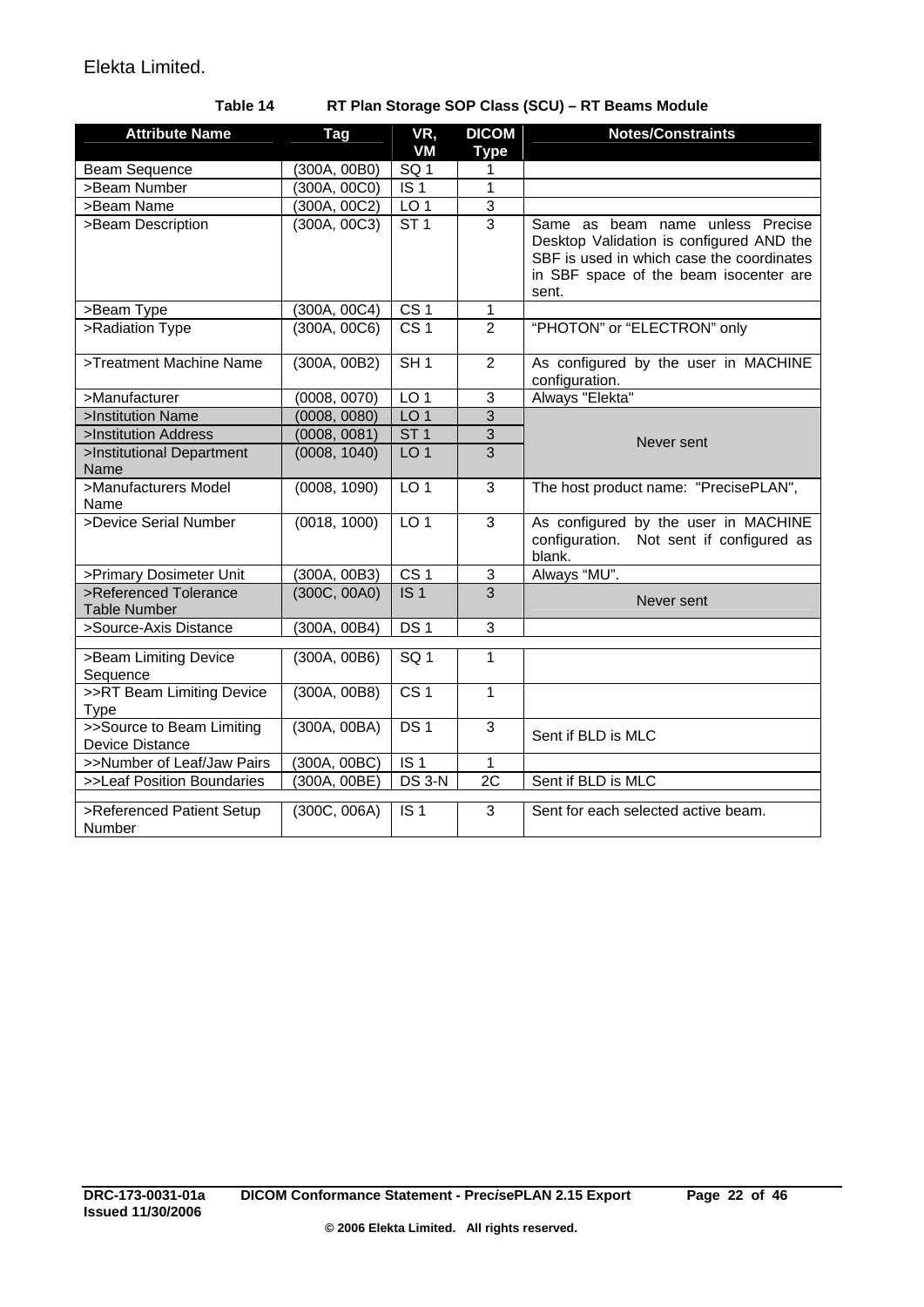| >Referenced Reference                                      | (300C, 0042) | SQ <sub>1</sub>               | 3                    |                                   |
|------------------------------------------------------------|--------------|-------------------------------|----------------------|-----------------------------------|
| Image Sequence                                             |              |                               |                      |                                   |
| >>Referenced SOP Class UID                                 | (0008, 1150) | UI <sub>1</sub>               | 1 <sup>C</sup>       |                                   |
| >>Referenced SOP Instance                                  | (0008, 1155) | UI1                           | 1C                   |                                   |
| <b>UID</b>                                                 |              |                               |                      |                                   |
| >>Reference Image Number                                   | (300A, 00C8) | IS <sub>1</sub>               | 1C<br>$\overline{3}$ |                                   |
| >>Start Cumulative Meterset<br>Weight                      | (300C, 0008) | DS <sub>1</sub>               |                      |                                   |
| >>End Cumulative Meterset<br>Weight                        | (300C, 0009) | DS <sub>1</sub>               | 3                    |                                   |
| >Planned Verification Image<br>Sequence                    | (300A, 00CA) | SQ <sub>1</sub>               | 3                    |                                   |
| >>Start Cumulative Meterset<br>Weight                      | (300C, 0008) | DS <sub>1</sub>               | 3                    |                                   |
| >>Meterset Exposure                                        | (3002, 0032) | DS <sub>1</sub>               | 3                    | Never sent                        |
| >>End Cumulative Meterset<br>Weight                        | (300C, 0009) | DS <sub>1</sub>               | 3                    |                                   |
| >>RT Image Plane                                           | (3002, 000C) | CS <sub>1</sub>               | $\mathfrak{S}$       |                                   |
| >>X-Ray Image receptor                                     | (3002, 000E) | DS <sub>1</sub>               | $\overline{3}$       |                                   |
| Angle                                                      |              |                               |                      |                                   |
| >>RT Image Orientation                                     | (3002, 0010) | DS <sub>6</sub>               | 3                    |                                   |
| >>RT Image Position                                        | (3002, 0012) | DS <sub>2</sub>               | 3                    |                                   |
| >>RT Image SID                                             | (3002, 0026) | DS <sub>1</sub>               | 3                    |                                   |
| >>Imaging Device-Specific<br><b>Acquisition Parameters</b> | (300A, 00CC) | <b>LO 1-N</b>                 | 3                    |                                   |
| >>Referenced Reference<br>Image Number                     | (300C, 0007) | IS <sub>1</sub>               | 3                    |                                   |
| >Treatment Delivery Type                                   | (300A, 00CE) | CS <sub>1</sub>               | $\sqrt{3}$           | Always "TREATMENT"                |
| >Referenced Dose Sequence                                  | (300C, 0080) | SQ <sub>1</sub>               | $\overline{3}$       |                                   |
| >>Referenced SOP Class UID                                 | (0008, 1150) | UI1                           | 1C                   |                                   |
| >>Referenced SOP Instance<br><b>UID</b>                    | (0008, 1155) | UI1                           | 1 <sup>C</sup>       | Never sent                        |
| >Number of Wedges                                          | (300A, 00D0) | IS <sub>1</sub>               | 1                    | Zero or one                       |
| >Wedge Sequence                                            | (300A, 00D1) | SQ <sub>1</sub>               | 1C                   | Sent if wedge is used             |
| >>Wedge Number                                             | (300A, 00D2) | IS <sub>1</sub>               | 1 <sup>C</sup>       | If wedge used set to 1            |
| >>Wedge Type                                               | (300A, 00D3) | $\overline{C}$ S <sub>1</sub> | 2C                   | Configured per MACHINE and wedge. |
| >>Wedge ID                                                 | (300A, 00D4) | SH <sub>1</sub>               | $\sqrt{3}$           | The PrecisePLAN wedge label.      |
| >>Wedge Angle                                              | (300A, 00D5) | IS <sub>1</sub>               | $\overline{2C}$      | Nominal angle sent.               |
| >>Wedge Factor                                             | (300A, 00D6) | DS <sub>1</sub>               | 2C                   |                                   |
| >>Wedge Orientation                                        | (300A, 00D8) | DS <sub>1</sub>               | 2C                   |                                   |
| >>Source to Wedge Tray                                     | (300A, 00DA) | DS <sub>1</sub>               | 3                    | Never sent                        |
| <b>Distance</b>                                            |              |                               |                      |                                   |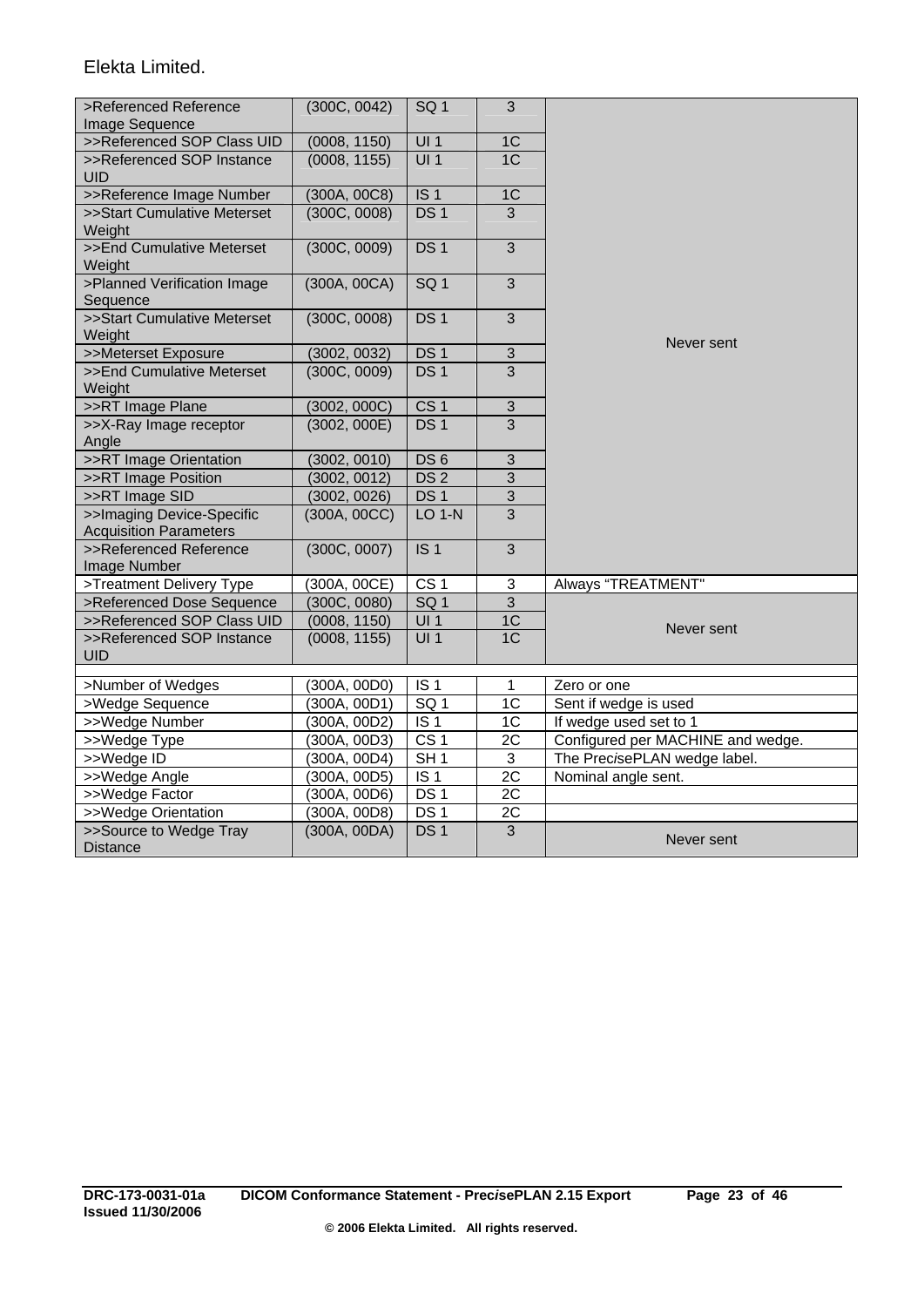| >Number of Compensators           | (300A, 00E0) | IS <sub>1</sub> | 1               | Zero or one.                                  |
|-----------------------------------|--------------|-----------------|-----------------|-----------------------------------------------|
| >Total Compensator Tray<br>Factor | (300A, 00E2) | DS <sub>1</sub> | 3               | Never sent                                    |
| >Compensator Sequence             | (300A, 00E3) | SQ <sub>1</sub> | 1 <sub>C</sub>  | Never sent                                    |
|                                   |              |                 |                 |                                               |
|                                   |              |                 |                 |                                               |
|                                   |              |                 |                 |                                               |
|                                   |              |                 |                 |                                               |
|                                   |              |                 |                 |                                               |
|                                   |              |                 |                 |                                               |
|                                   |              |                 |                 |                                               |
|                                   |              |                 |                 |                                               |
|                                   |              |                 |                 |                                               |
|                                   |              |                 |                 |                                               |
| >Number of Boli                   | (300A, 00ED) | IS <sub>1</sub> | 1               | Always zero.                                  |
| >Referenced Bolus Sequence        | (300C, 00B0) | SQ <sub>1</sub> | 1C              |                                               |
| >>Referenced ROI Number           | (3006, 0084) | IS <sub>1</sub> | 1C              | Never sent                                    |
|                                   |              |                 |                 |                                               |
| >Number of Blocks                 | (300A, 00F0) | IS <sub>1</sub> | 1               | Total number of Blocks plus Apertures         |
| >Total Block Tray Factor          | (300A, 00F2) | DS <sub>1</sub> | $\overline{3}$  |                                               |
| >Block Sequence                   | (300A, 00F4) | SQ <sub>1</sub> | 1C              |                                               |
| >>Block Tray ID                   | (300A, 00F5) | SH <sub>1</sub> | 3               | If configured, the prefix number or string    |
|                                   |              |                 |                 | from the Block or Irregular field label. This |
|                                   |              |                 |                 | usage is configured per MACHINE. For          |
|                                   |              |                 |                 | PreciseDesktop this will be the Photon        |
|                                   |              |                 |                 | ShadowTrayId or Electron Cone EndFrameId.     |
| >>Source to Block Tray            | (300A, 00F6) | DS <sub>1</sub> | 2C              |                                               |
| <b>Distance</b>                   |              |                 |                 |                                               |
| >>Block Type                      | (300A, 00F8) | CS <sub>1</sub> | 1 <sup>C</sup>  | "APERTURE" or "SHIELDING"                     |
| >>Block Divergence                | (300A, 00FA) | CS <sub>1</sub> | 2C              | Always "PRESENT"                              |
| >>Block Number                    | (300A, 00FC) | IS <sub>1</sub> | 1 <sub>C</sub>  | Sequential number starting with 1             |
| >>Block Name                      | (300A, 00FE) | LO <sub>1</sub> | 3               | Full user entered block label.                |
| >>Material ID                     | (300A, 00E1) | SH <sub>1</sub> | 2C              | Sent blank.                                   |
| >>Block Thickness                 | (300A, 0100) | DS <sub>1</sub> | 2C              | Sent blank.                                   |
| >>Block Transmission              | (300A, 0102) | DS <sub>1</sub> | 2C              |                                               |
| >>Block Number of Points          | (300A, 0104) | IS <sub>1</sub> | 2C              |                                               |
| >>Block Data                      | (300A, 0106) | <b>DS</b>       | $\overline{2C}$ | Set of 2-D coordinates defining the block or  |
|                                   |              | $2-2N$          |                 | aperture shape.                               |

**Note:** Compensator Material and Thickness Data are sent to overcome an error in the DICOM library used by one of the tested destinations which required Thickness AND Transmission.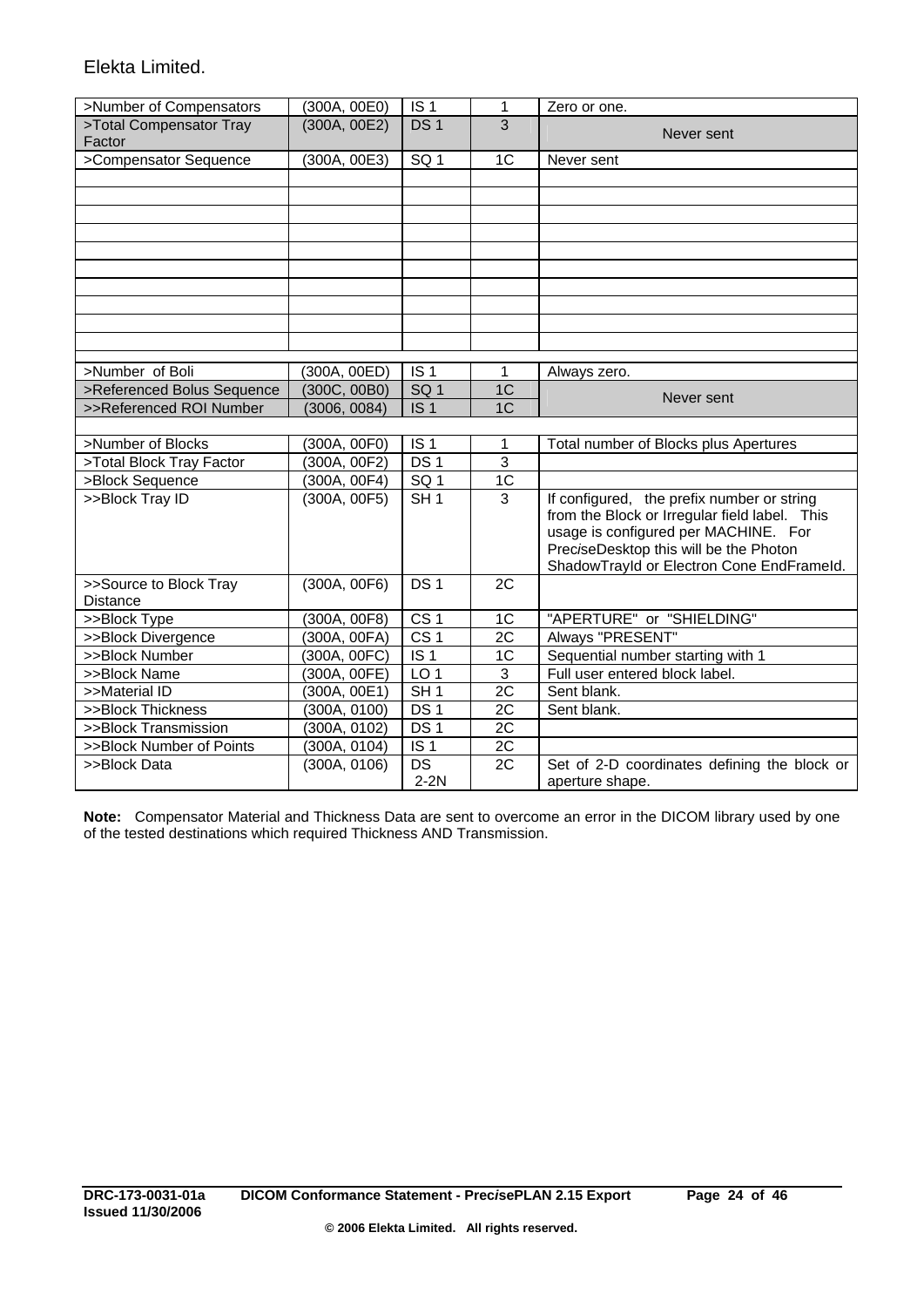| >Applicator Sequence                               | (300A, 0107)                 | SQ <sub>1</sub>     | 3               | Only present if Radiation Type (300A, 00C6)<br>is "ELECTRON".                                                                                                                                                                                                                                                                                                                                             |
|----------------------------------------------------|------------------------------|---------------------|-----------------|-----------------------------------------------------------------------------------------------------------------------------------------------------------------------------------------------------------------------------------------------------------------------------------------------------------------------------------------------------------------------------------------------------------|
| >>Applicator ID                                    | (300A, 0108)                 | SH <sub>1</sub>     | 1 <sub>C</sub>  | If configured, the prefix number or string<br>from the Block or Irregular field label. This<br>usage is configured per MACHINE. For<br>PreciseDesktop this is the Electron Cone<br>EndFrameld.                                                                                                                                                                                                            |
| >>Applicator Type                                  | (300A, 0109)                 | CS <sub>1</sub>     | 1 <sup>C</sup>  | "ELECTRON_SQUARE",<br>"ELECTRON_RECT",<br>"ELECTRON_CIRC", or<br>"ELECTRON_SHORT"                                                                                                                                                                                                                                                                                                                         |
|                                                    |                              |                     |                 | "ELECTRON_OPEN" is not supported.                                                                                                                                                                                                                                                                                                                                                                         |
| >>Applicator Description                           | (300A, 010A)                 | LO <sub>1</sub>     | 3               | PrecisePLAN's textual description of the<br>applicator.                                                                                                                                                                                                                                                                                                                                                   |
| >Final Cumulative Meterset<br>Weight               | (300A, 010E)                 | DS <sub>1</sub>     | 1C              | Used in conjunction with Beam Meterset<br>(300A, 0086) for this Beam (from RT Fraction<br>Scheme Module) to specify Prescribed Field<br>MU.                                                                                                                                                                                                                                                               |
| >Number of Control Points                          |                              | IS <sub>1</sub>     | 1               |                                                                                                                                                                                                                                                                                                                                                                                                           |
| >Control Point Sequence                            | (300A, 0110)<br>(300A, 0111) | SQ <sub>1</sub>     | $\mathbf{1}$    |                                                                                                                                                                                                                                                                                                                                                                                                           |
| >>Control Point Index                              | (300A, 0112)                 | IS <sub>1</sub>     | $\overline{1C}$ | Values start from 0 and increase in steps of 1<br>for each control point.                                                                                                                                                                                                                                                                                                                                 |
| >>Cumulative Meterset<br>Weight                    | (300A, 0134)                 | DS <sub>1</sub>     | $\overline{2C}$ | Used in conjunction with Beam Meterset<br>(300A, 0086) for this Beam (from RT Fraction<br>Scheme Module) to derive Control Point MU.                                                                                                                                                                                                                                                                      |
| >>Referenced Dose                                  | (300C, 0050)                 | SQ <sub>1</sub>     | 3               |                                                                                                                                                                                                                                                                                                                                                                                                           |
| Reference Sequence                                 |                              |                     |                 |                                                                                                                                                                                                                                                                                                                                                                                                           |
| >>>Referenced Dose<br>Reference Number             | (300C, 0051)                 | IS <sub>1</sub>     | 1C              | Will match a Dose Reference Number (300A,<br>0012) included in the RT Prescription Module.                                                                                                                                                                                                                                                                                                                |
| >>>Cumulative Dose<br><b>Reference Coefficient</b> | (300A, 010C)                 | DS <sub>1</sub>     | 2C              | Used in conjunction with Beam Dose (300A,<br>0084) for this Beam (from RT Fraction<br>Scheme Module) to derive the Field Dose<br>Contribution from this Beam to the respective<br>Dose Monitoring Point.                                                                                                                                                                                                  |
| >>Nominal Beam Energy                              | (300A, 0114)                 | DS <sub>1</sub>     | 3               |                                                                                                                                                                                                                                                                                                                                                                                                           |
| >>Dose Rate Set                                    | (300A, 0115)                 | DS <sub>1</sub>     | 3               | Never sent.                                                                                                                                                                                                                                                                                                                                                                                               |
| >>Wedge Position Sequence                          | (300A, 0116)                 | SQ <sub>1</sub>     | 3               |                                                                                                                                                                                                                                                                                                                                                                                                           |
| >>>Referenced Wedge                                | (300C, 00C0)                 | IS <sub>1</sub>     | $\overline{1C}$ |                                                                                                                                                                                                                                                                                                                                                                                                           |
| Number                                             |                              |                     |                 |                                                                                                                                                                                                                                                                                                                                                                                                           |
| >>>Wedge Position                                  | (300A, 0118)                 | CS <sub>1</sub>     | 1C              | Wedge position (IN, OUT only) will apply to<br>whole of forthcoming segment.                                                                                                                                                                                                                                                                                                                              |
| >>Beam Limiting Device                             | (300A, 011A)                 | SQ <sub>1</sub>     | 1 <sup>C</sup>  |                                                                                                                                                                                                                                                                                                                                                                                                           |
| <b>Position Sequence</b>                           |                              |                     |                 |                                                                                                                                                                                                                                                                                                                                                                                                           |
| >>>RT Beam Limiting Device<br><b>Type</b>          | (300A, 00B8)                 | CS <sub>1</sub>     | 1 <sub>C</sub>  |                                                                                                                                                                                                                                                                                                                                                                                                           |
| >>>Leaf/Jaw Positions                              | (300A, 011C)                 | <b>DS</b><br>$2-2N$ | 1 <sup>C</sup>  | Only PHOTON Beams will specify MLC leaf<br>positions.<br>For ELECTRONS the MACHINE configuration<br>within Prec <i>i</i> sePLAN defines whether the<br>nominal cone size is used to set these values<br>or whether the projected field size at the<br>isocenter should be used.<br>For RTD the<br>nominal cone size setting should be selected.<br>Resolution is configurable between 1mm or<br>$0.1$ mm. |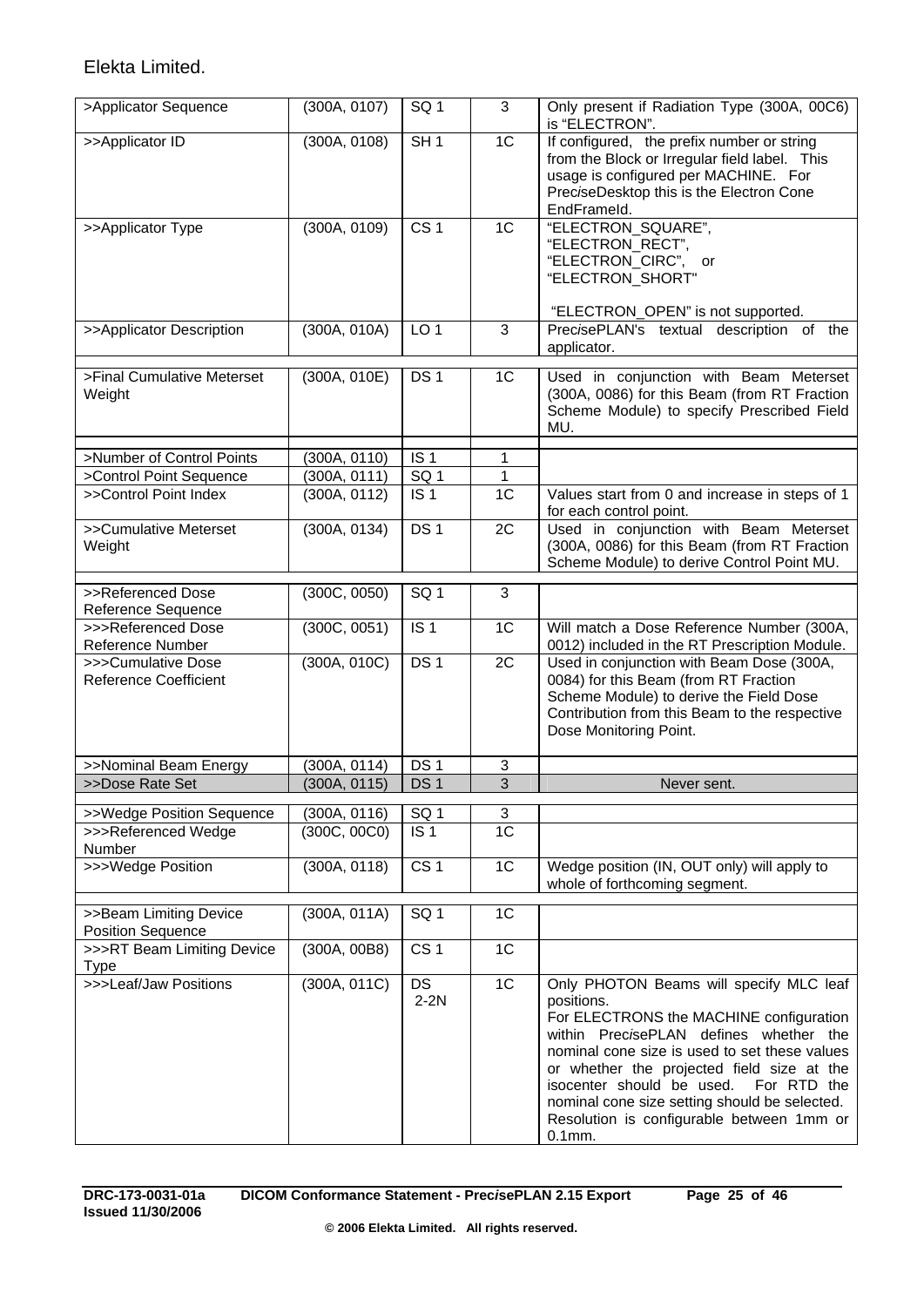<span id="page-25-0"></span>

| >>Gantry Angle                                      | (300A, 011E) | DS <sub>1</sub> | 1 <sup>C</sup> | A configurable offset can be added to align<br>non IEC scale systems. |
|-----------------------------------------------------|--------------|-----------------|----------------|-----------------------------------------------------------------------|
| >>Gantry Rotation Direction                         | (300A, 011F) | CS <sub>1</sub> | 1C             |                                                                       |
| >>Beam Limiting Device<br>Angle                     | (300A, 0120) | DS <sub>1</sub> | 1C             | A configurable offset can be added to align<br>non IEC scale systems. |
| >>Beam Limiting Device<br><b>Rotation Direction</b> | (300A, 0121) | CS <sub>1</sub> | 1 <sup>C</sup> |                                                                       |
| >>Patient Support Angle                             | (300A, 0122) | DS <sub>1</sub> | 1 <sup>C</sup> | A configurable offset can be added to align<br>non IEC scale systems. |
| >>Patient Support Rotation<br><b>Direction</b>      | (300A, 0123) | CS <sub>1</sub> | 1C             |                                                                       |
| >>Table Top Eccentric Axis<br><b>Distance</b>       | (300A, 0124) | DS <sub>1</sub> | 3              | Never sent                                                            |
| >>Table Top Eccentric Angle                         | (300A, 0125) | DS <sub>1</sub> | 1C             |                                                                       |
| >>Table Top Eccentric<br><b>Rotation Direction</b>  | (300A, 0126) | CS <sub>1</sub> | 1C             |                                                                       |
| >>Table Top Vertical Position                       | (300A, 0128) | DS <sub>1</sub> | 2C             | Each of Vertical, Lateral and Longitudinal can                        |
| >>Table Top Longitudinal<br>Position                | (300A, 0129) | DS <sub>1</sub> | 2C             | be configured to be sent or not per destination<br>machine.           |
| >>Table Top Lateral Position                        | (300A, 012A) | DS <sub>1</sub> | 2C             | A configurable offset can be added to align<br>non IEC scale systems. |
| >>Isocenter Position                                | (300A, 012C) | DS <sub>3</sub> | 2C             |                                                                       |
| >>Surface Entry Point                               | (300A, 012E) | DS <sub>3</sub> | 3              | Never sent                                                            |
| >>Source to Surface Distance                        | (300A, 0130) | DS <sub>1</sub> | 3              | Not sent for ARC or multi-port beams.                                 |

#### **Table 15 RT Plan Storage SOP Class (SCU) – SOP Common Module**

<span id="page-25-1"></span>

| <b>Attribute Name</b>  | Tag          | VR, VM          | <b>DICOM</b> | <b>Notes/Constraints</b>                    |
|------------------------|--------------|-----------------|--------------|---------------------------------------------|
|                        |              |                 | <b>Type</b>  |                                             |
| SOP Class UID          | (0008, 0016) | UI 1            |              | 1.840.10008.5.1.4.1.1.481.5 only            |
| SOP Instance UID       | (0008, 0018) | UI <sub>1</sub> |              | PrecisePLAN will create a plan instance UID |
|                        |              |                 |              | for each plan export.                       |
| Instance Creation Date | (0008, 0012) | DA 1            |              | Last date plan was saved                    |
| Instance Creation Time | (0008, 0013) | TM 1            | 3            | Last time plan was saved                    |
| Instance Creator UID   | (0008, 0014) | UI 1            |              | The UID stem defining the workstation.      |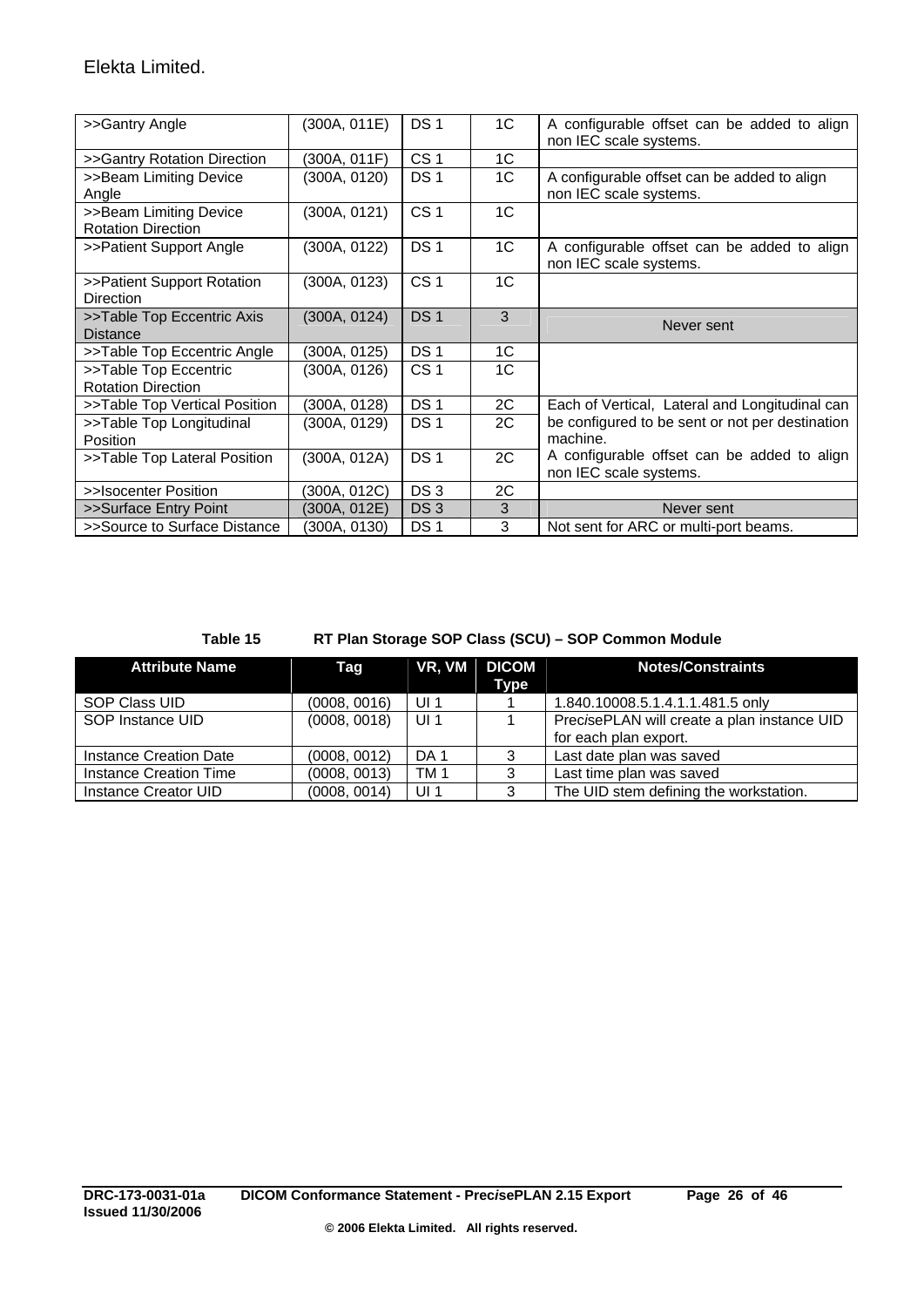# <span id="page-26-0"></span>**APPENDIX B Applied SC Image IOD and Mapping to Prec***i***sePLAN Database**

## **B.1 Export of SC Images**

Digitally Reconstructed Radiographs (DRRs) are exported from Prec*i*sePLAN by one of RT Image, CR Image or SC Image formats according to the configuration. For brevity, only the SC format is described in this document. The RT and CR Image formats have a similar mapping with attributes added or removed to achieve conformance.

The modules selected from the Secondary Capture Image IOD table of DICOM for image export are given in the table below. If a module is not listed, none of the attributes in that module is sent by Prec*i*sePLAN.

**Table 16 Applied Modules in the SC Image IOD for Export (SCU Role)** 

| IE.       | <b>Module</b>            |
|-----------|--------------------------|
| Patient   | Patient                  |
| Study     | <b>General Study</b>     |
| Series    | <b>General Series</b>    |
| Equipment | <b>General Equipment</b> |
|           | <b>SC Equipment</b>      |
| Image     | General Image            |
|           | Image Pixel              |
|           | SC Image                 |
|           | SOP Common               |

The tables below specify the applied attributes for each module, and note their mappings from the Prec*i*sePLAN database. If an attribute is not listed, or is grayed out, it is not sent by Prec*i*sePLAN. If an attribute is listed without Notes, there is a mapping from a directly equivalent Prec*i*sePLAN database entry.

Note that Prec*i*sePLAN configuration settings may determine whether certain attributes are included in the sent message (see Appendix G).

#### **Table 17 SC Image Storage SOP Class (SCU) – Patient Module**

| <b>Attribute Name</b>              | Tag          | VR, VM          | <b>DICOM</b>   | <b>Notes/Constraints</b>                      |
|------------------------------------|--------------|-----------------|----------------|-----------------------------------------------|
|                                    |              |                 | Type           |                                               |
| <b>Patients Name</b>               | (0010,0010)  | <b>PN1</b>      | 2              | The patients name in PrecisePLAN.             |
| Patient ID                         | (0010, 0020) | LO <sub>1</sub> | 2              | The patients id number in Prec <i>isePLAN</i> |
| Patient's Birth Date               | (0010, 0030) | DA <sub>1</sub> | $\mathfrak{p}$ | Sent blank                                    |
| <b>Patients Sex</b>                | (0010, 0040) | CS <sub>1</sub> | 2              |                                               |
| <b>Referenced Patient Sequence</b> | (0008, 1120) | SQ <sub>1</sub> | 3              |                                               |
| >Referenced SOP Class UID          | (0008.1150)  | UI <sub>1</sub> | 1 <sup>C</sup> |                                               |
| >Referenced SOP Instance           | (0008, 1155) | UI <sub>1</sub> | 1C             |                                               |
| <b>UID</b>                         |              |                 |                |                                               |
| Patient's Birth Time               | (0010, 0032) | <b>TM1</b>      | 3              | Never sent                                    |
| <b>Other Patient IDs</b>           | (0010, 1000) | $LO 1-N$        | 3              |                                               |
| <b>Other Patient Names</b>         | (0010.1001)  | <b>PN 1-N</b>   | 3              |                                               |
| <b>Ethnic Group</b>                | (0010, 2160) | SH <sub>1</sub> | 3              |                                               |
| <b>Patient Comments</b>            | (0010.4000)  | LT <sub>1</sub> | 3              |                                               |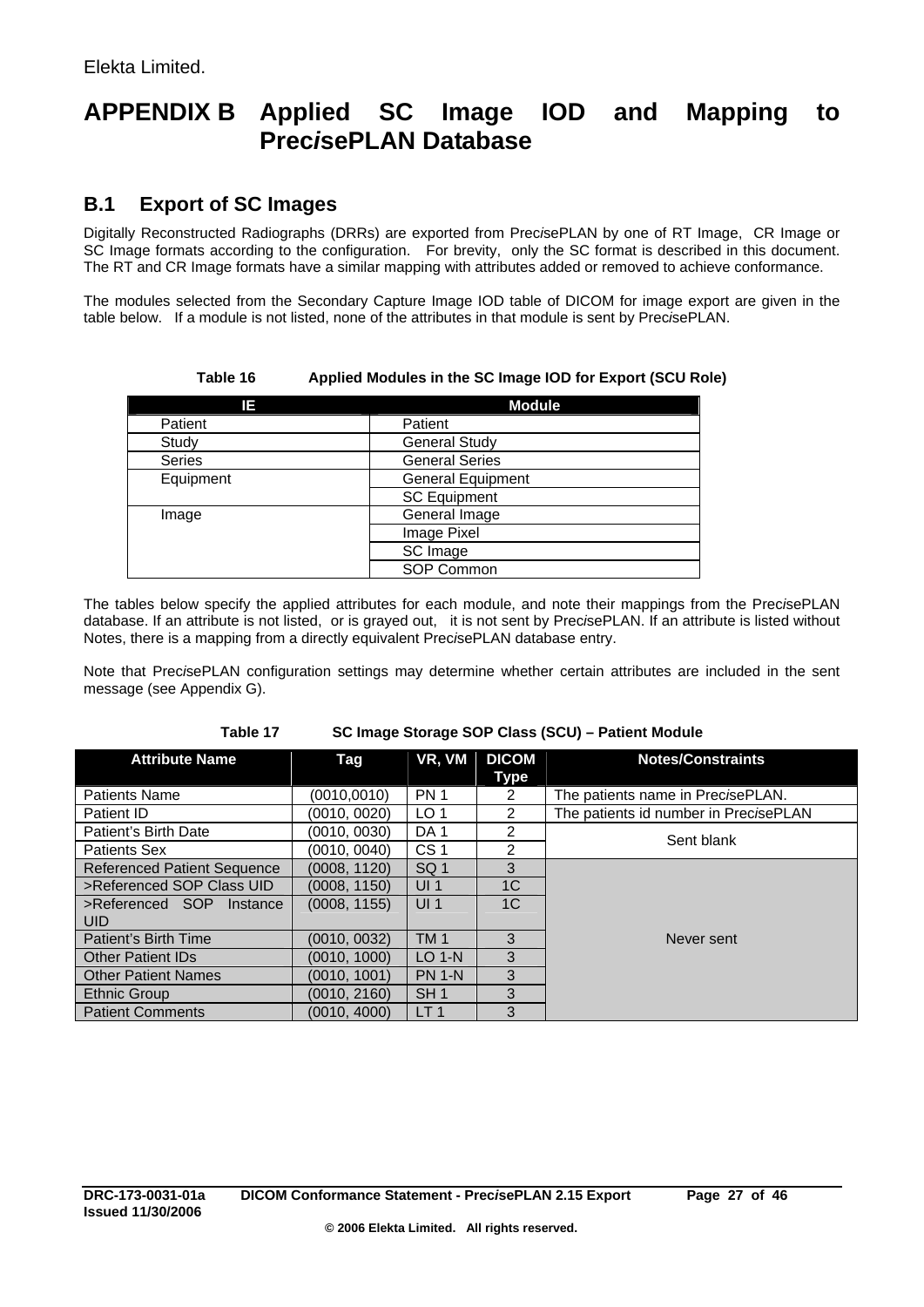#### **Table 18 SC Image Storage SOP Class (SCU) – General Study Module**

<span id="page-27-0"></span>

| <b>Attribute Name</b>                  | Taq          | VR, VM          | <b>DICOM</b><br><b>Type</b> | <b>Notes/Constraints</b>  |
|----------------------------------------|--------------|-----------------|-----------------------------|---------------------------|
| Study Instance UID                     | (0020, 000D) | UI <sub>1</sub> |                             |                           |
| <b>Study Date</b>                      | (0008, 0020) | DA <sub>1</sub> | 2                           | Date plan was last saved. |
| <b>Study Time</b>                      | (0008, 0030) | TM <sub>1</sub> | 2                           | Time plan was last saved. |
| <b>Referring Physicians Name</b>       | (0008, 0090) | <b>PN 1</b>     | $\mathfrak{p}$              | Sent blank.               |
| Study ID                               | (0020.0010)  | SH <sub>1</sub> | $\mathfrak{p}$              |                           |
| <b>Accession Number</b>                | (0008, 0050) | SH <sub>1</sub> | 2                           | Sent blank.               |
| <b>Study Description</b>               | (0008, 1030) | LO <sub>1</sub> | 3                           |                           |
| Physician(s) of Record                 | (0008, 1048) | <b>PN 1-N</b>   | 3                           |                           |
| Name of Physician(s) Reading           | (0008, 1060) | <b>PN 1-N</b>   | 3                           |                           |
| Study                                  |              |                 |                             | Never sent                |
| <b>Referenced Study Sequence</b>       | (0008, 1110) | SQ <sub>1</sub> | 3                           |                           |
| >Referenced SOP Class UID              | (0008, 1150) | UI <sub>1</sub> | 1 <sup>C</sup>              |                           |
| >Referenced SOP Instance<br><b>UID</b> | (0008, 1155) | UI <sub>1</sub> | 1 <sup>C</sup>              |                           |

#### **Table 19 SC Image Storage SOP Class (SCU) – General Series Module**

| <b>Attribute Name</b>                  | Tag          | VR, VM          | <b>DICOM</b><br>Type | <b>Notes/Constraints</b> |
|----------------------------------------|--------------|-----------------|----------------------|--------------------------|
| Modality                               | (0008, 0060) | CS <sub>1</sub> |                      | "CR"                     |
| Series Instance UID                    | (0020, 000E) | UI <sub>1</sub> |                      |                          |
| Series Number                          | (0020, 0011) | IS <sub>1</sub> | 2                    |                          |
| <b>Protocol Name</b>                   | (0018, 1030) | LO <sub>1</sub> | 3                    | Never sent               |
| Series Description                     | (0008, 103E) | LO <sub>1</sub> | 3                    | Sent blank.              |
| <b>Patient Position</b>                | (0018, 5100) | LO <sub>1</sub> | 2C                   |                          |
| <b>Referenced Study Component</b>      | (0008, 1111) | SQ <sub>1</sub> | 3                    |                          |
| Sequence                               |              |                 |                      |                          |
| >Referenced SOP Class UID              | (0008, 1150) | UI <sub>1</sub> | 1 <sup>C</sup>       | Never sent               |
| >Referenced SOP Instance<br><b>UID</b> | (0008, 1155) | UI <sub>1</sub> | 1C                   |                          |

#### **Table 20 SC Image Storage SOP Class (SCU) – General Equipment Module**

| <b>Attribute Name</b>         | Tag          | VR, VM          | <b>DICOM</b><br>Type | <b>Notes/Constraints</b>                        |
|-------------------------------|--------------|-----------------|----------------------|-------------------------------------------------|
| Manufacturer                  | (0008, 0070) | LO <sub>1</sub> | 2                    | Always "Elekta"                                 |
| <b>Institution Name</b>       | (0008, 0080) | LO <sub>1</sub> | 3                    | Never sent                                      |
| <b>Institution Address</b>    | (0008, 0081) | ST <sub>1</sub> | 3                    |                                                 |
| <b>Station Name</b>           | (0008.1010)  | SH <sub>1</sub> | 3                    | The Prec <i>i</i> sePLAN hostname.              |
| Institutional Department Name | (0008, 1040) | LO <sub>1</sub> | 3                    | Never sent                                      |
| Manufacturer's Model Name     | (0008, 1090) | LO <sub>1</sub> | 3                    | The host product name is sent:<br>"PrecisePLAN" |
| Device Serial Number          | (0018, 1000) | LO <sub>1</sub> | 3                    | CPU number of host system                       |
| Software Version              | (0018, 1020) | $LO$ 1-N        | 3                    | Build identification of DicomRT software        |
| <b>Spatial Resolution</b>     | (0018, 1050) | DS <sub>1</sub> | 3                    |                                                 |
| Date of Last Calibration      | (0018, 1200) | <b>DA 1-N</b>   | 3                    | Never sent                                      |
| Time of Last Calibration      | (0018, 1201) | <b>TM 1-N</b>   | 3                    |                                                 |
| <b>Pixel Padding Value</b>    | (0028, 0120) | <b>US1</b>      | 3                    |                                                 |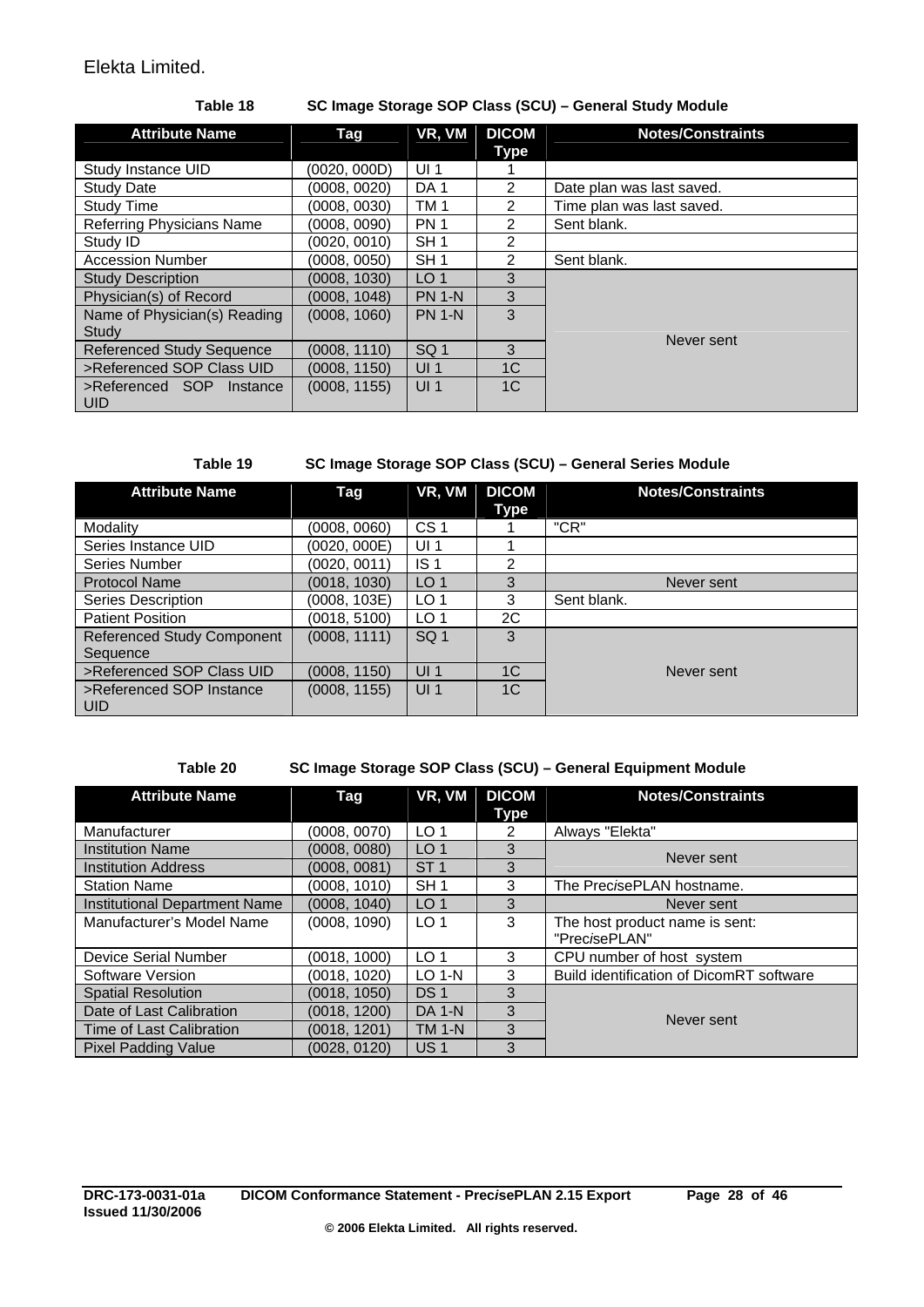#### **Table 21 SC Image Storage SOP Class (SCU) – SC Equipment Module**

<span id="page-28-0"></span>

| <b>Attribute Name</b>                                       | Tag          | VR, VM          | <b>DICOM</b><br>Type | <b>Notes</b>           |
|-------------------------------------------------------------|--------------|-----------------|----------------------|------------------------|
| Conversion Type                                             | (0008, 0064) | CS <sub>1</sub> |                      | "DV"                   |
| Modality                                                    | (0008, 0060) | CS <sub>1</sub> | 3                    | "CR"                   |
| Secondary Capture Device ID                                 | (0018, 1010) | LO <sub>1</sub> | 3                    |                        |
| Device<br>Secondary<br>Capture<br>Manufacturer              | (0018, 1016) | LO <sub>1</sub> | 3                    |                        |
| Device<br>Secondary<br>Capture<br>Manufacturer's Model Name | (0018, 1018) | LO <sub>1</sub> | 3                    | "Prec <i>i</i> sePLAN" |
| Secondary<br>Device<br>Capture<br>Software Version          | (0018, 1019) | $LO$ 1-n        | 3                    |                        |

#### **Table 22 SC Image Storage SOP Class (SCU) – General Image Module**

| <b>Attribute Name</b>      | Tag          | VR, VM          | <b>DICOM</b> | <b>Notes</b>            |
|----------------------------|--------------|-----------------|--------------|-------------------------|
|                            |              |                 | Type         |                         |
| Image Number               | (0020, 0013) | IS <sub>1</sub> | 2            |                         |
| <b>Patient Orientation</b> | (0020, 0020) | CS <sub>2</sub> | 2C           |                         |
| Image Date                 | (0008, 0023) | DA <sub>1</sub> | 2C           | Image acquisition date  |
| Image Time                 | (0008, 0033) | TM <sub>1</sub> | 2C           | Image acquisition time  |
| Image Type                 | (0008, 0008) | <b>CS 1-n</b>   | 3            | "DERIVED\SECONDARY\DRR" |
| <b>Acquisition Date</b>    | (0008, 0022) | DA <sub>1</sub> | 3            | Image acquisition date  |
| <b>Acquisition Time</b>    | (0008, 0032) | TM <sub>1</sub> | 3            | Image acquisition time  |
| Images in Acquisition      | (0020, 1002) | IS <sub>1</sub> | 3            |                         |
| Image Comments             | (0020, 4000) | LT <sub>1</sub> | 3            |                         |

#### **Table 23 SC Image Storage SOP Class (SCU) –Image Pixel Module**

| <b>Attribute Name</b>             | Tag          | VR, VM          | <b>DICOM</b> | <b>Notes</b>                        |
|-----------------------------------|--------------|-----------------|--------------|-------------------------------------|
|                                   |              |                 | Type         |                                     |
| Samples per Pixel                 | (0028, 0002) | <b>US1</b>      |              |                                     |
| Photometric Interpretation        | (0028, 0004) | CS <sub>1</sub> |              | "MONOCHROME2" or "RGB" according to |
|                                   |              |                 |              | Configuration setting               |
| Rows                              | (0028, 0010) | <b>US1</b>      |              |                                     |
| Columns                           | (0028, 0011) | US <sub>1</sub> |              |                                     |
| <b>Bits Allocated</b>             | (0028, 0100) | US <sub>1</sub> |              | 8 or 16                             |
| <b>Bits Stored</b>                | (0028, 0101) | US <sub>1</sub> |              | 8 or 12                             |
| High Bit                          | (0028, 0102) | US <sub>1</sub> |              | 7 or 11                             |
| <b>Pixel Representation</b>       | (0028, 0103) | US <sub>1</sub> |              | 0                                   |
| Pixel Data                        | (7FE0, 0010) | OW/OB           |              |                                     |
| <b>Planar Configuration</b>       | (0028, 0006) | <b>US1</b>      | 1C           | Only sent for RGB, always 0         |
| Pixel Aspect Ratio                | (0028, 0034) | IS <sub>2</sub> | 1C           | 1/1 always                          |
| <b>Smallest Image Pixel Value</b> | (0028, 0106) | <b>US1</b>      | 3            | Never sent                          |
| Largest Image Pixel Value         | (0028, 0107) | <b>US1</b>      | 3            |                                     |

#### **Table 24 SC Image Storage SOP Class (SCU) – SC Image Module**

| <b>Attribute Name</b>     | Tag         |      | VR. VM DICOM<br>Type | <b>Notes</b>           |
|---------------------------|-------------|------|----------------------|------------------------|
| Date of Secondary Capture | (0018.1012) | DA 1 |                      | Image acquisition date |
| Time of Secondary Capture | (0018.1014) | TM 1 |                      | Image acquisition time |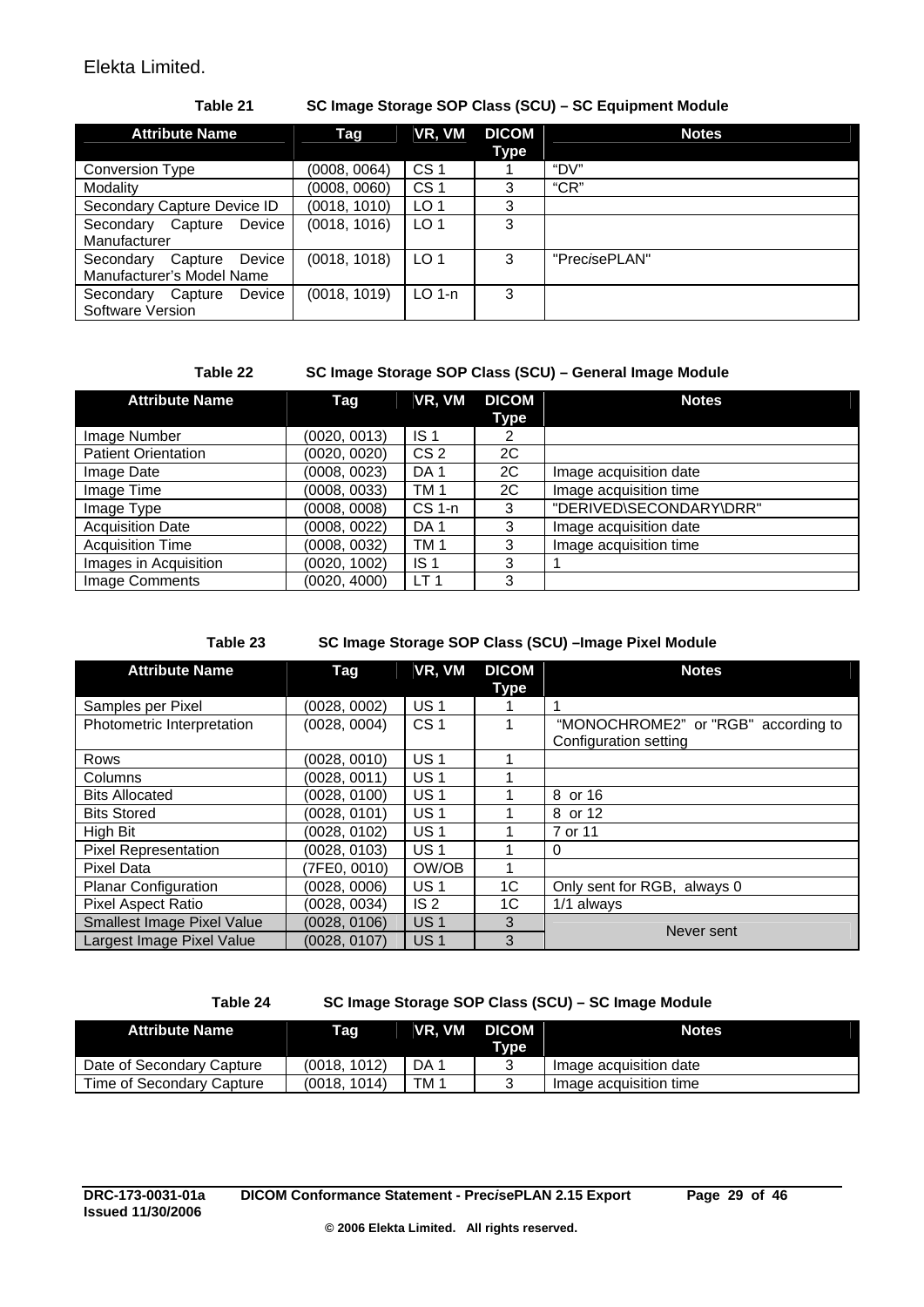<span id="page-29-0"></span>

| <b>Attribute Name</b>  | Tag          | VR, VM          | DICOM  <br>Type | <b>Notes/Constraints</b>    |
|------------------------|--------------|-----------------|-----------------|-----------------------------|
| SOP Class UID          | (0008, 0016) | UI <sub>1</sub> |                 | 1.2.840.10008.5.1.4.1.1.7   |
| SOP Instance UID       | (0008, 0018) | UI <sub>1</sub> |                 | Generated by PrecisePLAN    |
| Instance Creation Date | (0008, 0012) | DA <sub>1</sub> |                 | Last date plan was saved    |
| Instance Creation Time | (0008, 0013) | TM 1            | ົ               | Last time plan was saved    |
| Instance Creator UID   | (0008, 0014) | UI <sub>1</sub> | 3               | The UID stem for the export |

#### **Table 25 SC Image Storage SOP Class (SCU) – SOP Common Module**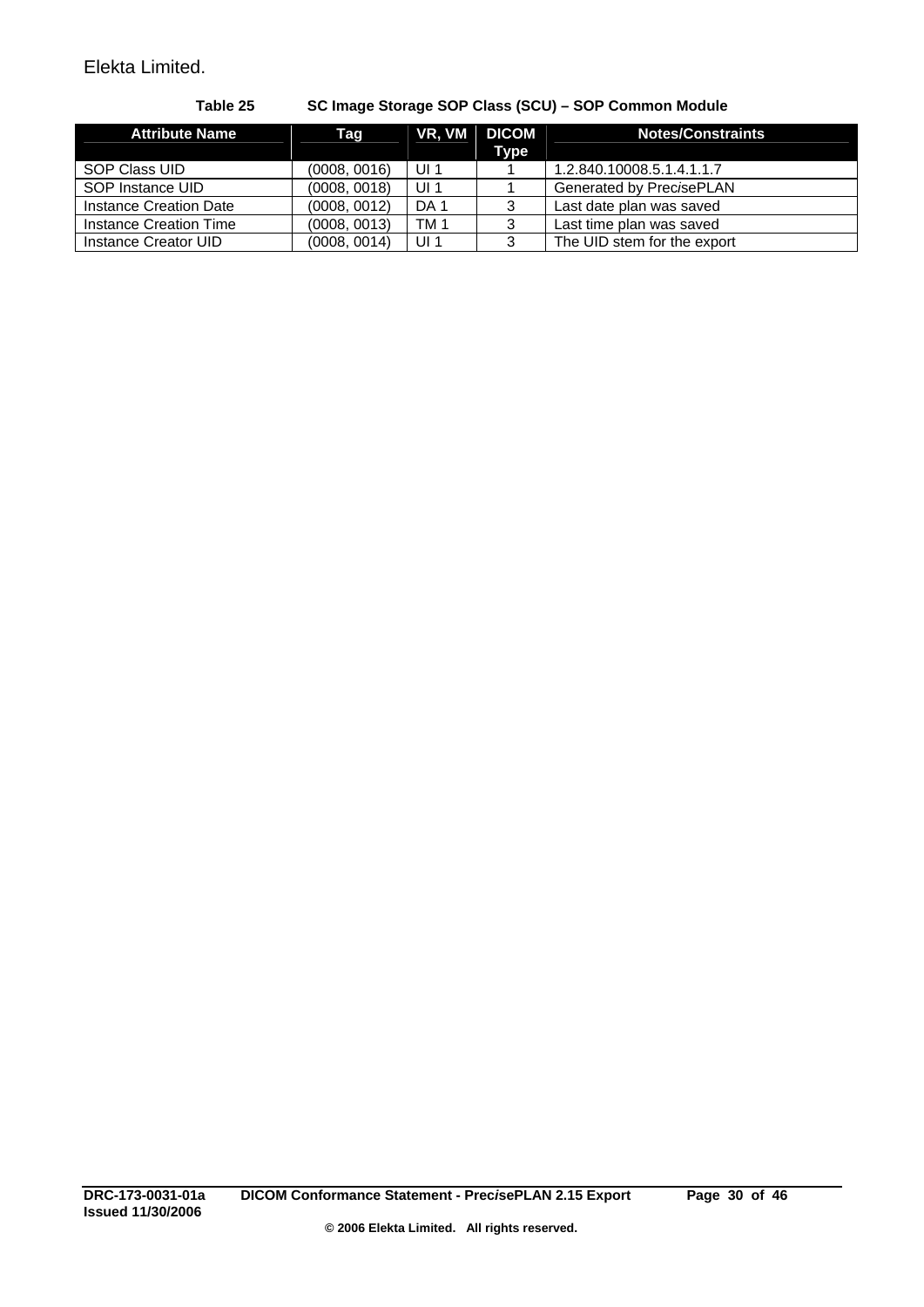# <span id="page-30-0"></span>**APPENDIX C Applied RTDOSE Image IOD and Mapping to Prec***i***sePLAN Database**

# **C.1 Export of RTDOSE**

The modules selected from the RTDOSE IOD table of DICOM for export are given in the table below. If a module is not listed, none of the attributes in that module is sent by Prec*i*sePLAN.

| IΕ                 | <b>Module</b>            |
|--------------------|--------------------------|
| Patient            | Patient                  |
| Study              | <b>General Study</b>     |
| <b>Series</b>      | <b>RT</b> Series         |
| Frame of Reference | Frame of Reference       |
| Equipment          | <b>General Equipment</b> |
| Dose               | General Image            |
|                    | Image Plane              |
|                    | Image Pixel              |
|                    | Multi-Frame              |
|                    | <b>RT</b> Dose           |
|                    | RT DVH                   |
|                    | SOP Common               |

#### **Table 26 Applied Modules in the RTDOSE IOD for Export (SCU Role)**

The tables below specify the applied attributes for each module, and note their mappings from the Prec*i*sePLAN database. If an attribute is not listed, or is grayed out, it is not sent by Prec*i*sePLAN. If an attribute is listed without Notes, there is a mapping from a directly equivalent Prec*i*sePLAN database entry.

Note that Prec*i*sePLAN configuration settings may determine whether certain attributes are included in the sent message (see Appendix G).

| <b>Attribute Name</b>                     | Tag          | VR, VM          | <b>DICOM</b><br>Type | <b>Notes/Constraints</b>              |  |  |
|-------------------------------------------|--------------|-----------------|----------------------|---------------------------------------|--|--|
| <b>Patients Name</b>                      | (0010,0010)  | PN <sub>1</sub> | 2                    | The patients name in PrecisePLAN.     |  |  |
| Patient ID                                | (0010, 0020) | LO <sub>1</sub> | 2                    | The patients id number in PrecisePLAN |  |  |
| Patient's Birth Date                      | (0010, 0030) | DA <sub>1</sub> | 2                    | Sent blank                            |  |  |
| <b>Patients Sex</b>                       | (0010, 0040) | CS <sub>1</sub> | $\mathfrak{p}$       |                                       |  |  |
| <b>Referenced Patient Sequence</b>        | (0008, 1120) | SQ <sub>1</sub> | 3                    |                                       |  |  |
| >Referenced SOP Class UID                 | (0008, 1150) | UI <sub>1</sub> | 1C                   |                                       |  |  |
| >Referenced SOP<br>Instance<br><b>UID</b> | (0008, 1155) | UI <sub>1</sub> | 1 <sup>C</sup>       |                                       |  |  |
| Patient's Birth Time                      | (0010, 0032) | <b>TM1</b>      | 3                    | Never sent                            |  |  |
| <b>Other Patient IDs</b>                  | (0010, 1000) | $LO$ 1-N        | 3                    |                                       |  |  |
| <b>Other Patient Names</b>                | (0010, 1001) | <b>PN 1-N</b>   | 3                    |                                       |  |  |
| <b>Ethnic Group</b>                       | (0010, 2160) | SH <sub>1</sub> | 3                    |                                       |  |  |
| <b>Patient Comments</b>                   | (0010, 4000) | LT <sub>1</sub> | 3                    |                                       |  |  |

#### **Table 27 RTDOSE Storage SOP Class (SCU) – Patient Module**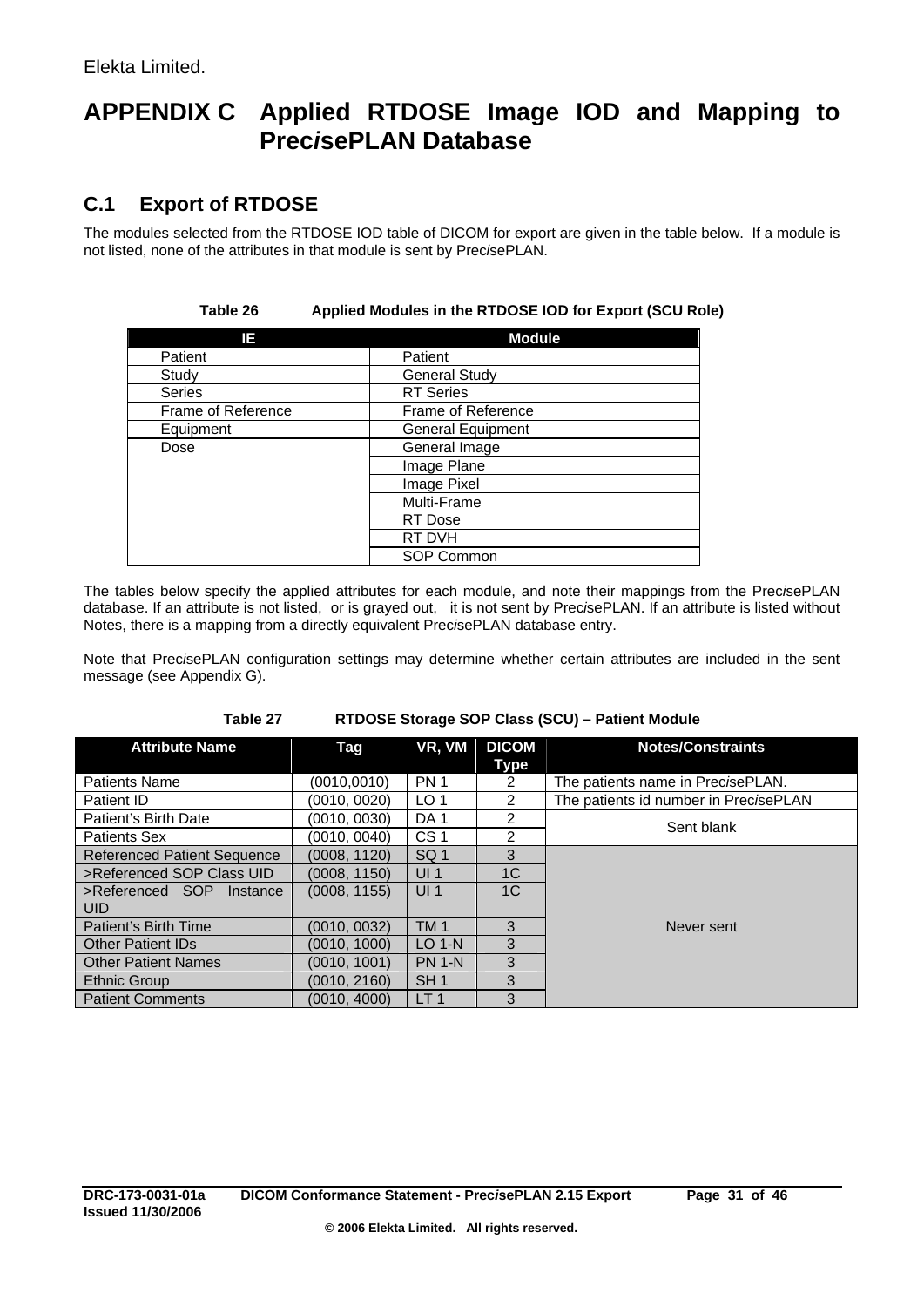#### **Table 28 RTDOSE Storage SOP Class (SCU) – General Study Module**

<span id="page-31-0"></span>

| <b>Attribute Name</b>            | Taq          | VR, VM          | <b>DICOM</b><br>Type | <b>Notes/Constraints</b>  |
|----------------------------------|--------------|-----------------|----------------------|---------------------------|
| Study Instance UID               | (0020, 000D) | UI <sub>1</sub> |                      |                           |
| <b>Study Date</b>                | (0008, 0020) | DA <sub>1</sub> | 2                    | Date plan was last saved. |
| <b>Study Time</b>                | (0008, 0030) | TM <sub>1</sub> | 2                    | Time plan was last saved. |
| <b>Referring Physicians Name</b> | (0008, 0090) | <b>PN1</b>      | 2                    | Sent blank.               |
| Study ID                         | (0020, 0010) | SH <sub>1</sub> | $\mathfrak{p}$       |                           |
| <b>Accession Number</b>          | (0008, 0050) | SH <sub>1</sub> | 2                    | Sent blank.               |
| <b>Study Description</b>         | (0008, 1030) | LO <sub>1</sub> | 3                    |                           |
| Physician(s) of Record           | (0008, 1048) | <b>PN 1-N</b>   | 3                    |                           |
| Name of Physician(s) Reading     | (0008, 1060) | <b>PN 1-N</b>   | 3                    |                           |
| Study                            |              |                 |                      | Never sent                |
| <b>Referenced Study Sequence</b> | (0008, 1110) | SQ <sub>1</sub> | 3                    |                           |
| >Referenced SOP Class UID        | (0008, 1150) | UI <sub>1</sub> | 1 <sup>C</sup>       |                           |
| >Referenced SOP Instance<br>UID. | (0008, 1155) | UI <sub>1</sub> | 1 <sup>C</sup>       |                           |

#### **Table 29 RTDOSE Storage SOP Class (SCU) – RT Series Module**

| <b>Attribute Name</b>                  | Tag          | VR, VM          | <b>DICOM</b><br>Type | <b>Notes/Constraints</b> |
|----------------------------------------|--------------|-----------------|----------------------|--------------------------|
| Modality                               | (0008, 0060) | CS <sub>1</sub> |                      | "RTDOSE"                 |
| Series Instance UID                    | (0020, 000E) | UI <sub>1</sub> |                      |                          |
| Series Number                          | (0020, 0011) | IS <sub>1</sub> | 2                    |                          |
| <b>Protocol Name</b>                   | (0018, 1030) | LO <sub>1</sub> | 3                    | Never sent               |
| Series Description                     | (0008, 103E) | LO <sub>1</sub> | 3                    | Plan description         |
| <b>Patient Position</b>                | (0018, 5100) | LO <sub>1</sub> | 2C                   |                          |
| <b>Referenced Study Component</b>      | (0008, 1111) | SQ <sub>1</sub> | 3                    |                          |
| Sequence                               |              |                 |                      | Never sent               |
| >Referenced SOP Class UID              | (0008, 1150) | UI <sub>1</sub> | 1 <sup>C</sup>       |                          |
| >Referenced SOP Instance<br><b>UID</b> | (0008, 1155) | UI <sub>1</sub> | 1 <sup>C</sup>       |                          |

#### **Table 30 RTDOSE Storage SOP Class (SCU) – Frame of Reference Module**

| Attribute Name                      | Tag.            |    | VR, VM DICOM<br><b>Type</b> | <b>Notes/Constraints</b> |
|-------------------------------------|-----------------|----|-----------------------------|--------------------------|
| Frame of Reference UID              | (0020, 0052)    | UI |                             |                          |
| <b>Position Reference Indicator</b> | 1040)<br>(0020. |    |                             | Sent blank               |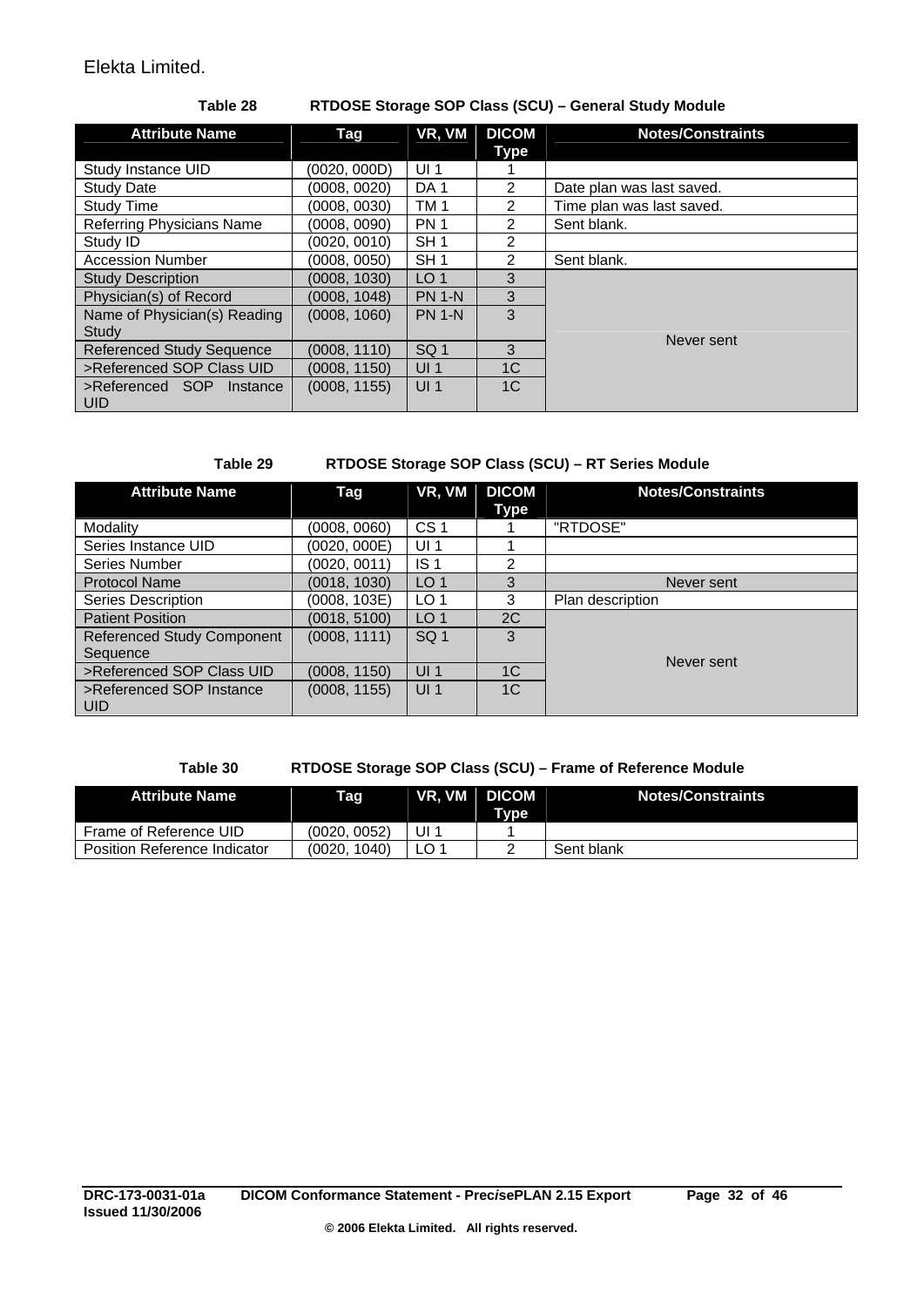<span id="page-32-0"></span>

| RTDOSE Storage SOP Class (SCU) - General Equipment Module<br>Table 31 |              |                 |                             |                                                 |  |
|-----------------------------------------------------------------------|--------------|-----------------|-----------------------------|-------------------------------------------------|--|
| <b>Attribute Name</b>                                                 | Tag          | VR, VM          | <b>DICOM</b><br><b>Type</b> | <b>Notes/Constraints</b>                        |  |
| Manufacturer                                                          | (0008, 0070) | LO <sub>1</sub> | 2                           | Always "Elekta"                                 |  |
| <b>Institution Name</b>                                               | (0008, 0080) | LO <sub>1</sub> | 3                           | Never sent                                      |  |
| <b>Institution Address</b>                                            | (0008, 0081) | ST <sub>1</sub> | 3                           |                                                 |  |
| <b>Station Name</b>                                                   | (0008, 1010) | SH <sub>1</sub> | 3                           | The PrecisePLAN hostname.                       |  |
| Institutional Department Name                                         | (0008, 1040) | LO <sub>1</sub> | 3                           | Never sent                                      |  |
| Manufacturer's Model Name                                             | (0008, 1090) | LO <sub>1</sub> | 3                           | The host product name is sent:<br>"PrecisePLAN" |  |
| Device Serial Number                                                  | (0018, 1000) | LO <sub>1</sub> | 3                           | CPU number of host system                       |  |
| Software Version                                                      | (0018, 1020) | $LO 1-N$        | 3                           | Build identification of DicomRT software        |  |
| <b>Spatial Resolution</b>                                             | (0018, 1050) | DS <sub>1</sub> | 3                           |                                                 |  |
| Date of Last Calibration                                              | (0018, 1200) | <b>DA 1-N</b>   | 3                           | Never sent                                      |  |
| Time of Last Calibration                                              | (0018, 1201) | <b>TM 1-N</b>   | 3                           |                                                 |  |
| <b>Pixel Padding Value</b>                                            | (0028.0120)  | <b>US1</b>      | 3                           |                                                 |  |

#### **Table 32 RTDOSE Storage SOP Class (SCU) – General Image Module**

| <b>Attribute Name</b>      | Tag          | VR, VM          | <b>DICOM</b> | <b>Notes</b>           |
|----------------------------|--------------|-----------------|--------------|------------------------|
|                            |              |                 | Type         |                        |
| Image Number               | (0020, 0013) | IS <sub>1</sub> |              | Sent blank             |
| <b>Patient Orientation</b> | (0020, 0020) | CS <sub>2</sub> | 2C           |                        |
| Image Date                 | (0008, 0023) | DA <sub>1</sub> | 2C           | Image acquisition date |
| Image Time                 | (0008, 0033) | TM 1            | 2C           | Image acquisition time |
| Image Type                 | (0008, 0008) | $CS1-n$         | 3            | DERIVED\SECONDARY\DOSE |
| <b>Acquisition Date</b>    | (0008, 0022) | DA <sub>1</sub> | 3            | Image acquisition date |
| <b>Acquisition Time</b>    | (0008, 0032) | TM 1            | 3            | Image acquisition time |
| Images in Acquisition      | (0020, 1002) | IS <sub>1</sub> | 3            |                        |
| Image Comments             | (0020, 4000) | LT <sub>1</sub> | 3            |                        |

#### **Table 33 RTDOSE Storage SOP Class (SCU) – Image Plane Module**

| <b>Attribute Name</b>         | Tag          | VR, VM          | <b>DICOM</b><br>Type | <b>Notes</b> |
|-------------------------------|--------------|-----------------|----------------------|--------------|
| Pixel Spacing                 | (0028, 0030) | DS <sub>2</sub> |                      |              |
| Image Orientation Patient     | (0020, 0037) | DS 6            |                      |              |
| <b>Image Position Patient</b> | (0020, 0032) | DS <sub>3</sub> |                      |              |
| <b>Slice Thickness</b>        | (0018, 0050) | DS <sub>1</sub> |                      | Sent blank   |
| Slice Location                | (0020, 1041) | DS <sub>1</sub> |                      | Never sent   |

#### **Table 34 RTDOSE Storage SOP Class (SCU) –Image Pixel Module**

| <b>Attribute Name</b>             | Tag          | VR, VM          | <b>DICOM</b><br>Type | <b>Notes</b> |
|-----------------------------------|--------------|-----------------|----------------------|--------------|
| Rows                              | (0028, 0010) | <b>US1</b>      |                      |              |
| Columns                           | (0028, 0011) | <b>US1</b>      |                      |              |
| Pixel Data                        | (7FE0, 0010) | <b>OW</b>       |                      |              |
| <b>Planar Configuration</b>       | (0028, 0006) | <b>US1</b>      | 1C                   |              |
| <b>Pixel Aspect Ratio</b>         | (0028, 0034) | IS <sub>2</sub> | 1C                   | Never sent   |
| <b>Smallest Image Pixel Value</b> | (0028, 0106) | <b>US1</b>      | 3                    |              |
| Largest Image Pixel Value         | (0028, 0107) | <b>US1</b>      | 3                    |              |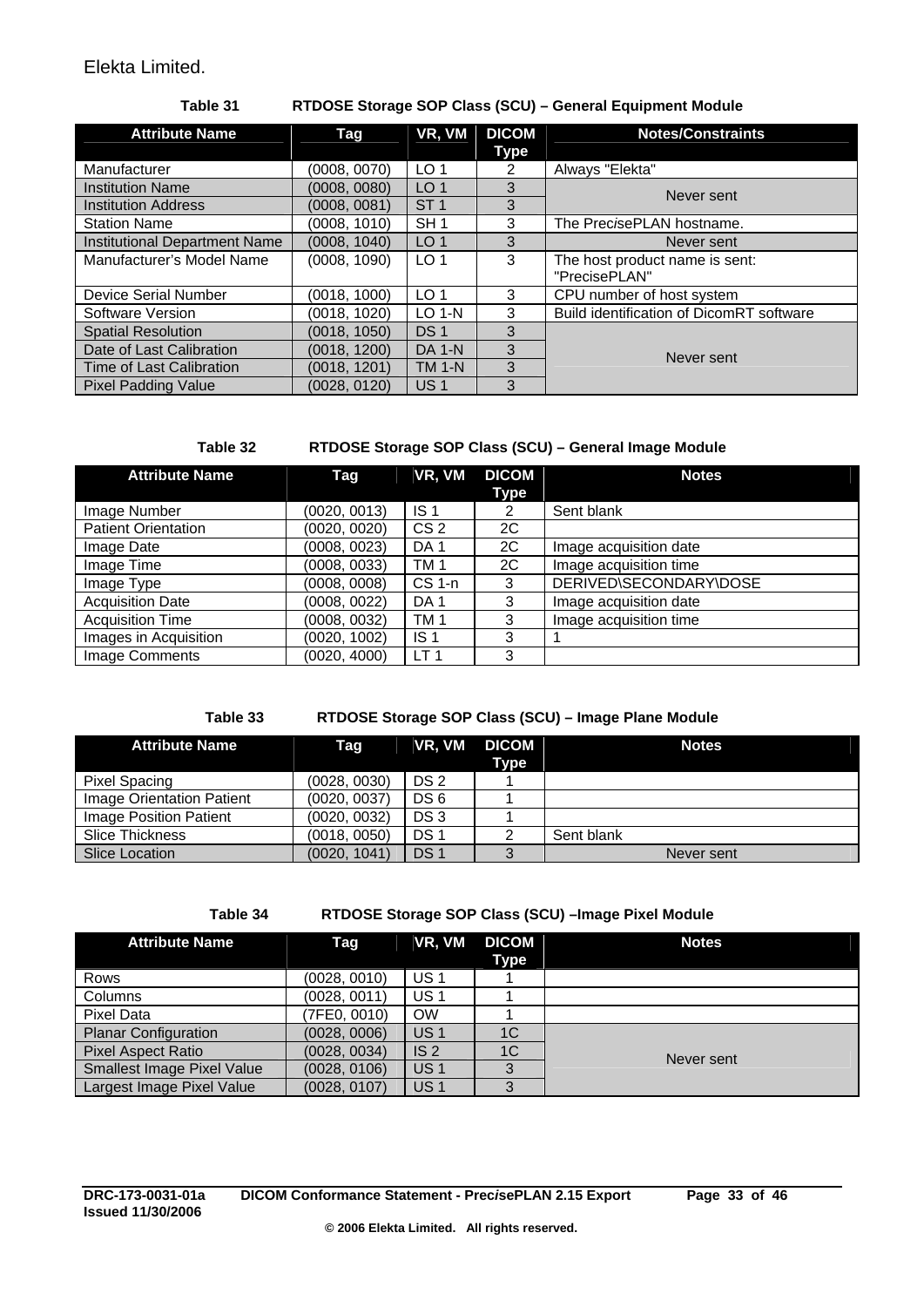**Table 35 RTDOSE Storage SOP Class (SCU) – Multi-frame Module** 

<span id="page-33-0"></span>

| <b>Attribute Name</b>   | Tag          |          | VR, VM DICOM<br>Type | <b>Notes</b>                             |
|-------------------------|--------------|----------|----------------------|------------------------------------------|
| Number of Frames        | (0028, 0008) | IS 1     |                      |                                          |
| Frame Increment Pointer | (0028.0009)  | $AT 1-n$ |                      | Sent for 3-D volume dose as (3004, 000C) |

#### **Table 36 RTDOSE Storage SOP Class (SCU) – RT Dose Module**

| <b>Attribute Name</b>                                    | <b>Tag</b>   | VR, VM                   | <b>DICOM</b>    | <b>Notes</b>                                                                                                      |
|----------------------------------------------------------|--------------|--------------------------|-----------------|-------------------------------------------------------------------------------------------------------------------|
|                                                          |              |                          | <b>Type</b>     |                                                                                                                   |
| Samples per Pixel                                        | (0028, 0002) | <b>US1</b>               | 1               | Always 1                                                                                                          |
| Photometric Interpretation                               | (0028, 0004) | CS <sub>1</sub>          | $\mathbf 1$     | Always "MONOCHROME2"                                                                                              |
| <b>Bits Allocated</b>                                    | (0028, 0100) | US <sub>1</sub>          | 1               | Always 16                                                                                                         |
| <b>Bits Stored</b>                                       | (0028, 0101) | $\overline{US}$ 1        | $\mathbf{1}$    | Always 16                                                                                                         |
| High Bit                                                 | (0028, 0102) | US <sub>1</sub>          | 1               | Always 15                                                                                                         |
| <b>Pixel Representation</b>                              | (0028, 0103) | <b>US1</b>               | 1               | Always 0                                                                                                          |
| Dose Units                                               | (3004, 0002) | CS <sub>1</sub>          | 1               | Always "GY"                                                                                                       |
| Dose Type                                                | (3004, 0004) | CS <sub>1</sub>          | 1               | Always "PHYSICAL"                                                                                                 |
| Dose Comment                                             | (3004, 0006) | LO <sub>1</sub>          | $\overline{3}$  | Describes the type of dose data: "Plan Dose<br>Volume", "Beam Dose Volume" or "Beam<br>Dose Plane at Depth xxmm." |
| <b>Normalization Point</b>                               | (3004, 0008) | DS <sub>3</sub>          | 3               | Never sent                                                                                                        |
| Dose Summation Type                                      | (3004, 000A) | $\overline{\text{CS}}$ 1 | 1               | "BEAM" or "PLAN"                                                                                                  |
| Referenced RT Plan<br>Sequence                           | (300C, 0002) | SG <sub>1</sub>          | 1C              |                                                                                                                   |
| >Referenced SOP Class UID                                | (0008, 1150) | UI1                      | $\overline{1C}$ |                                                                                                                   |
| >Referenced SOP Instance<br><b>UID</b>                   | (0008, 1155) | U11                      | $\overline{1C}$ |                                                                                                                   |
| >Referenced Fraction Group<br>Sequence                   | (300C, 0020) | $\overline{SQ}$ 1        | 1 <sup>C</sup>  |                                                                                                                   |
| >>Referenced Fraction<br><b>Group Number</b>             | (300C, 0022) | $\overline{1S1}$         | 1 <sup>C</sup>  |                                                                                                                   |
| >>Referenced Beam<br>Sequence                            | (300C, 0004) | SG <sub>1</sub>          | 1 <sup>C</sup>  | Sent if Dose Summation Type is "BEAM"                                                                             |
| >>>Referenced Beam<br><b>Number</b>                      | (300C, 0006) | $\overline{S}$           | 1 <sup>C</sup>  |                                                                                                                   |
| >>Referenced Brachy<br><b>Application Setup Sequence</b> | (300C, 000A) | SQ                       | 1 <sub>C</sub>  |                                                                                                                   |
| >>Referenced Brachy<br><b>Application Setup Number</b>   | (300C, 000C) | IS <sub>1</sub>          | 1 <sup>C</sup>  | Never sent                                                                                                        |
| <b>Grid Frame Offset Vector</b>                          | (3004, 000C) | <b>DS 2-n</b>            | 1 <sub>C</sub>  | List of 'z' coordinates if dose data is 3-D<br>volume.                                                            |
| Dose Grid Scaling                                        | (3004, 000E) | DS <sub>1</sub>          | $\mathbf{1}$    | Conversion factor to convert each dose data<br>value to Grays                                                     |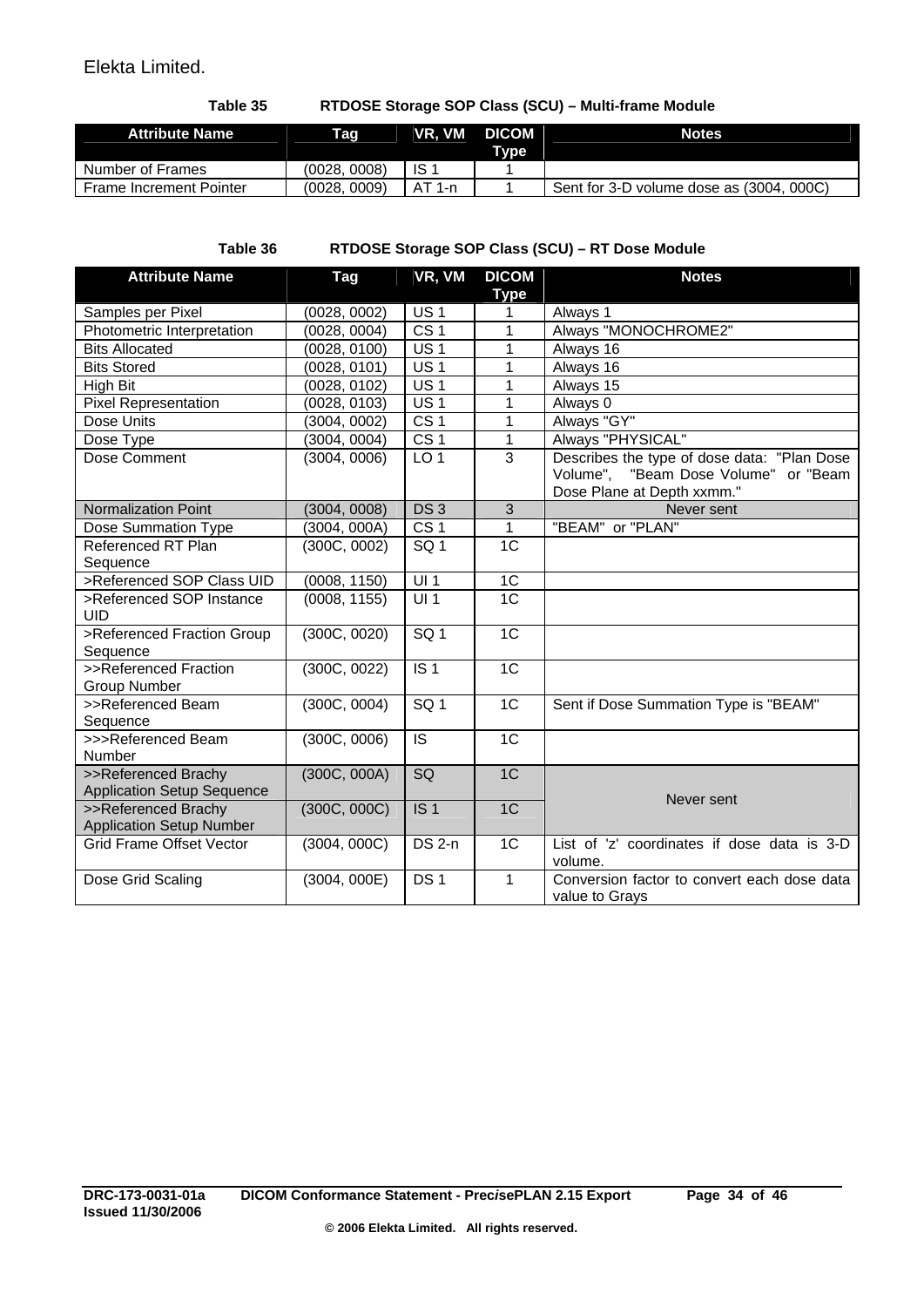#### **Table 37 RTDOSE Storage SOP Class (SCU) – RT DVH Module**

<span id="page-34-0"></span>

| <b>Attribute Name</b>                       | Tag          | VR, VM          | <b>DICOM</b><br><b>Type</b> | <b>Notes</b>                                                                                                                                           |
|---------------------------------------------|--------------|-----------------|-----------------------------|--------------------------------------------------------------------------------------------------------------------------------------------------------|
| <b>Referenced Structure Set</b><br>Sequence | (300C, 0002) | SQ <sub>1</sub> |                             |                                                                                                                                                        |
| >Referenced SOP Class UID                   | (0008, 1150) | UI1             | 1                           |                                                                                                                                                        |
| >Referenced SOP Instance<br><b>UID</b>      | (0008, 1155) | UI <sub>1</sub> | 1                           |                                                                                                                                                        |
| <b>DVH Normalization Point</b>              | (3004, 0040) |                 | $\sqrt{3}$                  |                                                                                                                                                        |
| <b>DVH Normalization Dose</b><br>Value      | (3004, 0042) |                 | 3                           | Never sent                                                                                                                                             |
| <b>DVH Sequence</b>                         | (3004, 0050) |                 | 1                           |                                                                                                                                                        |
| >DVH Referenced ROI<br>Sequence             | (3004, 0060) |                 | 1                           |                                                                                                                                                        |
| >>Referenced ROI Number                     | (3006, 0084) |                 | 1                           |                                                                                                                                                        |
| >>DVH ROI Contribution<br>Type              | (3004, 0062) |                 | 1                           |                                                                                                                                                        |
| >DVH Type                                   | (3004, 0001) |                 | 1                           | Always "DIFFERENTIAL"                                                                                                                                  |
| >Dose Units                                 | (3004, 0002) |                 | 1                           | Always "GY"                                                                                                                                            |
| >Dose Type                                  | (3004, 0004) |                 | 1                           | Always "PHYSICAL", except for RTOG<br>where sent as "PHYSICAL_HETRO" or<br>"PHYSICAL_HOMO" according to where<br>heterogeneity correction was applied. |
| >DVH Dose Scaling                           | (3004, 0052) |                 | 1                           |                                                                                                                                                        |
| >DVH Volume Units                           | (3004,0054)  |                 | 1                           | Always "CM3"                                                                                                                                           |
| >DVH Number of Bins                         | (3004,0056)  |                 |                             |                                                                                                                                                        |
| >DVH Data                                   | (3004, 0058) |                 | 1                           |                                                                                                                                                        |
| >DVH Minimum Dose                           | (3004, 0070) |                 | 3                           |                                                                                                                                                        |
| >DVH Maximum Dose                           | (3004, 0072) |                 | 3                           | Never sent                                                                                                                                             |
| >DVH Mean Dose                              | (3004, 0074) |                 | 3                           |                                                                                                                                                        |

#### **Table 38 RTDOSE Storage SOP Class (SCU) – SOP Common Module**

| <b>Attribute Name</b>  | Tag          | VR, VM          | <b>DICOM</b><br>Type | <b>Notes/Constraints</b>               |
|------------------------|--------------|-----------------|----------------------|----------------------------------------|
| SOP Class UID          | (0008, 0016) | UI <sub>1</sub> |                      | 1.2.840.10008.5.1.4.1.1.7              |
| SOP Instance UID       | (0008, 0018) | UI <sub>1</sub> |                      | UID generated by PrecisePLAN           |
| Instance Creation Date | (0008, 0012) | DA <sub>1</sub> | 3                    | Last date plan was saved               |
| Instance Creation Time | (0008, 0013) | TM <sub>1</sub> | 3                    | Last time plan was saved               |
| Instance Creator UID   | (0008, 0014) | UI <sub>1</sub> | 3                    | The UID stem defining the workstation. |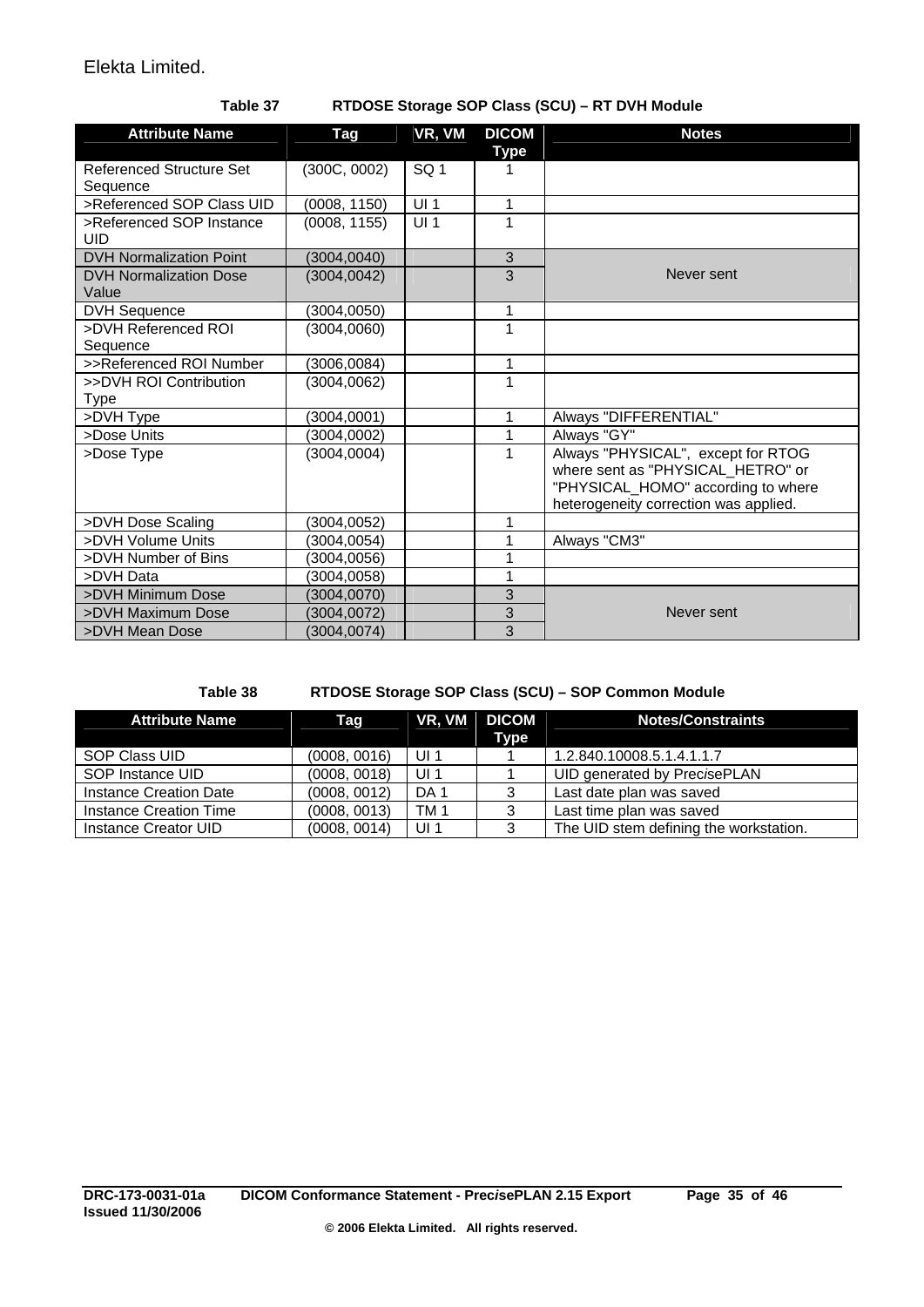# <span id="page-35-0"></span>**APPENDIX D Applied RTSTRUCT IOD and Mapping to Prec***i***sePLAN Database**

# **D.1 Export of RTSTRUCT**

The modules selected from the RT Structure Set IOD table of DICOM for export are given in the table below. If a module is not listed, none of the attributes in that module is sent by Prec*i*sePLAN.

**Table 39 Applied Modules in the RTSTRUCT IOD for Export (SCU Role)** 

| Π∃                   | <b>Module</b>              |  |
|----------------------|----------------------------|--|
| Patient              | Patient                    |  |
| Study                | <b>General Study</b>       |  |
| <b>Series</b>        | <b>RT</b> Series           |  |
| Equipment            | <b>General Equipment</b>   |  |
| <b>Structure Set</b> | <b>Structure Set</b>       |  |
|                      | <b>ROI Contour</b>         |  |
|                      | <b>RT ROI Observations</b> |  |
|                      | SOP Common                 |  |

The tables below specify the applied attributes for each module, and note their mappings from the Prec*i*sePLAN database. If an attribute is not listed, or is grayed out, it is not sent by Prec*i*sePLAN. If an attribute is listed without Notes, there is a mapping from a directly equivalent Prec*i*sePLAN database entry.

| <b>Attribute Name</b>              | Tag          | VR, VM          | <b>DICOM</b><br>Type | <b>Notes/Constraints</b>                   |
|------------------------------------|--------------|-----------------|----------------------|--------------------------------------------|
| <b>Patients Name</b>               | (0010,0010)  | <b>PN1</b>      | 2                    | The patients name in Prec <i>i</i> sePLAN. |
| Patient ID                         | (0010, 0020) | LO <sub>1</sub> | $\mathcal{P}$        | The patients id number in PrecisePLAN      |
| Patient's Birth Date               | (0010, 0030) | DA <sub>1</sub> | 2                    | Sent blank                                 |
| <b>Patients Sex</b>                | (0010, 0040) | CS <sub>1</sub> | 2                    |                                            |
| <b>Referenced Patient Sequence</b> | (0008, 1120) | SQ <sub>1</sub> | 3                    |                                            |
| >Referenced SOP Class UID          | (0008, 1150) | UI <sub>1</sub> | 1 <sup>C</sup>       |                                            |
| >Referenced SOP Instance           | (0008, 1155) | UI <sub>1</sub> | 1C                   |                                            |
| UID.                               |              |                 |                      |                                            |
| Patient's Birth Time               | (0010, 0032) | <b>TM1</b>      | 3                    | Never sent                                 |
| <b>Other Patient IDs</b>           | (0010, 1000) | $LO$ 1-N        | 3                    |                                            |
| <b>Other Patient Names</b>         | (0010, 1001) | <b>PN 1-N</b>   | 3                    |                                            |
| Ethnic Group                       | (0010, 2160) | SH <sub>1</sub> | 3                    |                                            |
| <b>Patient Comments</b>            | (0010, 4000) | LT <sub>1</sub> | 3                    |                                            |

**Table 40 RTSTRUCT Storage SOP Class (SCU) – Patient Module**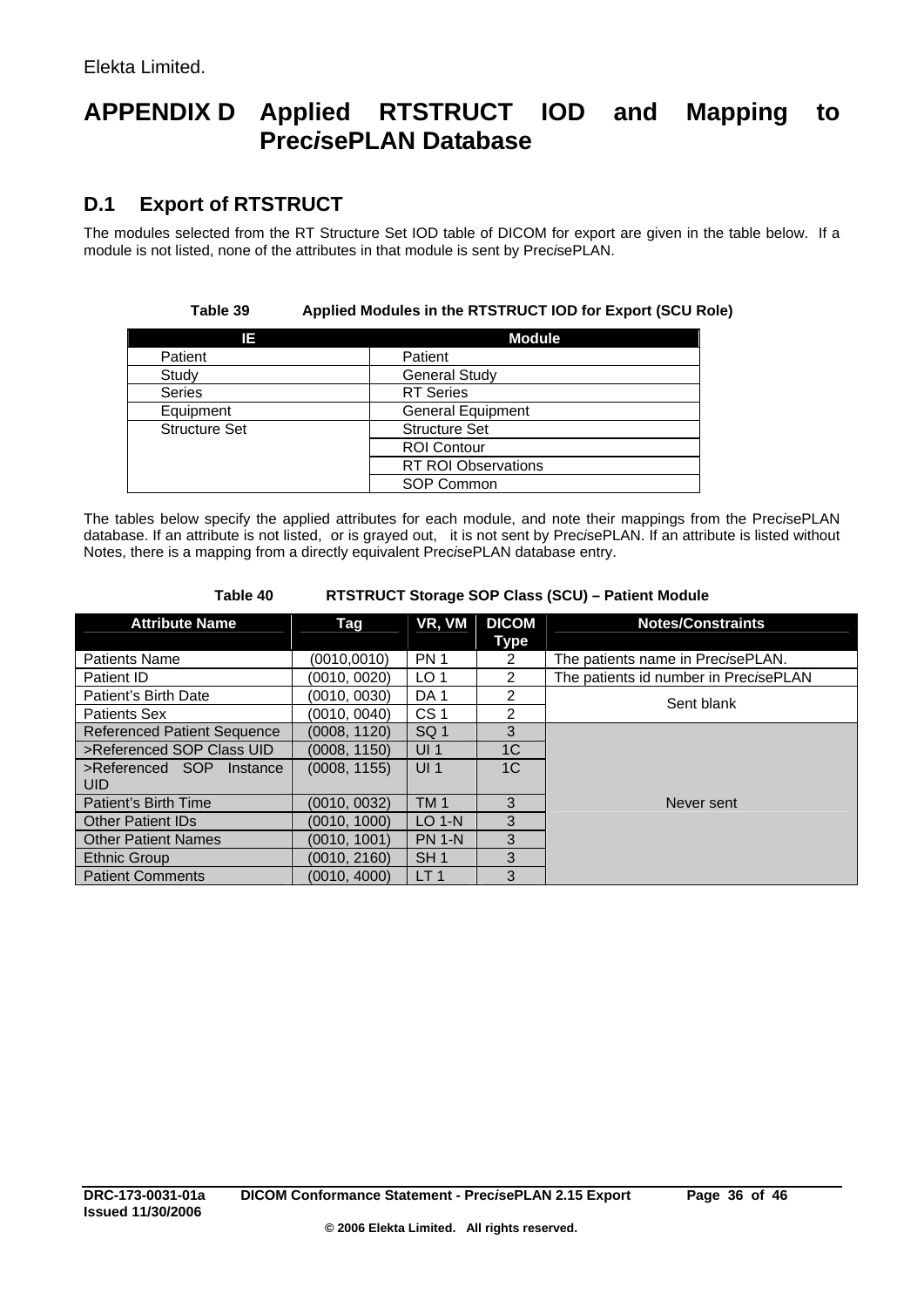#### **Table 41 RTSTRUCT Storage SOP Class (SCU) – General Study Module**

<span id="page-36-0"></span>

| <b>Attribute Name</b>                  | Taq          | VR, VM          | <b>DICOM</b><br><b>Type</b> | <b>Notes/Constraints</b>  |
|----------------------------------------|--------------|-----------------|-----------------------------|---------------------------|
| Study Instance UID                     | (0020, 000D) | UI <sub>1</sub> |                             |                           |
| <b>Study Date</b>                      | (0008, 0020) | DA <sub>1</sub> | 2                           | Date plan was last saved. |
| <b>Study Time</b>                      | (0008, 0030) | TM <sub>1</sub> | 2                           | Time plan was last saved. |
| <b>Referring Physicians Name</b>       | (0008, 0090) | <b>PN1</b>      | 2                           | Sent blank.               |
| Study ID                               | (0020.0010)  | SH <sub>1</sub> | 2                           | Always "1"                |
| <b>Accession Number</b>                | (0008, 0050) | SH <sub>1</sub> | 2                           | Sent blank.               |
| <b>Study Description</b>               | (0008, 1030) | LO <sub>1</sub> | 3                           |                           |
| Physician(s) of Record                 | (0008, 1048) | <b>PN 1-N</b>   | 3                           |                           |
| Name of Physician(s) Reading           | (0008, 1060) | <b>PN 1-N</b>   | 3                           |                           |
| Study                                  |              |                 |                             | Never sent                |
| <b>Referenced Study Sequence</b>       | (0008, 1110) | SQ <sub>1</sub> | 3                           |                           |
| >Referenced SOP Class UID              | (0008, 1150) | UI <sub>1</sub> | 1 <sup>C</sup>              |                           |
| >Referenced SOP Instance<br><b>UID</b> | (0008, 1155) | UI <sub>1</sub> | 1 <sup>C</sup>              |                           |

#### **Table 42 RTSTRUCT Storage SOP Class (SCU) – RT Series Module**

| <b>Attribute Name</b>             | Tag          | VR, VM          | <b>DICOM</b>   | <b>Notes/Constraints</b> |
|-----------------------------------|--------------|-----------------|----------------|--------------------------|
|                                   |              |                 | Type           |                          |
| Modality                          | (0008, 0060) | CS <sub>1</sub> |                | "RTSTRUCT"               |
| Series Instance UID               | (0020, 000E) | UI <sub>1</sub> |                |                          |
| Series Number                     | (0020, 0011) | IS <sub>1</sub> | 2              | Always "1"               |
| <b>Protocol Name</b>              | (0018, 1030) | LO <sub>1</sub> | 3              | Never sent               |
| Series Description                | (0008, 103E) | LO <sub>1</sub> | 3              | Sent blank.              |
| <b>Patient Position</b>           | (0018, 5100) | LO <sub>1</sub> | 2C             |                          |
| <b>Referenced Study Component</b> | (0008, 1111) | SQ <sub>1</sub> | 3              |                          |
| Sequence                          |              |                 |                |                          |
| >Referenced SOP Class UID         | (0008, 1150) | UI <sub>1</sub> | 1 <sup>C</sup> | Never sent               |
| >Referenced SOP Instance          | (0008, 1155) | UI <sub>1</sub> | 1 <sup>C</sup> |                          |
| <b>UID</b>                        |              |                 |                |                          |

#### **Table 43 RTSTRUCT Storage SOP Class (SCU) – General Equipment Module**

| <b>Attribute Name</b>         | Tag          | VR, VM          | <b>DICOM</b><br>Type | <b>Notes/Constraints</b>                        |
|-------------------------------|--------------|-----------------|----------------------|-------------------------------------------------|
| Manufacturer                  | (0008, 0070) | LO <sub>1</sub> | 2                    | Always "Elekta"                                 |
| <b>Institution Name</b>       | (0008, 0080) | LO <sub>1</sub> | 3                    | Never sent                                      |
| <b>Institution Address</b>    | (0008, 0081) | ST <sub>1</sub> | 3                    |                                                 |
| <b>Station Name</b>           | (0008, 1010) | SH <sub>1</sub> | 3                    | The PrecisePLAN hostname.                       |
| Institutional Department Name | (0008, 1040) | LO <sub>1</sub> | 3                    | Never sent                                      |
| Manufacturer's Model Name     | (0008, 1090) | LO <sub>1</sub> | 3                    | The host product name is sent:<br>"PrecisePLAN" |
| Device Serial Number          | (0018, 1000) | LO <sub>1</sub> | 3                    | CPU number of host system                       |
| Software Version              | (0018, 1020) | $LO 1-N$        | 3                    | Build identification of DicomRT software        |
| <b>Spatial Resolution</b>     | (0018, 1050) | DS <sub>1</sub> | 3                    |                                                 |
| Date of Last Calibration      | (0018, 1200) | <b>DA 1-N</b>   | 3                    | Never sent                                      |
| Time of Last Calibration      | (0018, 1201) | <b>TM 1-N</b>   | 3                    |                                                 |
| <b>Pixel Padding Value</b>    | (0028, 0120) | US <sub>1</sub> | 3                    |                                                 |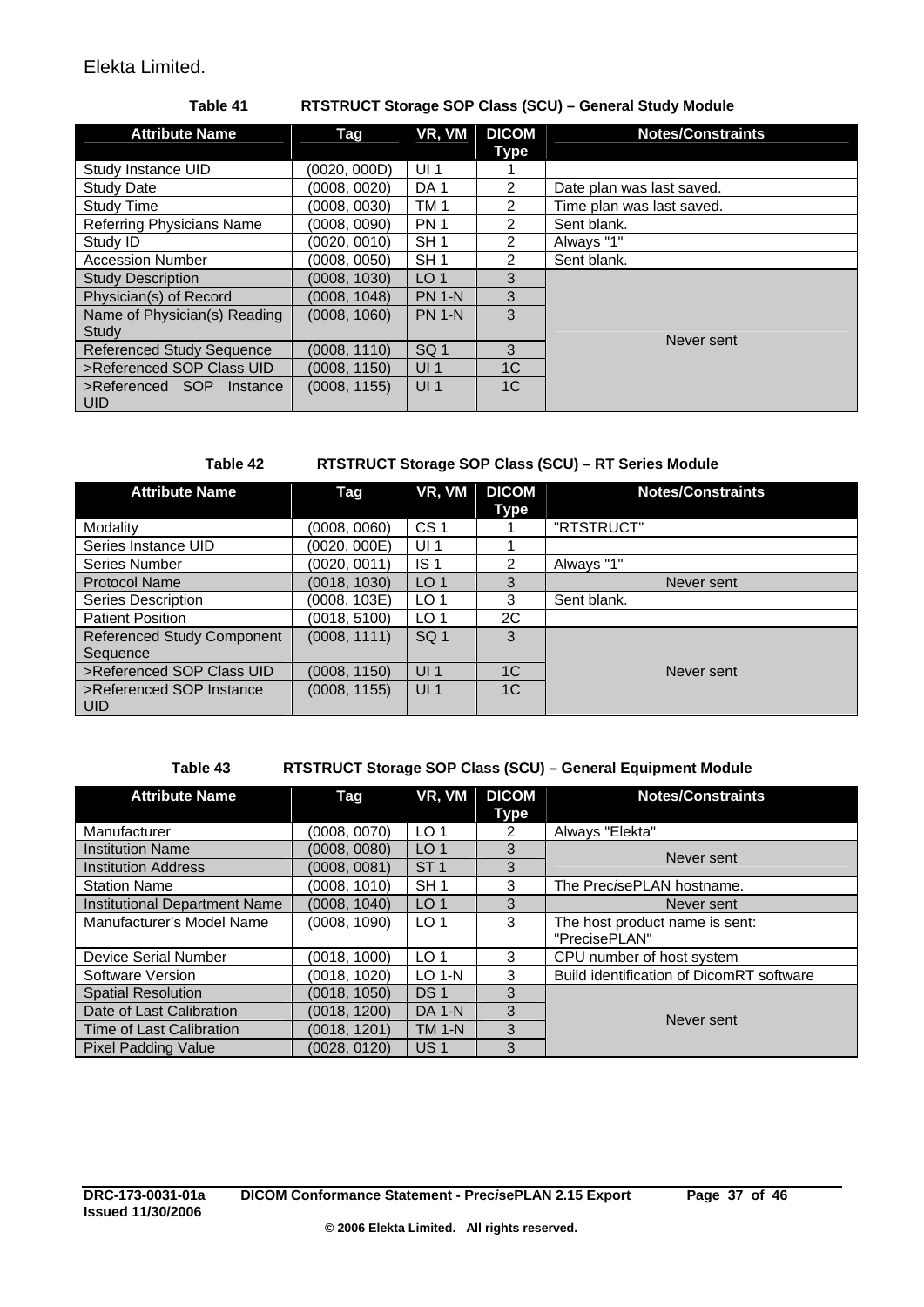#### **Table 44 RTSTRUCT Storage SOP Class (SCU) – Structure Set Module**

<span id="page-37-0"></span>

| <b>Attribute Name</b>                  | <b>Tag</b>                   | VR, VM                    | <b>DICOM</b><br><b>Type</b> | <b>Notes</b>                                                     |
|----------------------------------------|------------------------------|---------------------------|-----------------------------|------------------------------------------------------------------|
| <b>Structure Set Label</b>             | (3006, 0002)                 | SH1                       | 1                           | Plan number                                                      |
| <b>Structure Set Name</b>              | (3006, 0004)                 | LO <sub>1</sub>           | 3                           | Plan description                                                 |
| <b>Structure Set Description</b>       | (3006, 0006)                 | ST <sub>1</sub>           | 3                           | Never sent                                                       |
| <b>Structure Set Date</b>              | (3006, 0008)                 | DA <sub>1</sub>           | $\overline{c}$              | Date plan was last saved.                                        |
| <b>Structure Set Time</b>              | (3006, 0009)                 | TM <sub>1</sub>           | $\overline{2}$              | Time plan was last saved.                                        |
| Referenced Frame of                    | (3006, 0010)                 | SQ <sub>1</sub>           | 3                           |                                                                  |
| Reference Sequence                     |                              |                           |                             |                                                                  |
| >Frame of Reference UID                | (0020, 0052)                 | UI1                       | 1C                          |                                                                  |
| >Frame of Reference                    | (3006, 00C0)                 | SG <sub>1</sub>           | 3                           |                                                                  |
| <b>Relationship Sequence</b>           |                              |                           |                             |                                                                  |
| >>Related Frame of                     | (3006, 00C2)                 | UI1                       | 1 <sup>C</sup>              |                                                                  |
| Reference UID                          |                              |                           |                             |                                                                  |
| >>Frame of Reference                   | (3006, 00C4)                 | CS <sub>1</sub>           | 1C                          | Never sent                                                       |
| <b>Transformation Type</b>             |                              |                           |                             |                                                                  |
| >>Frame of Reference                   | (3006, 00C6)                 | <b>DS 16</b>              | 1C                          |                                                                  |
| <b>Transformation Matrix</b>           |                              |                           |                             |                                                                  |
| >>Frame of Reference                   | (3006, 00C8)                 | LO <sub>1</sub>           | $\mathfrak{S}$              |                                                                  |
| <b>Transformation Comment</b>          |                              |                           |                             |                                                                  |
| >RT Referenced Study                   | (3006, 0012)                 | SQ <sub>1</sub>           | $\mathbf{3}$                | Sent only if CT images are also sent in the<br>same association. |
| Sequence<br>>>Referenced SOP Class UID |                              | U11                       | 1 <sup>C</sup>              |                                                                  |
| >>Referenced SOP Instance              | (0008, 1155)<br>(0008, 1160) | U11                       | 1C                          |                                                                  |
| <b>UID</b>                             |                              |                           |                             |                                                                  |
| >>RT Referenced Series                 | (3006, 0014)                 | $\overline{1S}$ 1         | $\overline{1C}$             |                                                                  |
| Sequence                               |                              |                           |                             |                                                                  |
| >>>Series Instance UID                 | (0020, 000E)                 | $\overline{\overline{u}}$ | 1C                          |                                                                  |
| >>>Contour Image Sequence              | (3006, 0016)                 | SG <sub>1</sub>           | 1C                          |                                                                  |
| >>>>Referenced SOP Class               | (0008, 1150)                 | UI1                       | 1C                          |                                                                  |
| <b>UID</b>                             |                              |                           |                             |                                                                  |
| >>>>Referenced SOP                     | (0008, 1155)                 | UI1                       | $\overline{1C}$             |                                                                  |
| Instance UID                           |                              |                           |                             |                                                                  |
| >>>>Referenced Frame                   | (0008, 1160)                 | IS <sub>1</sub>           | $\overline{3}$              | Never sent                                                       |
| <b>Number</b>                          |                              |                           |                             |                                                                  |
| <b>Structure Set ROI Sequence</b>      | (3006, 0020)                 | SQ <sub>1</sub>           | $\sqrt{3}$                  |                                                                  |
| >ROI Number                            | (3006, 0022)                 | IS <sub>1</sub>           | 1 <sub>C</sub>              | Sequential structure number starting at "1"                      |
| >Referenced Frame of                   | (3006, 0024)                 | $\overline{UI1}$          | $\overline{1C}$             |                                                                  |
| Reference UID                          |                              |                           |                             |                                                                  |
| >ROI Name                              | (3006, 0026)                 | LO <sub>1</sub>           | $\overline{2C}$             | The PrecisePLAN structure name truncated                         |
|                                        |                              |                           |                             | to 16 characters.                                                |
| >ROI Description                       | (3006, 0028)                 | ST <sub>1</sub>           | $\mathbf{3}$                | Never sent                                                       |
| >ROI Volume                            | (3006, 002C)                 | DS <sub>1</sub>           | $\overline{3}$              |                                                                  |
| >ROI Generation Algorithm              | (3006, 0036)                 | CS <sub>1</sub>           | $\overline{2C}$             | Always "MANUAL"                                                  |
| >ROI Generation Description            | (3006, 0038)                 | LO <sub>1</sub>           | $\overline{3}$              | Never sent                                                       |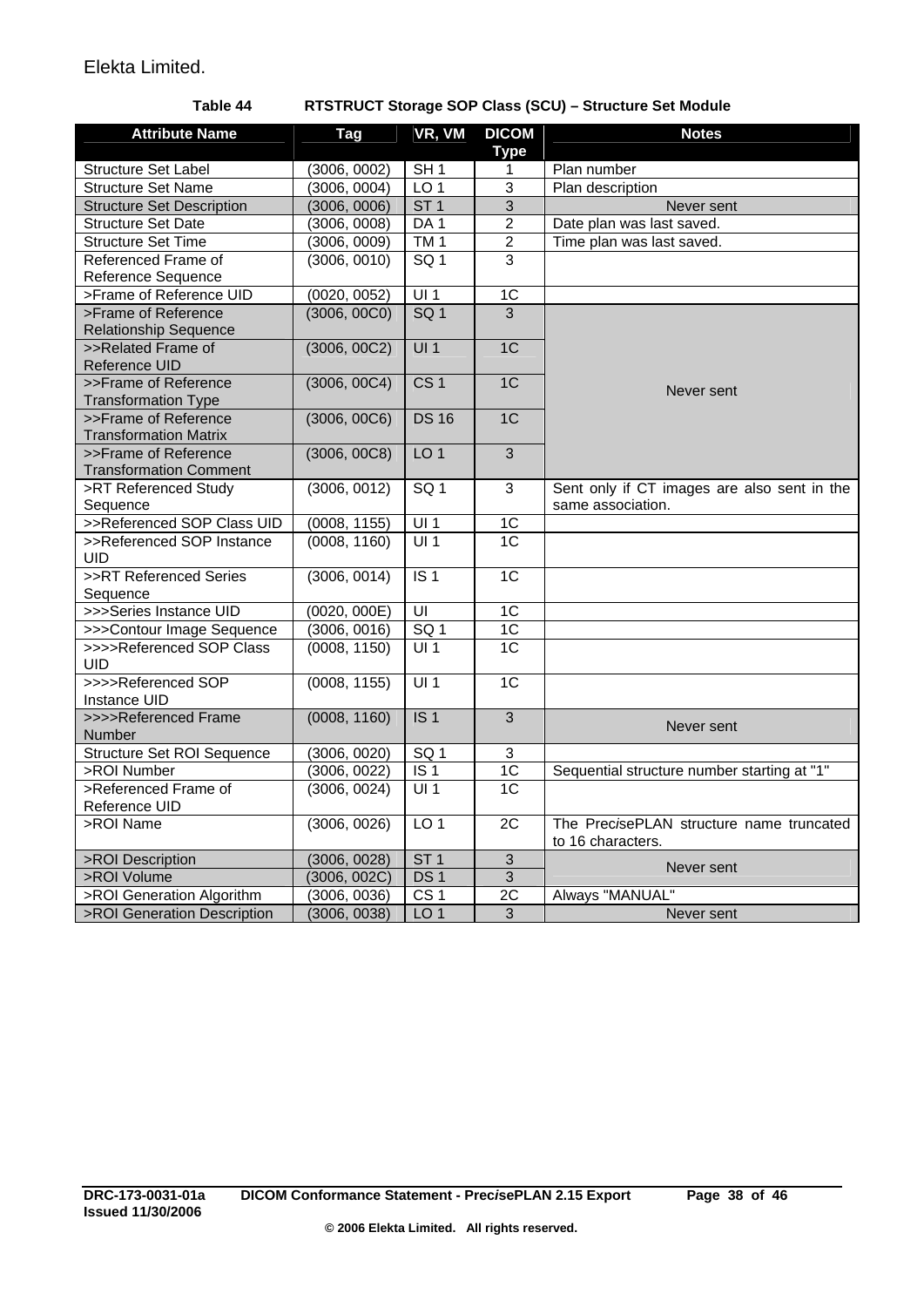#### **Table 45 RTSTRUCT Storage SOP Class (SCU) – ROI Contour Module**

<span id="page-38-0"></span>

| <b>Attribute Name</b>                 | Tag          | VR, VM          | <b>DICOM</b>   | <b>Notes</b>                                        |
|---------------------------------------|--------------|-----------------|----------------|-----------------------------------------------------|
| <b>ROI Contour Sequence</b>           | 3006, 0039)  | SQ <sub>1</sub> | <b>Type</b>    |                                                     |
| >Referenced ROI Number                | (3006, 0084) | IS <sub>1</sub> |                |                                                     |
| >ROI Display Color                    | 3006, 002A)  | IS <sub>3</sub> | 3              | RGB value of colour used by PrecisePLAN             |
| >Contour Sequence                     | (3006, 0040) | SQ <sub>1</sub> | 3              |                                                     |
| >>Contour Image Sequence              | (3006, 0016) | SQ <sub>1</sub> | 3              |                                                     |
|                                       |              |                 |                |                                                     |
| >>>Referenced SOP Class<br><b>UID</b> | (0008, 1150) | UI <sub>1</sub> | 1 <sup>C</sup> |                                                     |
| >>>Referenced SOP<br>Instance UID     | (0008, 1155) | UI <sub>1</sub> | 1C             |                                                     |
| >>>Referenced Frame<br>Number         | (0008, 1160) | IS <sub>1</sub> | 1 <sup>C</sup> | Never sent                                          |
| >>Contour Geometric Type              | (3006, 0042) | CS <sub>1</sub> | 1C             | Either "OPEN PLANAR",<br>"CLOSED_PLANAR" or "POINT" |
| >>Contour Slab Thickness              | (3006. 0044) | DS <sub>1</sub> | 3              | Never sent                                          |
| >>Contour Offset Vector               | (3006, 0045) | DS <sub>3</sub> | 3              |                                                     |
| >>Number of Contour Points            | (3006, 0046) | IS <sub>1</sub> | 1C             |                                                     |
| >>Contour Data                        | (3006, 0050) | DS 3-3n         | 1C             |                                                     |

#### **Table 46 RTSTRUCT Storage SOP Class (SCU) –RT ROI Observations Module**

| <b>Attribute Name</b>            | Tag          | VR, VM          | <b>DICOM</b><br><b>Type</b> | <b>Notes</b>                          |
|----------------------------------|--------------|-----------------|-----------------------------|---------------------------------------|
| <b>RT ROI Observation</b>        | (3006, 0080) | SQ <sub>1</sub> |                             |                                       |
| Sequence                         |              |                 |                             |                                       |
| >Observation Number              | (3006, 0082) | IS <sub>1</sub> | 1                           | Same as Referenced ROI Number         |
| >Referenced ROI Number           | (3006, 0084) | IS <sub>1</sub> | 1                           |                                       |
| >ROI Observation Label           | (3006, 0085) | SH <sub>1</sub> | 3                           | Same as Structure name                |
| >ROI Observation                 | (3006, 0088) | ST <sub>1</sub> | 3                           |                                       |
| Description                      |              |                 |                             |                                       |
| >RT Related ROI Sequence         | (3006, 0030) | SQ <sub>1</sub> | 3                           |                                       |
| >>Referenced ROI Number          | (3006, 0084) | IS <sub>1</sub> | 1 <sup>C</sup>              |                                       |
| >>RT ROI Relationship            | (3006, 0033) | CS <sub>1</sub> | 3                           |                                       |
| >RT ROI Identification Code      | (3006, 0086) | SQ <sub>1</sub> | 3                           |                                       |
| >>Code Value                     | (0008, 0100) | SH <sub>1</sub> | 1 <sup>C</sup>              |                                       |
| >>Coding Scheme                  | (0008, 0102) | SH <sub>1</sub> | 1 <sup>C</sup>              | Never sent                            |
| Designator                       |              |                 |                             |                                       |
| >>Code Meaning                   | (0008, 0104) | LO <sub>1</sub> | 3                           |                                       |
| >Related RT ROI                  | (3006, 00A0) | SQ <sub>1</sub> | 3                           |                                       |
| <b>Observations Sequence</b>     |              |                 |                             |                                       |
| >>Observation Number             | (3006, 0082) | IS <sub>1</sub> | 1C                          |                                       |
| >RT ROI Interpreted Type         | (3006, 00A4) | CS <sub>1</sub> | 2                           | Always "ORGAN", except "EXTERNAL" for |
|                                  |              |                 |                             | body contour for RTOG destination.    |
| >ROI Interpreter                 | (3006, 00A6) | PN <sub>1</sub> | $\overline{c}$              | Always blank                          |
| >Material ID                     | (300A, 00E1) | SH <sub>1</sub> | 3                           |                                       |
| >ROI Physical Properties         | (3006, 00B0) | SQ <sub>1</sub> | 3                           |                                       |
| Sequence                         |              |                 |                             | Never sent                            |
| >>ROI Physical Property          | (3006, 00B2) | CS <sub>1</sub> | 1C                          |                                       |
| >>ROI Physical Property<br>Value | (3006, 00B4) | DS <sub>1</sub> | 1 <sup>C</sup>              |                                       |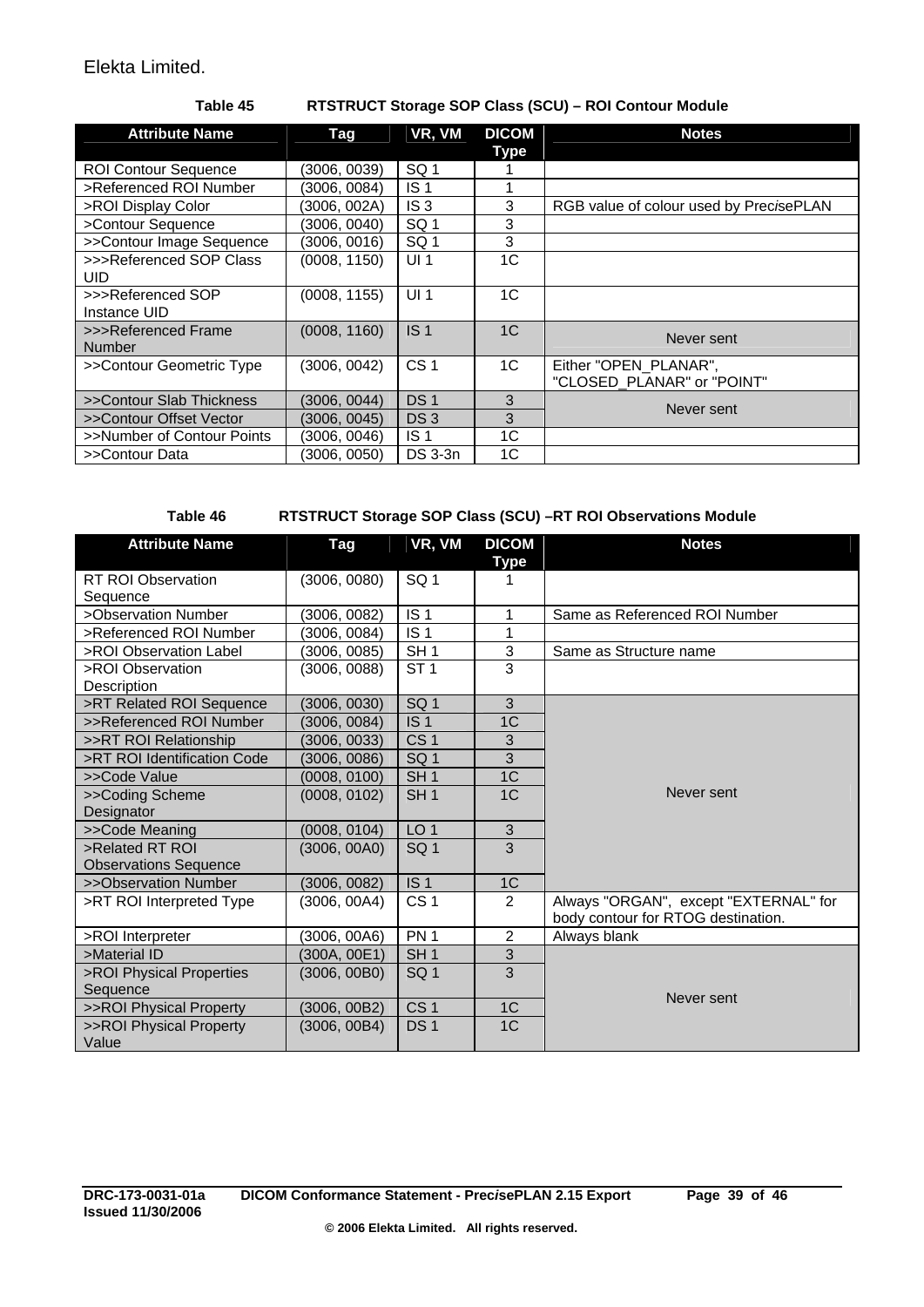<span id="page-39-0"></span>

| <b>Attribute Name</b>  | Tag          | VR, VM          | <b>DICOM</b><br>Type | <b>Notes/Constraints</b>                                              |
|------------------------|--------------|-----------------|----------------------|-----------------------------------------------------------------------|
| SOP Class UID          | (0008, 0016) | UI <sub>1</sub> |                      | 1.2.840.10008.5.1.4.1.1.7                                             |
| SOP Instance UID       | (0008, 0018) | UI <sub>1</sub> |                      | As initially imported or if changed a UID<br>generated by PrecisePLAN |
| Instance Creation Date | (0008, 0012) | DA 1            | 3                    | Last date plan was saved                                              |
| Instance Creation Time | (0008, 0013) | TM 1            | 3                    | Last time plan was saved                                              |
| Instance Creator UID   | (0008, 0014) | UI <sub>1</sub> | 3                    | The UID stem for the export.                                          |

#### **Table 47 RTSTRUCT Storage SOP Class (SCU) – SOP Common Module**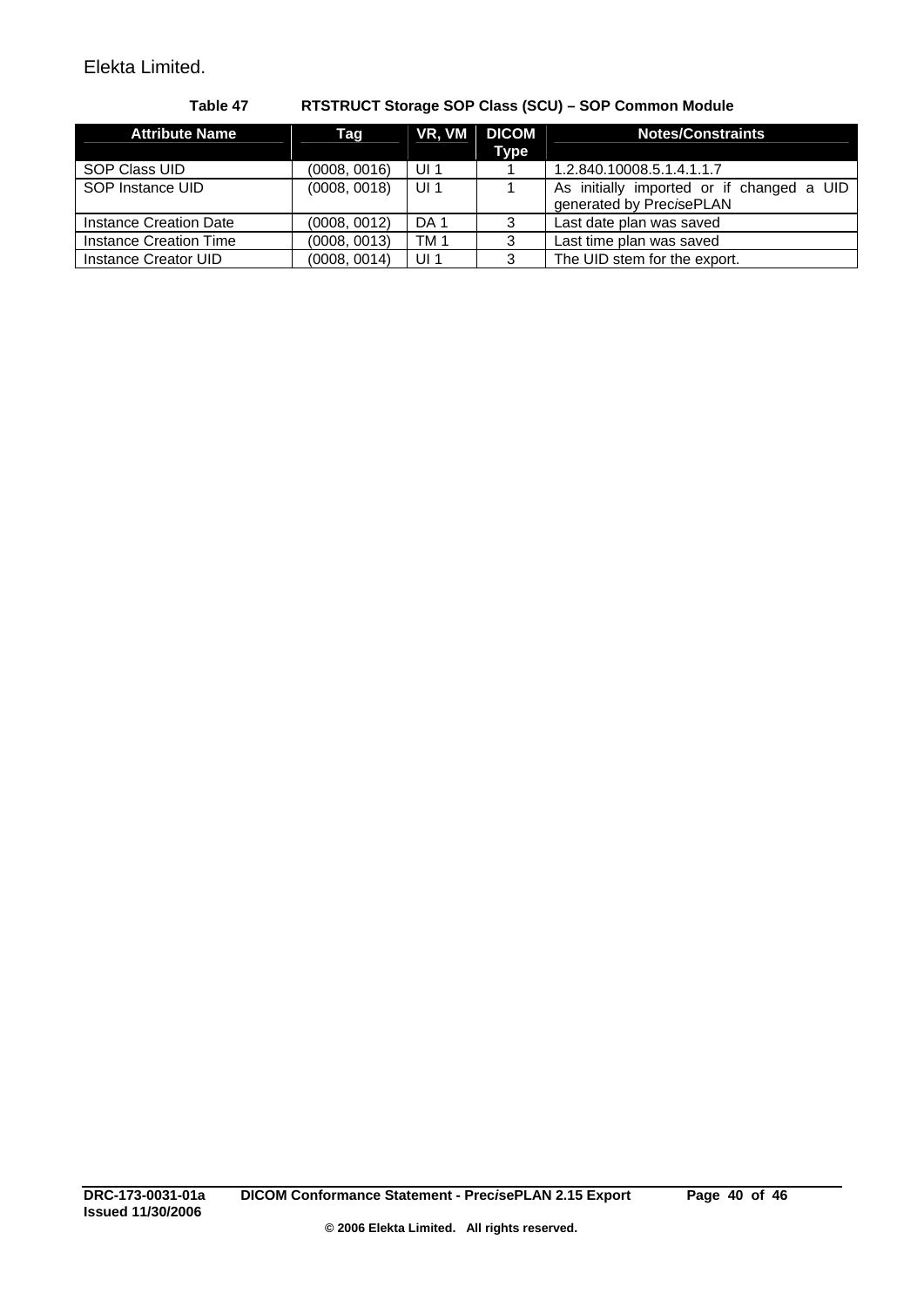# <span id="page-40-0"></span>**APPENDIX E Applied CT Image IOD and Mapping to Prec***i***sePLAN Database**

# **E.1 Export of CT Image**

The modules selected from the CT Image IOD table of DICOM for export are given in Table 48 below. If a module is not listed, none of the attributes in that module is sent by Prec*i*sePLAN.

**Table 48 Applied Modules in the CT Image IOD for Export (SCU Role)** 

| IE.                | <b>Module</b>            | <b>Usage</b> |
|--------------------|--------------------------|--------------|
| Patient            | Patient                  | М            |
| Study              | <b>General Study</b>     | м            |
| <b>Series</b>      | <b>General Series</b>    | м            |
| Frame of Reference | Frame of Reference       | м            |
| Equipment          | <b>General Equipment</b> | м            |
| Image              | General Image            | М            |
|                    | Image Plane              | М            |
|                    | Image Pixel              | м            |
|                    | CT Image                 | М            |
|                    | SOP Common               | м            |

The tables below specify the applied attributes for each module, and note their mappings from the Prec*i*sePLAN database. If an attribute is not listed, or is grayed out, it is not sent by Prec*i*sePLAN. If an attribute is listed without Notes, there is a mapping from a directly equivalent Prec*i*sePLAN database entry.

| Table 49 | CT Image Storage SOP Class (SCU) - Patient Module |
|----------|---------------------------------------------------|
|----------|---------------------------------------------------|

| <b>Attribute Name</b>                     | Tag          | VR, VM          | <b>DICOM</b><br>Type | <b>Notes/Constraints</b>              |
|-------------------------------------------|--------------|-----------------|----------------------|---------------------------------------|
| <b>Patients Name</b>                      | (0010, 0010) | PN <sub>1</sub> | 2                    | The patients name in PrecisePLAN.     |
| Patient ID                                | (0010, 0020) | LO <sub>1</sub> | 2                    | The patients id number in PrecisePLAN |
| Patient's Birth Date                      | (0010, 0030) | DA <sub>1</sub> | $\mathcal{P}$        |                                       |
| <b>Patients Sex</b>                       | (0010, 0040) | CS <sub>1</sub> | 2                    |                                       |
| <b>Referenced Patient Sequence</b>        | (0008, 1120) | SQ <sub>1</sub> | 3                    |                                       |
| >Referenced SOP Class UID                 | (0008, 1150) | UI <sub>1</sub> | 1 <sup>C</sup>       |                                       |
| >Referenced SOP<br>Instance<br><b>UID</b> | (0008, 1155) | UI <sub>1</sub> | 1 <sup>C</sup>       |                                       |
| Patient's Birth Time                      | (0010, 0032) | <b>TM1</b>      | 3                    | Never sent                            |
| <b>Other Patient IDs</b>                  | (0010, 1000) | $LO$ 1-N        | 3                    |                                       |
| <b>Other Patient Names</b>                | (0010, 1001) | <b>PN 1-N</b>   | 3                    |                                       |
| <b>Ethnic Group</b>                       | (0010, 2160) | SH <sub>1</sub> | 3                    |                                       |
| <b>Patient Comments</b>                   | (0010, 4000) | LT <sub>1</sub> | 3                    |                                       |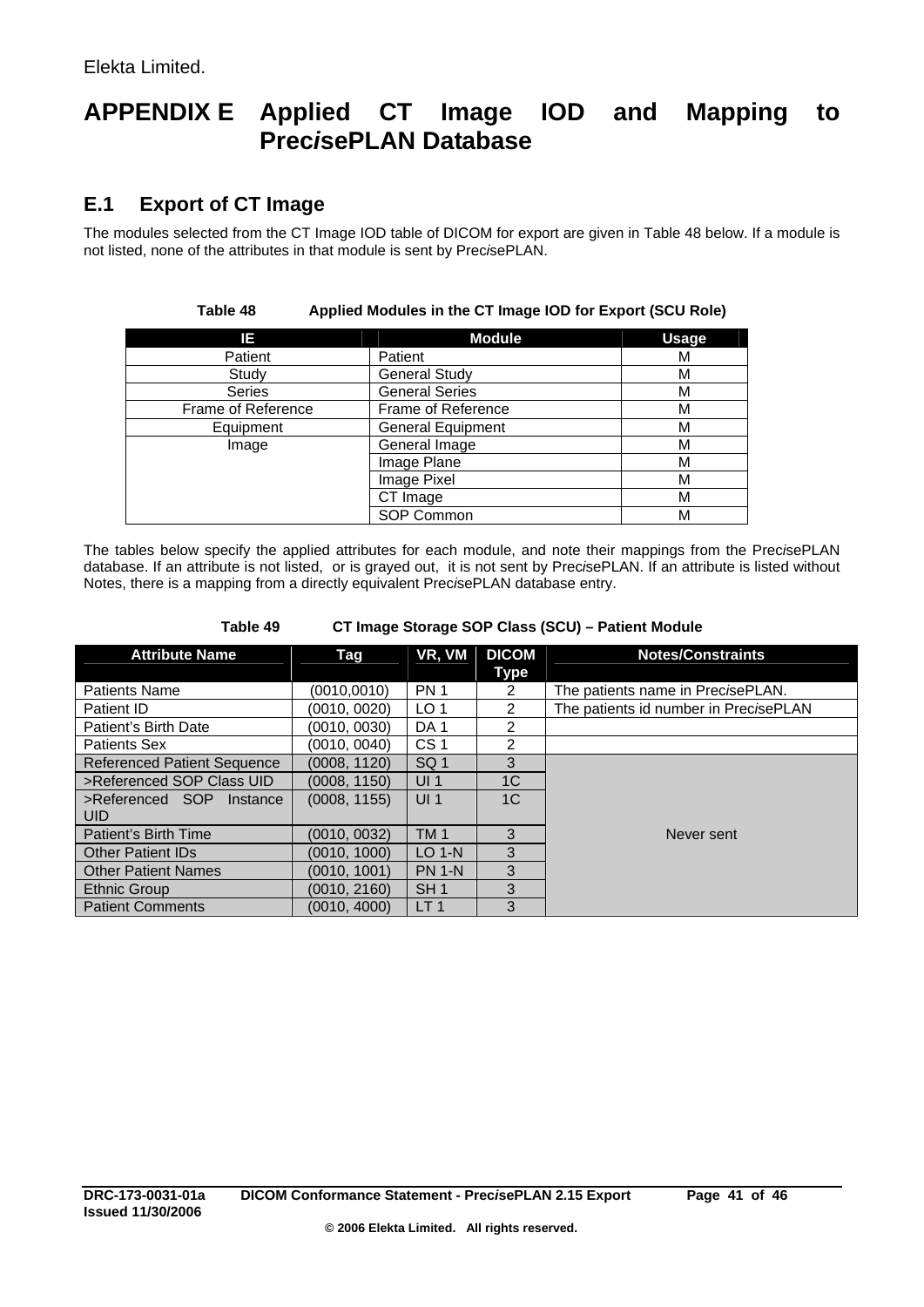#### **Table 50 CT Image Storage SOP Class (SCU) – General Study Module**

<span id="page-41-0"></span>

| <b>Attribute Name</b>            | Tag          | VR, VM          | <b>DICOM</b><br>Type | <b>Notes/Constraints</b>                                          |
|----------------------------------|--------------|-----------------|----------------------|-------------------------------------------------------------------|
| Study Instance UID               | (0020, 000D) | UI <sub>1</sub> |                      |                                                                   |
| <b>Study Date</b>                | (0008, 0020) | DA <sub>1</sub> | 2                    | Date plan was last saved.                                         |
| <b>Study Time</b>                | (0008, 0030) | TM <sub>1</sub> | 2                    | Time plan was last saved.                                         |
| <b>Referring Physicians Name</b> | (0008, 0090) | <b>PN 1</b>     | $\overline{2}$       | From original imported CT slice, or as<br>updated in PrecisePLAN. |
| Study ID                         | (0020, 0010) | SH <sub>1</sub> | $\overline{2}$       |                                                                   |
| <b>Accession Number</b>          | (0008, 0050) | SH <sub>1</sub> | 2                    | Sent blank.                                                       |
| <b>Study Description</b>         | (0008, 1030) | LO <sub>1</sub> | 3                    |                                                                   |
| Physician(s) of Record           | (0008, 1048) | <b>PN 1-N</b>   | 3                    |                                                                   |
| Name of Physician(s) Reading     | (0008, 1060) | <b>PN 1-N</b>   | 3                    |                                                                   |
| Study                            |              |                 |                      | Never sent                                                        |
| <b>Referenced Study Sequence</b> | (0008, 1110) | SQ <sub>1</sub> | 3                    |                                                                   |
| >Referenced SOP Class UID        | (0008, 1150) | UI <sub>1</sub> | 1 <sub>C</sub>       |                                                                   |
| >Referenced SOP Instance<br>UID. | (0008, 1155) | UI <sub>1</sub> | 1 <sup>C</sup>       |                                                                   |

#### **Table 51 CT Image Storage SOP Class (SCU) – General Series Module**

| <b>Attribute Name</b>             | Tag          | VR, VM          | <b>DICOM</b>   | <b>Notes/Constraints</b> |
|-----------------------------------|--------------|-----------------|----------------|--------------------------|
|                                   |              |                 | Type           |                          |
| Modality                          | (0008, 0060) | CS <sub>1</sub> |                | "CT"                     |
| Series Instance UID               | (0020, 000E) | UI <sub>1</sub> |                |                          |
| Series Number                     | (0020, 0011) | IS <sub>1</sub> | 2              | Always "1"               |
| <b>Protocol Name</b>              | (0018, 1030) | LO <sub>1</sub> | 3              | Never sent               |
| <b>Series Description</b>         | (0008, 103E) | LO <sub>1</sub> | 3              |                          |
| <b>Patient Position</b>           | (0018, 5100) | LO <sub>1</sub> | 2C             | Always head first.       |
| <b>Referenced Study Component</b> | (0008, 1111) | SQ <sub>1</sub> | 3              |                          |
| Sequence                          |              |                 |                |                          |
| >Referenced SOP Class UID         | (0008, 1150) | UI <sub>1</sub> | 1 <sup>C</sup> | Never sent               |
| >Referenced SOP Instance          | (0008, 1155) | UI <sub>1</sub> | 1C             |                          |
| UID.                              |              |                 |                |                          |

#### **Table 52 CT Image Storage SOP Class (SCU) – Frame of Reference Module**

| <b>Attribute Name</b>        | Tag.            | VR, VM | <b>DICOM</b><br><b>Type</b> | <b>Notes/Constraints</b> |
|------------------------------|-----------------|--------|-----------------------------|--------------------------|
| Frame of Reference UID       | (0020.0052`     | UI     |                             |                          |
| Position Reference Indicator | 1040)<br>(0020. | ∟O 1   |                             | Sent blank               |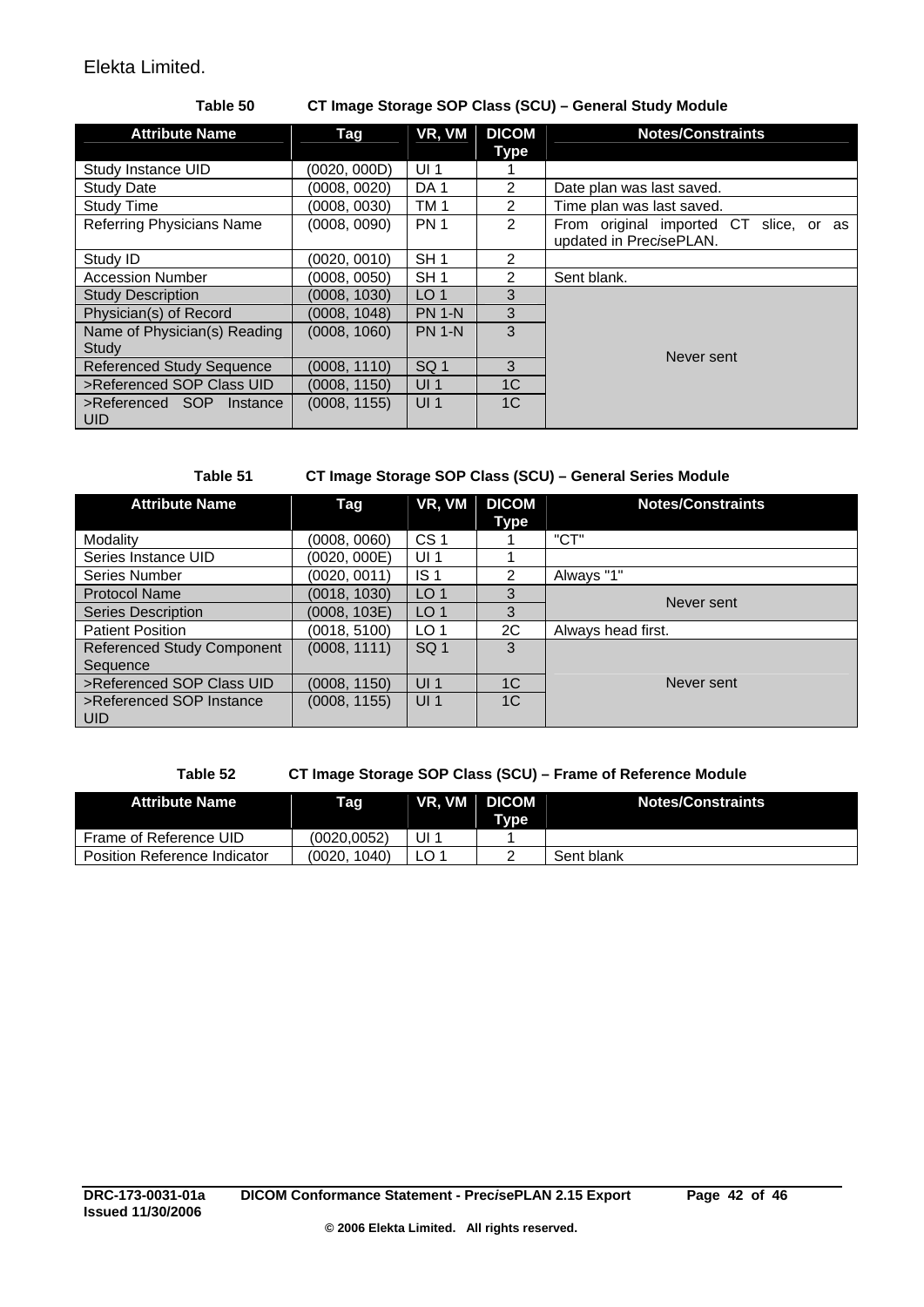#### **Table 53 CT Image Storage SOP Class (SCU) – General Equipment Module**

<span id="page-42-0"></span>

| <b>Attribute Name</b>                | Tag          | VR, VM          | <b>DICOM</b><br>Type | <b>Notes/Constraints</b>                                           |
|--------------------------------------|--------------|-----------------|----------------------|--------------------------------------------------------------------|
| Manufacturer                         | (0008, 0070) | LO <sub>1</sub> | $\mathcal{P}$        | From original imported CT slice, or if not<br>available, 'Elekta'. |
| <b>Institution Name</b>              | (0008, 0080) | LO <sub>1</sub> | 3                    | Never sent                                                         |
| <b>Institution Address</b>           | (0008, 0081) | ST <sub>1</sub> | 3                    |                                                                    |
| <b>Station Name</b>                  | (0008, 1010) | SH <sub>1</sub> | 3                    | PrecisePLAN Hostname                                               |
| <b>Institutional Department Name</b> | (0008, 1040) | LO <sub>1</sub> | 3                    | Never sent                                                         |
| Manufacturer's Model Name            | (0008, 1090) | LO <sub>1</sub> | 3                    | Always 'PrecisePLAN'                                               |
| Device Serial Number                 | (0018, 1000) | LO <sub>1</sub> | 3                    | CPU number of PrecisePLAN host                                     |
| Software Version                     | (0018, 1020) | $LO 1-N$        | 3                    | Software revision # of DICOM software                              |
| <b>Spatial Resolution</b>            | (0018, 1050) | <b>DS1</b>      | 3                    |                                                                    |
| Date of Last Calibration             | (0018, 1200) | <b>DA 1-N</b>   | 3                    | Never sent                                                         |
| Time of Last Calibration             | (0018, 1201) | <b>TM 1-N</b>   | 3                    |                                                                    |
| <b>Pixel Padding Value</b>           | (0028, 0120) | US <sub>1</sub> | 3                    |                                                                    |

**Table 54 CT Image Storage SOP Class (SCU) – General Image Module** 

| <b>Attribute Name</b>      | Tag          | VR, VM          | <b>DICOM</b><br><b>Type</b> | <b>Notes</b> |
|----------------------------|--------------|-----------------|-----------------------------|--------------|
| Image Number               | (0020, 0013) | IS 1            |                             |              |
| <b>Patient Orientation</b> | (0020, 0020) | CS <sub>2</sub> | 2C                          |              |
| Image Date                 | (0008, 0023) | DA <sub>1</sub> | 2C                          |              |
| Image Time                 | (0008, 0033) | <b>TM1</b>      | 2C                          | Never sent   |

Note: Some of the General Image attributes are duplicated in the CT Image Module. They are included in that table and not included here.

#### **Table 55 CT Image Storage SOP Class (SCU) – Image Plane Module**

| <b>Attribute Name</b>       | Tag          | VR, VM          | <b>DICOM</b> | <b>Notes</b>                         |
|-----------------------------|--------------|-----------------|--------------|--------------------------------------|
|                             |              |                 | Type         |                                      |
| <b>Pixel Spacing</b>        | (0028,0030)  | DS <sub>2</sub> |              |                                      |
| Image Orientation (Patient) | (0020, 0037) | DS 6            |              |                                      |
| Image Position (Patient)    | (0020, 0032) | DS <sub>3</sub> |              |                                      |
| <b>Slice Thickness</b>      | (0018, 0050) | DS 1            | 2            | The effective thickness as used by   |
|                             |              |                 |              | PrecisePLAN. Original imported slice |
|                             |              |                 |              | thickness is not retained.           |
| Slice Location              | (0020, 1041) | DS ·            | 3            |                                      |

#### **Table 56 CT Image Storage SOP Class (SCU) –Image Pixel Module**

| <b>Attribute Name</b>       | Taq         | VR, VM          | <b>DICOM</b><br>Type | <b>Notes</b>                |
|-----------------------------|-------------|-----------------|----------------------|-----------------------------|
| Rows                        | (0028.0010) | US <sub>1</sub> |                      |                             |
| Columns                     | (0028.0011) | US <sub>1</sub> |                      |                             |
| <b>Pixel Representation</b> | (0028.0103) | US <sub>1</sub> |                      | Always 0, unsigned integer. |
| Pixel Data                  | (7FE0,0010) | <b>OW</b>       |                      |                             |

#### **Table 57 CT Image Storage SOP Class (SCU) –CT Image Module**

| <b>Attribute Name</b>      | <b>Tag</b>   | VR, VM          | <b>DICOM</b> | <b>Notes</b>              |
|----------------------------|--------------|-----------------|--------------|---------------------------|
|                            |              |                 | <b>Type</b>  |                           |
| Image Type                 | (0008,0008)  | $CS1-n$         |              | "DERIVED\SECONDARY\AXIAL" |
| Samples Per Pixel          | (0028,0002)  | US <sub>1</sub> |              | Alwavs 1                  |
| Photometric Interpretation | (0028,0004)  | CS <sub>1</sub> |              | Always "MONOCHROME2"      |
| <b>Bits Allocated</b>      | (0028, 0100) | US <sub>1</sub> |              | Always 16                 |
| <b>Bits Stored</b>         | (0028, 0101) | US <sub>1</sub> |              | Always 12                 |
| <b>High Bit</b>            | (0028, 0102) |                 |              | Always 11                 |

**DRC-173-0031-01a DICOM Conformance Statement - Prec***i***sePLAN 2.15 Export Page 43 of 46 Issued 11/30/2006**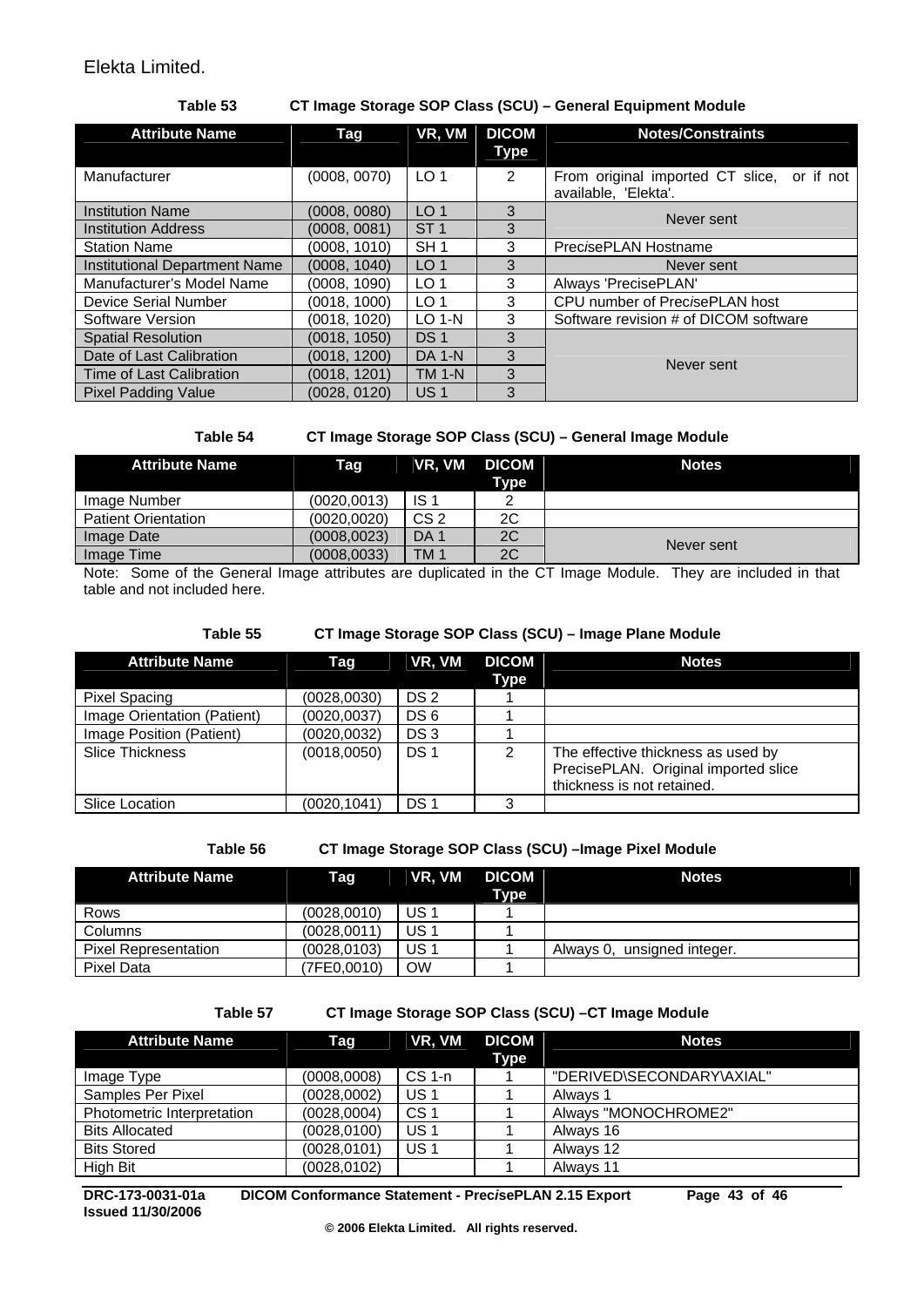<span id="page-43-0"></span>

| Rescale intercept              | (0028, 1052) | Always -1024                    |
|--------------------------------|--------------|---------------------------------|
| Rescale slope                  | (0028, 1053) | Always 1                        |
| <b>KVP</b>                     | (0018.0060)  | From original imported CT slice |
| <b>Acquisition Number</b>      | (0020, 0012) | Alwavs 1                        |
| <b>Reconstruction Diameter</b> | (0018, 1100) | From original imported CT slice |
| Gantry/Detector Tilt           | (0018, 1120) |                                 |

#### **Table 58 CT Image Storage SOP Class (SCU) – SOP Common Module**

| <b>Attribute Name</b>  | Tag          | VR, VM          | <b>DICOM</b> | <b>Notes/Constraints</b>     |
|------------------------|--------------|-----------------|--------------|------------------------------|
|                        |              |                 | Type         |                              |
| SOP Class UID          | (0008, 0016) | UI <sub>1</sub> |              | 1.2.840.10008.5.1.4.1.1.2    |
| SOP Instance UID       | (0008, 0018) | UI <sub>1</sub> |              | UID generated by PrecisePLAN |
| Instance Creation Date | (0008, 0012) | DA 1            | 3            |                              |
| Instance Creation Time | (0008, 0013) | TM <sub>1</sub> | 3            |                              |
| Instance Creator UID   | (0008, 0014) | UI <sub>1</sub> | 3            | The UID stem for the export. |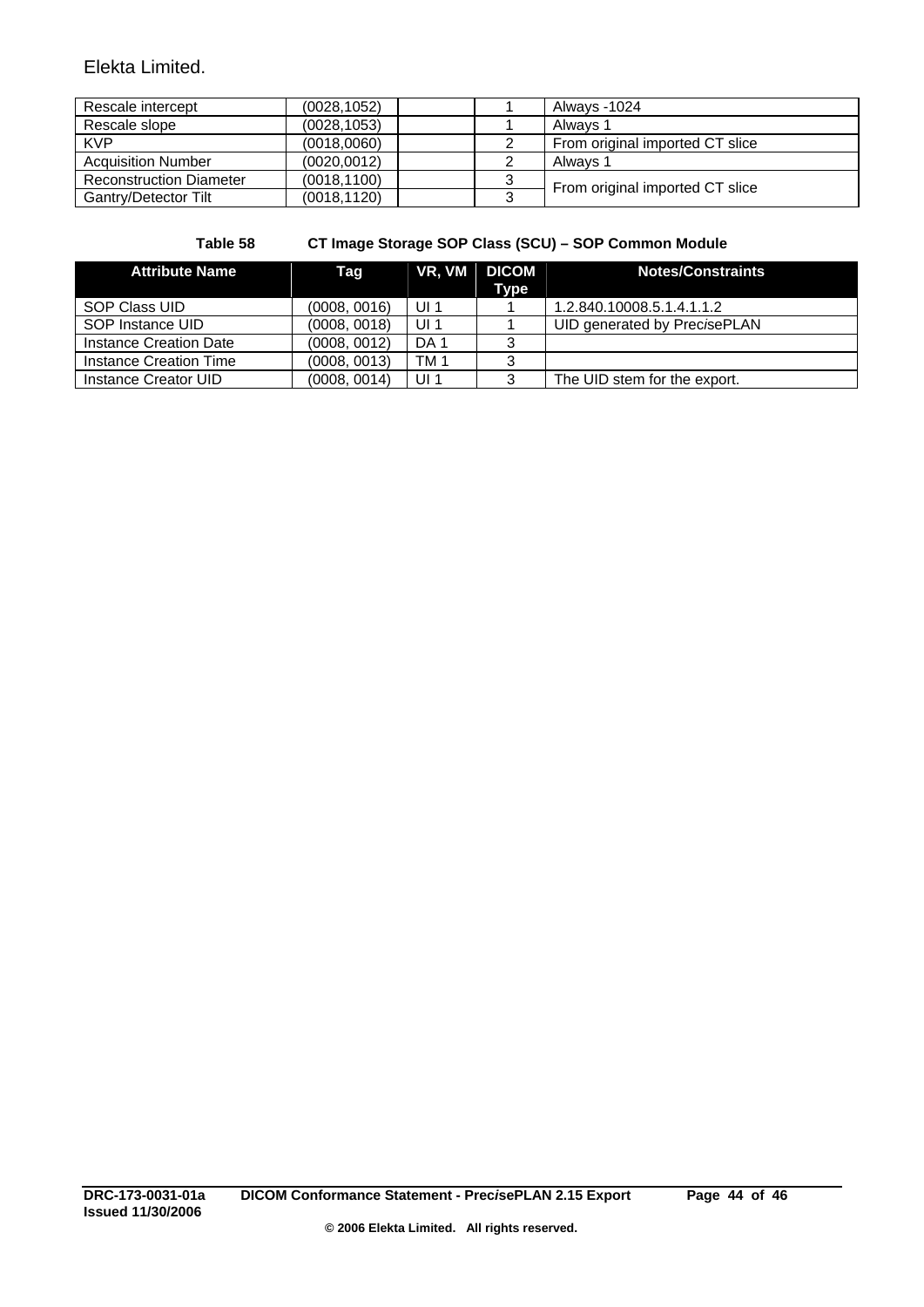# <span id="page-44-0"></span>**APPENDIX F Reported Status Codes**

The possible status codes and their meanings are stored in a resource file delivered with the system.

The code and meaning text is displayed to the user whenever a warning or error occurs.

To facilitate multi-destination handling of reported status code meanings a separate resource file per destination can be defined.

The default resource file contains the Elekta Prec*i*seDesktop codes.